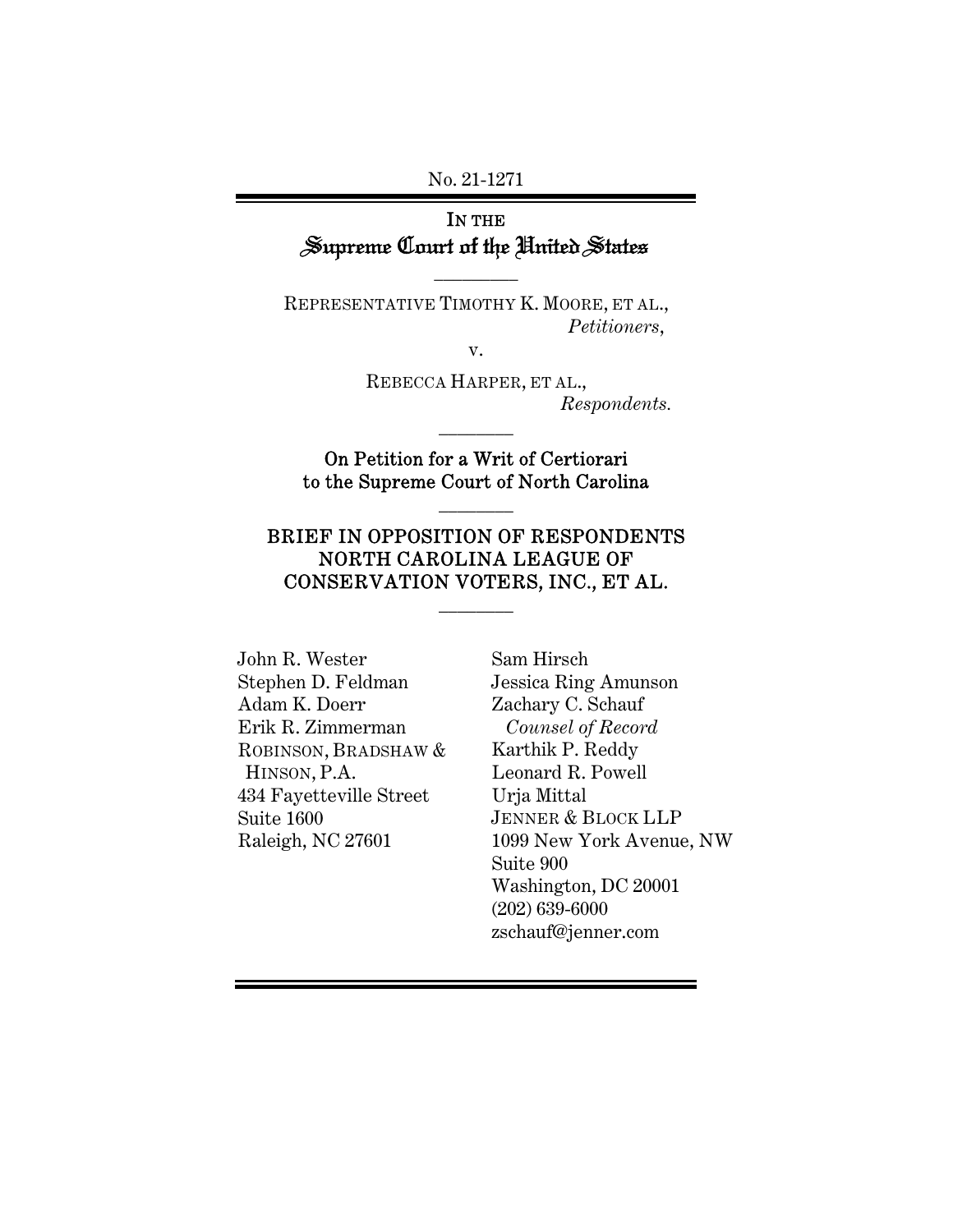#### QUESTIONS PRESENTED

The Elections Clause provides that the "Times, Places and Manner of holding Elections for Senators and Representatives, shall be prescribed in each State by the Legislature thereof." U.S. CONST. art. I, § 4, cl. 1. In North Carolina, the legislature has enacted constitutional provisions that limit its redistricting authority. The legislature has also enacted statutes authorizing state courts to review congressional redistricting plans and to remedy plans they find unconstitutional. Below, the state courts duly applied those constitutional provisions and statutes to review and remedy the legislature's congressional redistricting plans. That review remains ongoing via pending appeals in the state supreme court. The questions presented are:

- 1. Does this Court have jurisdiction over this interlocutory petition given the ongoing statecourt appeal where Petitioners are raising the same Elections Clause arguments raised here?
- 2. Did the North Carolina courts violate the Elections Clause by reviewing and remedying congressional redistricting plans in the manner expressly "prescribed by … the Legislature" under North Carolina law?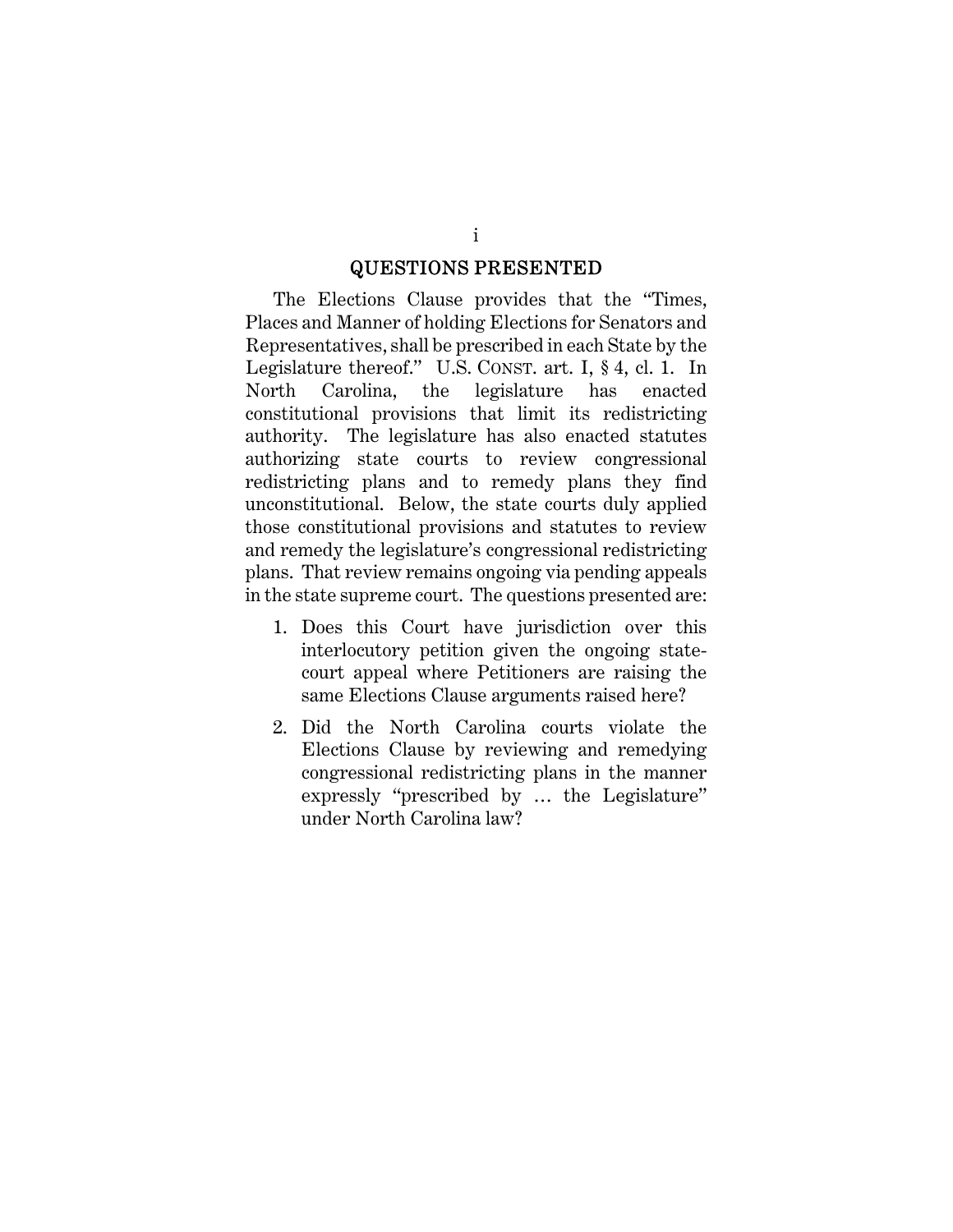# RULE 29.6 DISCLOSURE STATEMENT

ii

Respondent North Carolina League of Conservation Voters, Inc. ("NCLCV") has no parent company, and no public company has a 10 percent or greater ownership in it.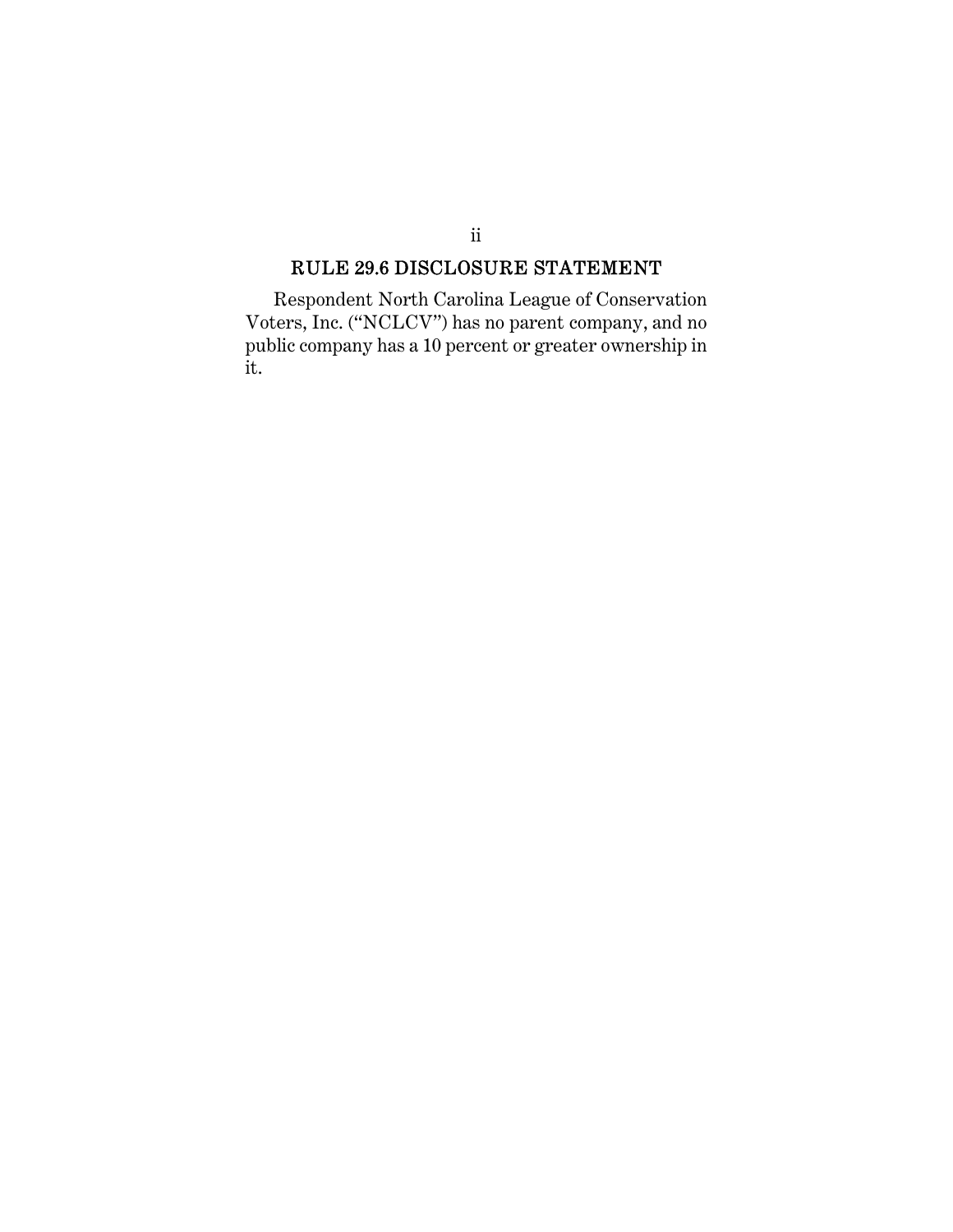# TABLE OF CONTENTS

|                                      |    | RULE 29.6 DISCLOSURE STATEMENT ii                                                                                                             |  |
|--------------------------------------|----|-----------------------------------------------------------------------------------------------------------------------------------------------|--|
|                                      |    |                                                                                                                                               |  |
|                                      |    |                                                                                                                                               |  |
|                                      |    |                                                                                                                                               |  |
|                                      | А. | The North Carolina Legislature<br><b>Authorized State Courts to Review</b><br>Remedy Unlawful<br>and<br>Congressional Redistricting Plans.  4 |  |
|                                      | B. | The Legislature Enacted Extreme<br>Partisan Gerrymanders that                                                                                 |  |
|                                      | C. | A Bipartisan Trial-Court Panel and<br>Bipartisan Special Masters<br>Assessed Remedial Plans and<br>Unanimously Ordered an Interim             |  |
|                                      | D. | The North Carolina Supreme Court<br>and This Court Denied Petitioners'                                                                        |  |
|                                      | Ε. | The Parties Are Proceeding with<br>Appeals in the North Carolina                                                                              |  |
| REASONS FOR DENYING THE PETITION  12 |    |                                                                                                                                               |  |
| I.                                   |    | This Case Is an Exceedingly Poor                                                                                                              |  |

iii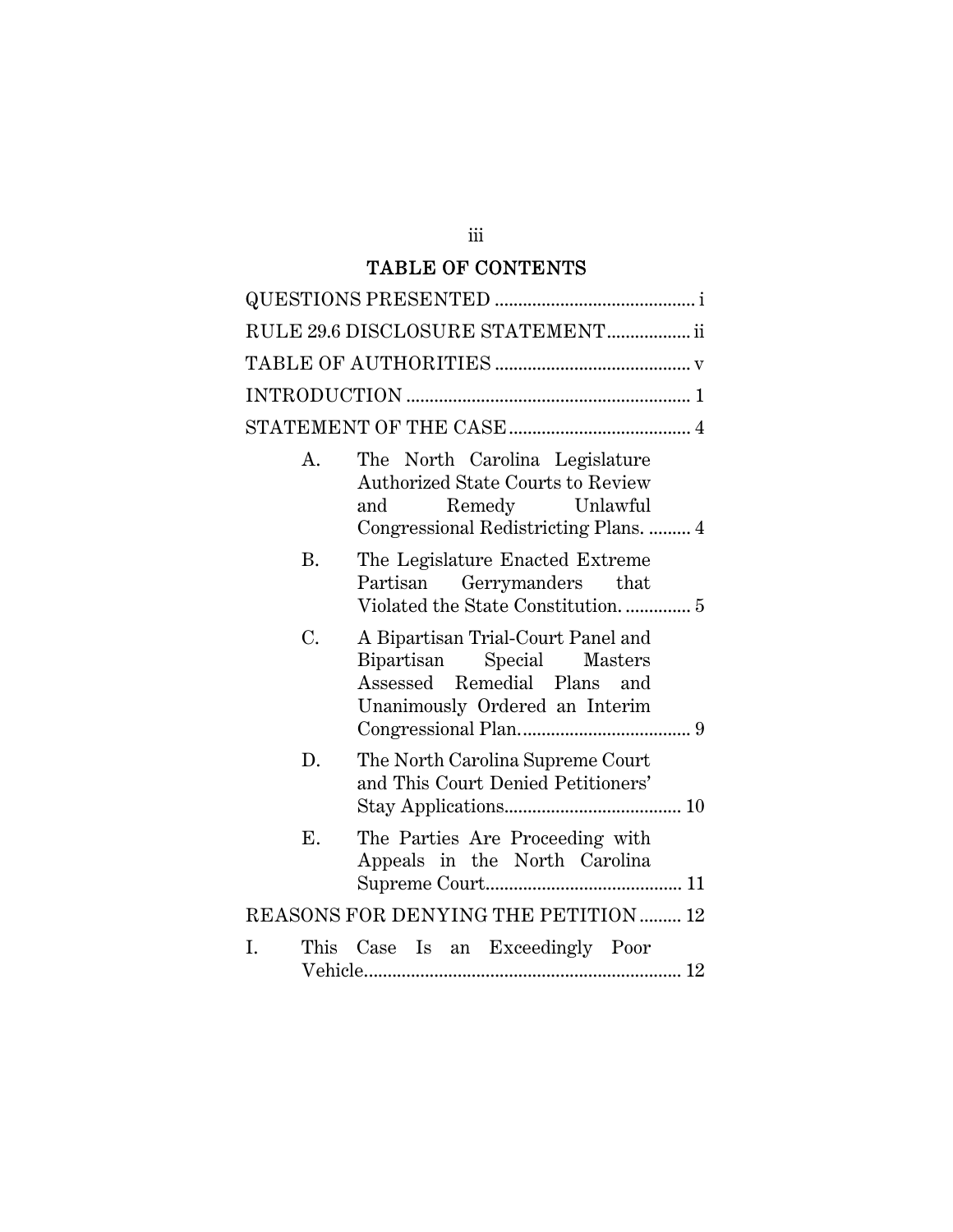|      | Α.        | Case Does Not Present<br>The<br>Petitioners' Question Presented 12                                                                            |  |  |
|------|-----------|-----------------------------------------------------------------------------------------------------------------------------------------------|--|--|
|      |           | 1.<br>This Case Does Not<br>Implicate Petitioners'<br>Elections<br>Clause                                                                     |  |  |
|      |           | Petitioners' State-Law<br>2.<br>Arguments Underscore<br>Why the Petition Should Be                                                            |  |  |
|      | <b>B.</b> | This Court Lacks Jurisdiction<br>Given the Ongoing State-Court                                                                                |  |  |
|      | C.        | This Court Lacks Jurisdiction<br>Given the State Court's Forfeiture                                                                           |  |  |
| II.  |           | The Absence of Any Split Underscores<br>Why the Court Should Deny the Petition.  21                                                           |  |  |
| III. |           |                                                                                                                                               |  |  |
|      | A.        | The Legislature Authorized State<br>Courts to Review and Remedy<br>Congressional Redistricting Plans<br>that Violate the State Constitution25 |  |  |
|      | <b>B.</b> | The Elections Clause Does Not<br>Free State Legislatures from<br>Limits in State Constitutions 28                                             |  |  |
|      |           |                                                                                                                                               |  |  |

iv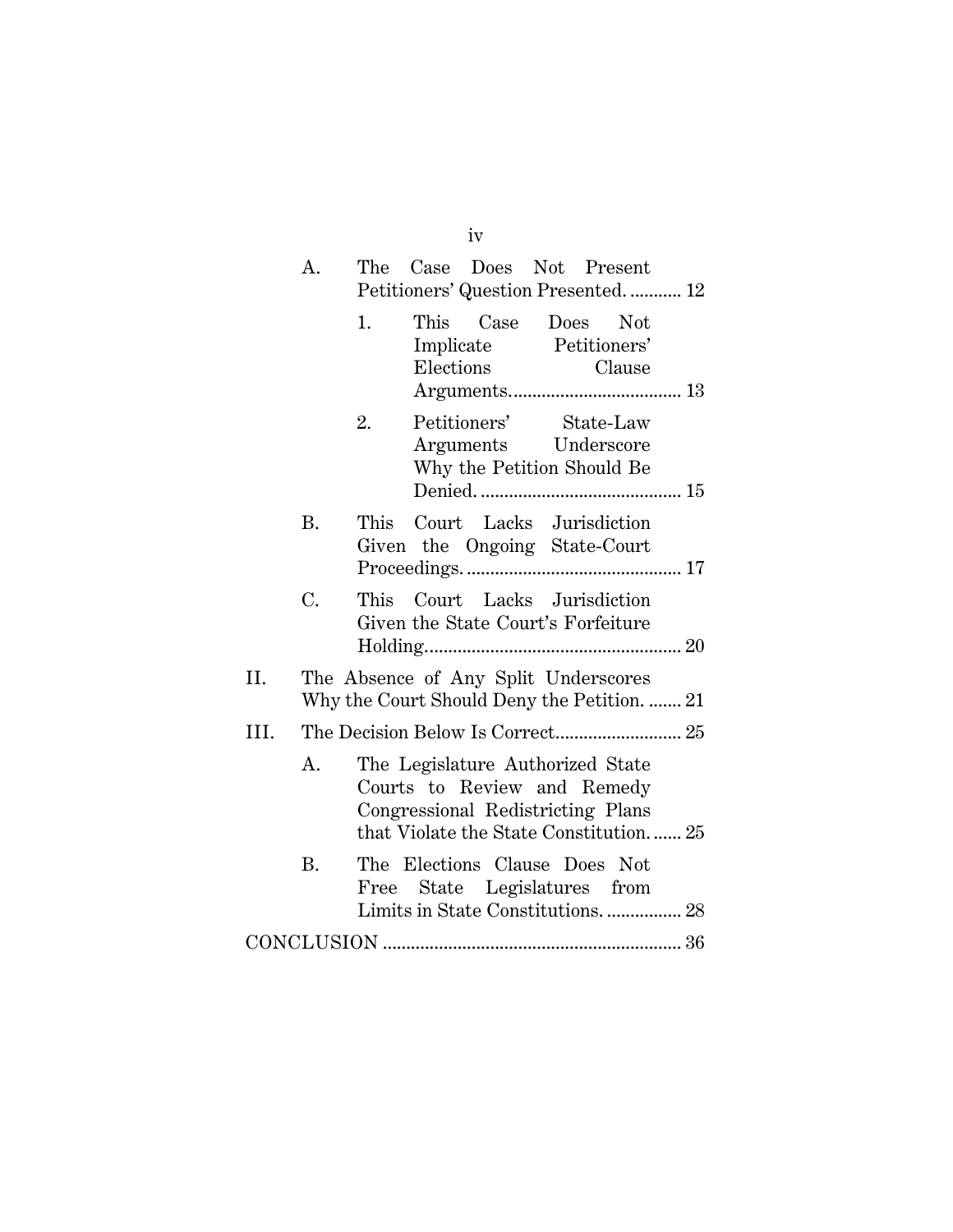## TABLE OF AUTHORITIES

#### **CASES**

| Arizona State Legislature v. Arizona<br>Independent Redistricting Commission,               |
|---------------------------------------------------------------------------------------------|
| 576 U.S. 787 (2015)3, 4, 21, 23, 25, 28, 30, 35, 36                                         |
| <b>Board of Directors of Rotary International</b><br>v. Rotary Club of Duarte, 481 U.S. 537 |
|                                                                                             |
| Branch v. Smith, 538 U.S. 254 (2003) 32, 35                                                 |
| Matter of Broad & Gales Creek Community<br>Association, 266 S.E.2d 645 (N.C. 1980) 27       |
| Brown v. Saunders, 166 S.E. 105 (Va. 1932)22                                                |
| Bush v. Gore, 531 U.S. 98 (2000) 15, 26                                                     |
| Carroll v. Becker, 285 U.S. 380 (1932) 32                                                   |
| Carson v. Simon, 978 F.3d 1051 (8th Cir.                                                    |
| Chisholm v. Georgia, 2 U.S. (2 Dall.) 419                                                   |
| Common Cause v. Lewis, No. 18 CVS<br>014001, 2019 WL 4569584 (N.C. Super.                   |
|                                                                                             |
| $Common wealth$ ex rel. $Dummit$ v.<br>O'Connell, 181 S.W.2d 691 (Ky. 1944) 23              |
| Cox Broadcasting Corp. v. Cohn, 420 U.S.                                                    |
| $Florida\ v.\ Powell, 559\ U.S.\ 50\ (2010)16$                                              |
|                                                                                             |

v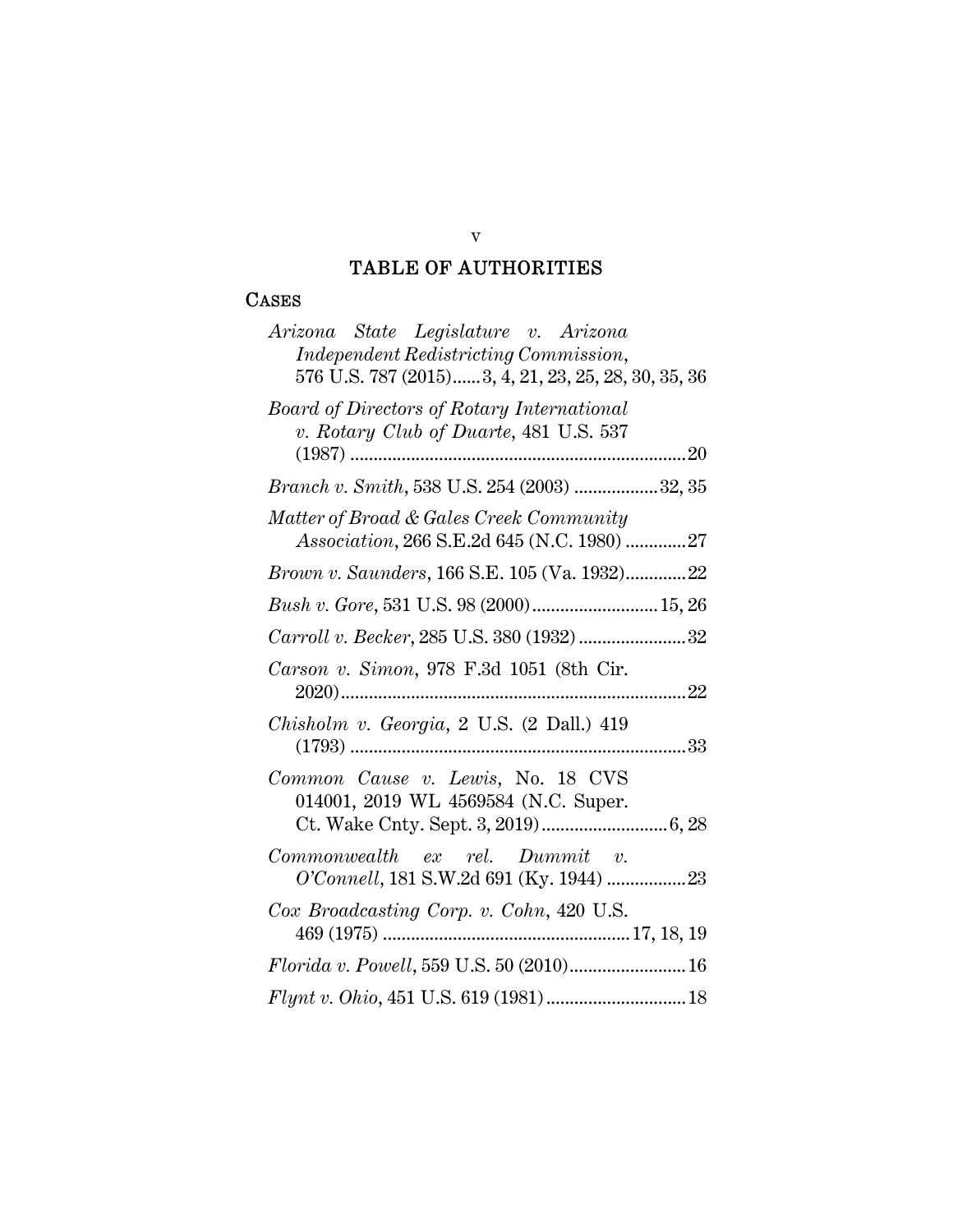| Growe v. Emison, 507 U.S. 25 (1993)  4, 22, 31, 32                                 |
|------------------------------------------------------------------------------------|
| Harper v. Lewis, No. 19-CVS-12667, 2019<br>N.C. Super. LEXIS 122 (N.C. Super. Ct.  |
|                                                                                    |
| Hawke v. Smith, 253 U.S. 221 (1920) 34                                             |
| Hotze v. Hudspeth, 16 F.4th 1121 (5th Cir.                                         |
| Jefferson v. City of Tarrant, 522 U.S. 75                                          |
| Koenig v. Flynn, 285 U.S. 375 (1932)32                                             |
| League of Women Voters v.<br>Commonwealth, 178 A.3d 737 (Pa. 2018) 22              |
| League of Women Voters of Florida v.                                               |
| Marbury v. Madison, 5 U.S. (1 Cranch) 137                                          |
| Marx v. General Revenue Corp., 568 U.S.                                            |
| Mazzocone v. Drummond, 256 S.E.2d 843                                              |
| McPherson v. Blacker, 146 U.S. 1 (1892) 31                                         |
|                                                                                    |
|                                                                                    |
| National Socialist Party of America v.<br>Village of Skokie, 432 U.S. 43 (1977) 17 |
| Nixon v. Fitzgerald, 457 U.S. 731 (1982)30                                         |

vi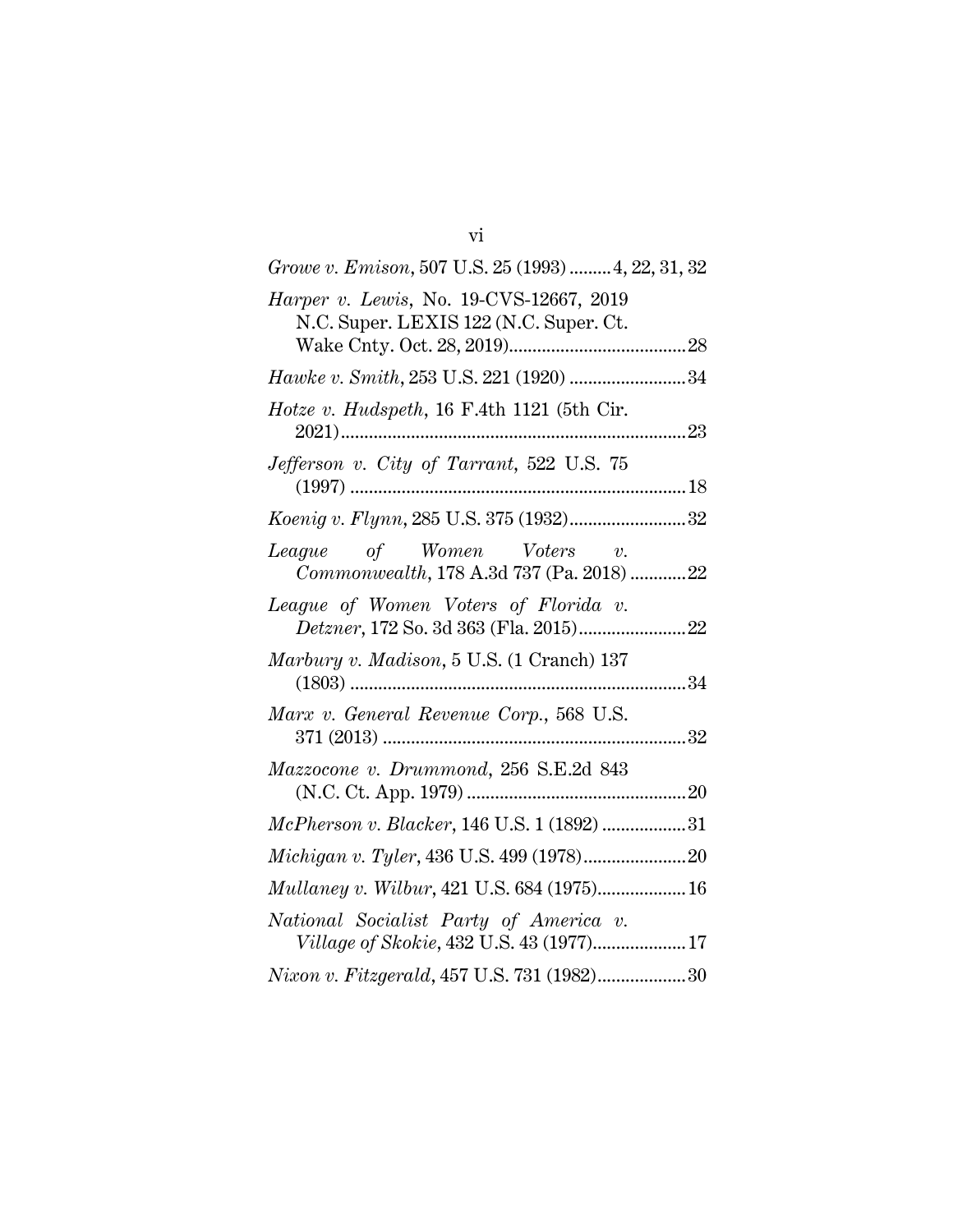| <i>Nixon v. United States,</i> 506 U.S. 224 (1993)30                                                           |
|----------------------------------------------------------------------------------------------------------------|
| North Carolina State Conference of<br>NAACP v. Lewis, No. 18-CVS-002322<br>(N.C. Super. Ct. Wake Cnty. Nov. 2, |
| Ohio ex rel. Davis v. Hildebrandt, 241 U.S.                                                                    |
| In re Opinion of the Justices, 45 N.H. 595<br>$(1864)$                                                         |
| In re Opinion of the Justices, 113 A. 293                                                                      |
| In re Opinion to the Governor, 103 A. 513                                                                      |
| Parsons v. Ryan, 60 P.2d 910 (Kan. 1936) 23                                                                    |
| Pender County v. Bartlett, 649 S.E.2d 364<br>$(N.C. 2007)$ , aff'd sub nom. Bartlett v.                        |
| In re Plurality Elections, 8 A. 881 (R.I.                                                                      |
| Rucho v. Common Cause, 139 S. Ct. 2484                                                                         |
| Sanderlin v. Luken, 68 S.E. 225 (N.C. 1910) 28                                                                 |
| Smiley v. Holm, 285 U.S. 355                                                                                   |
| State ex rel. Beeson v. Marsh, 34 N.W.2d 279                                                                   |
| Stephenson v. Bartlett, 582 S.E.2d 247 (N.C.                                                                   |

vii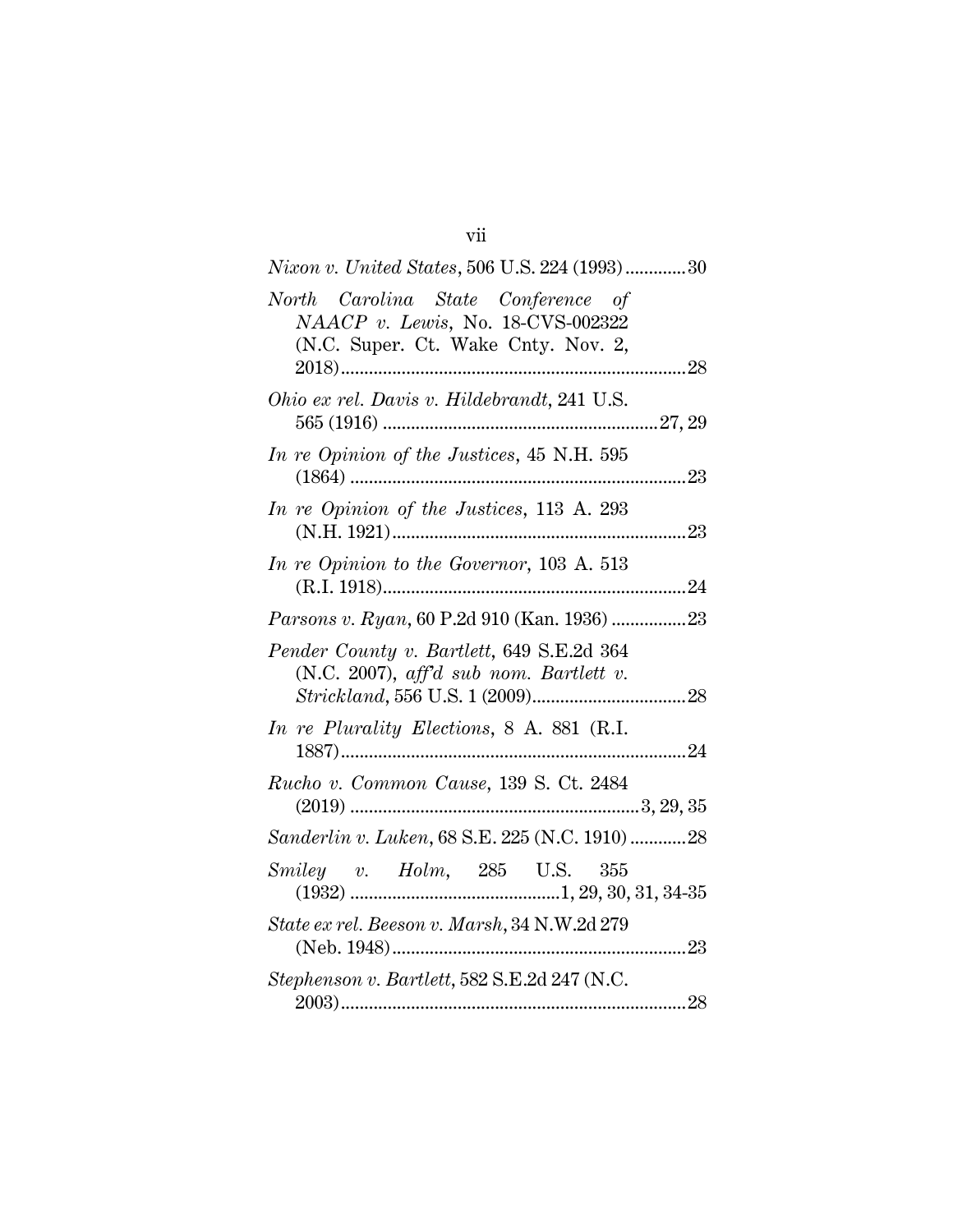## viii

| United States v. Lopez, 514 U.S. 549 (1995)33   |
|-------------------------------------------------|
| Vanhorne's Lessee v. Dorrance, 2 U.S. (2)       |
|                                                 |
| Wesberry v. Sanders, 376 U.S. 1 (1964) 33, 34   |
| Wise v. Circosta, 978 F.3d 93 (4th Cir. 2020)23 |
|                                                 |

# CONSTITUTIONAL PROVISIONS AND STATUTES

| Act of July 2, 1969, ch. 1258, § 1, 1969 N.C. |
|-----------------------------------------------|
|                                               |
|                                               |
|                                               |
|                                               |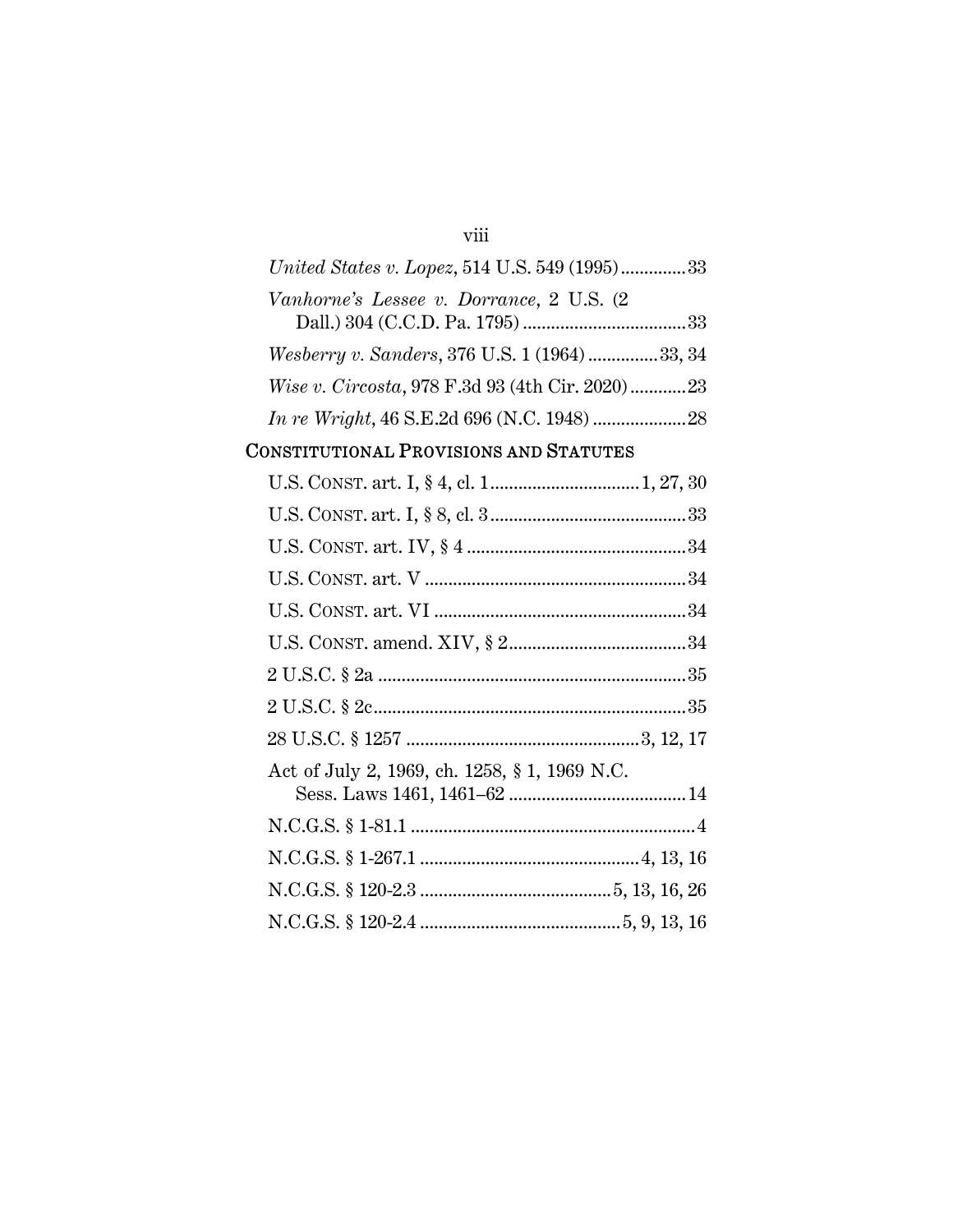# OTHER AUTHORITIES

| Mark S. Krass, Debunking the Non-<br>Delegation Doctrine for State<br>Regulation of Federal Elections, 108                                                        |  |
|-------------------------------------------------------------------------------------------------------------------------------------------------------------------|--|
| Michael T. Morley, The Independent State<br>Legislature Doctrine, 90 FORDHAM L.                                                                                   |  |
| National Conference of State Legislatures,<br>State Elections Legislation Database<br>$\text{(last} \quad \text{visited} \quad \text{May} \quad 19, \quad 2022),$ |  |
|                                                                                                                                                                   |  |
| N.C. SEC'Y OF STATE, NORTH CAROLINA                                                                                                                               |  |
| Nathaniel Persily et al., When Is a<br>Legislature Not a Legislature? When<br>Voters Regulate Elections by Initiative,                                            |  |
| Petition for Certiorari, Turzai v. Brandt,<br>139 S. Ct. 445 (2018) (No. 17-1700), 2018                                                                           |  |
| Petition for Certiorari, Republican Party of<br>Pennsylvania v. Degraffenreid, 141 S.<br>Ct. 732 (2021) (No. 20-542), 2020 WL                                     |  |
| Saikrishna B. Prakash & John C. Yoo, The<br>Origins of Judicial Review, 70 U. CHI. L.                                                                             |  |

#### ix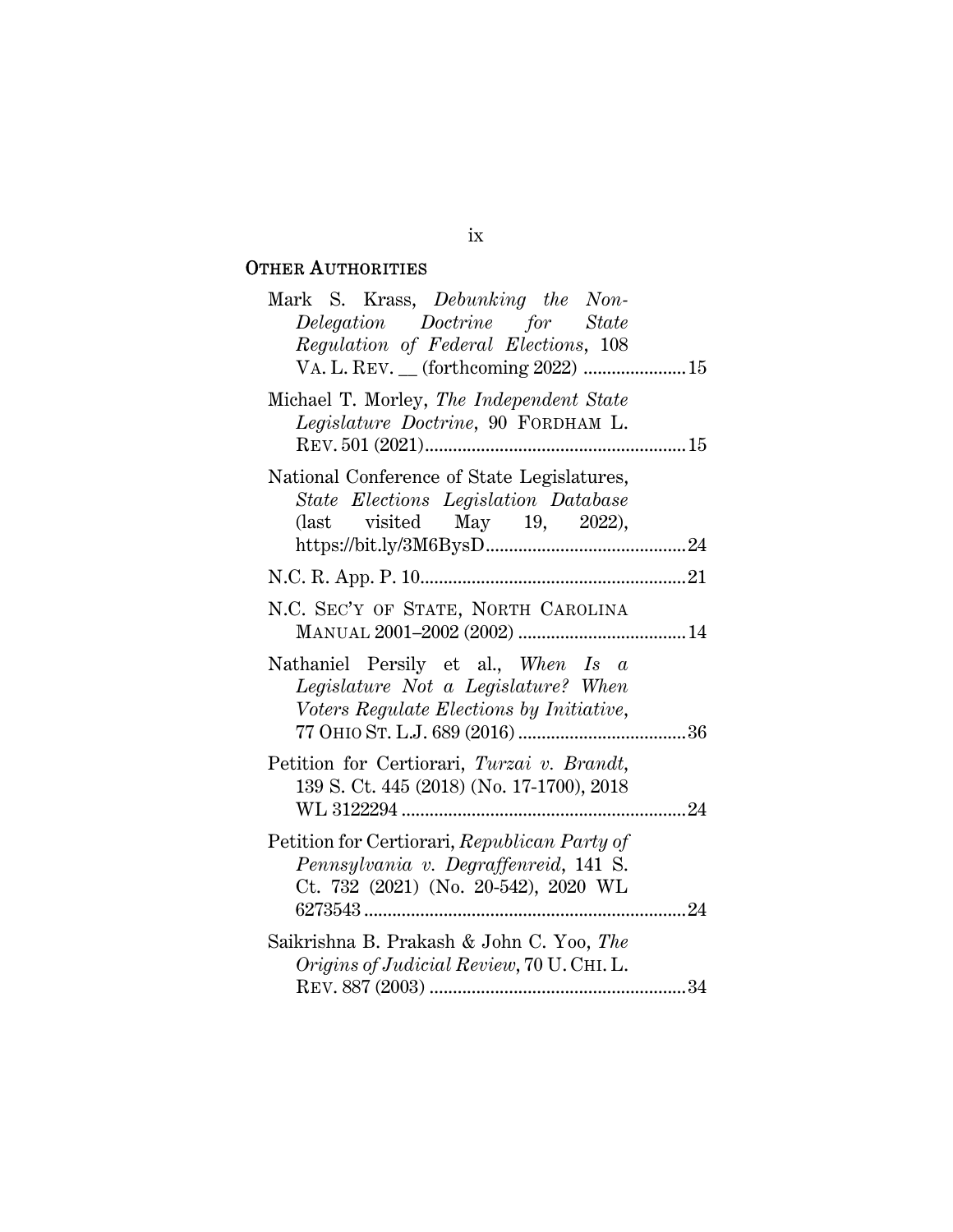| ANTONIN SCALIA, A MATTER OF<br>INTERPRETATION (new ed. 2018) 35                                                  |  |
|------------------------------------------------------------------------------------------------------------------|--|
| ANTONIN SCALIA & BRYAN GARNER,                                                                                   |  |
| Hayward H. Smith, Revisiting the History<br>of the Independent State Legislature<br>Doctrine, 53 ST. MARY'S L.J. |  |
|                                                                                                                  |  |
| Voting Rights Lab, State Voting Rights<br><i>Tracker</i> (last visited May 19, 2022),                            |  |

x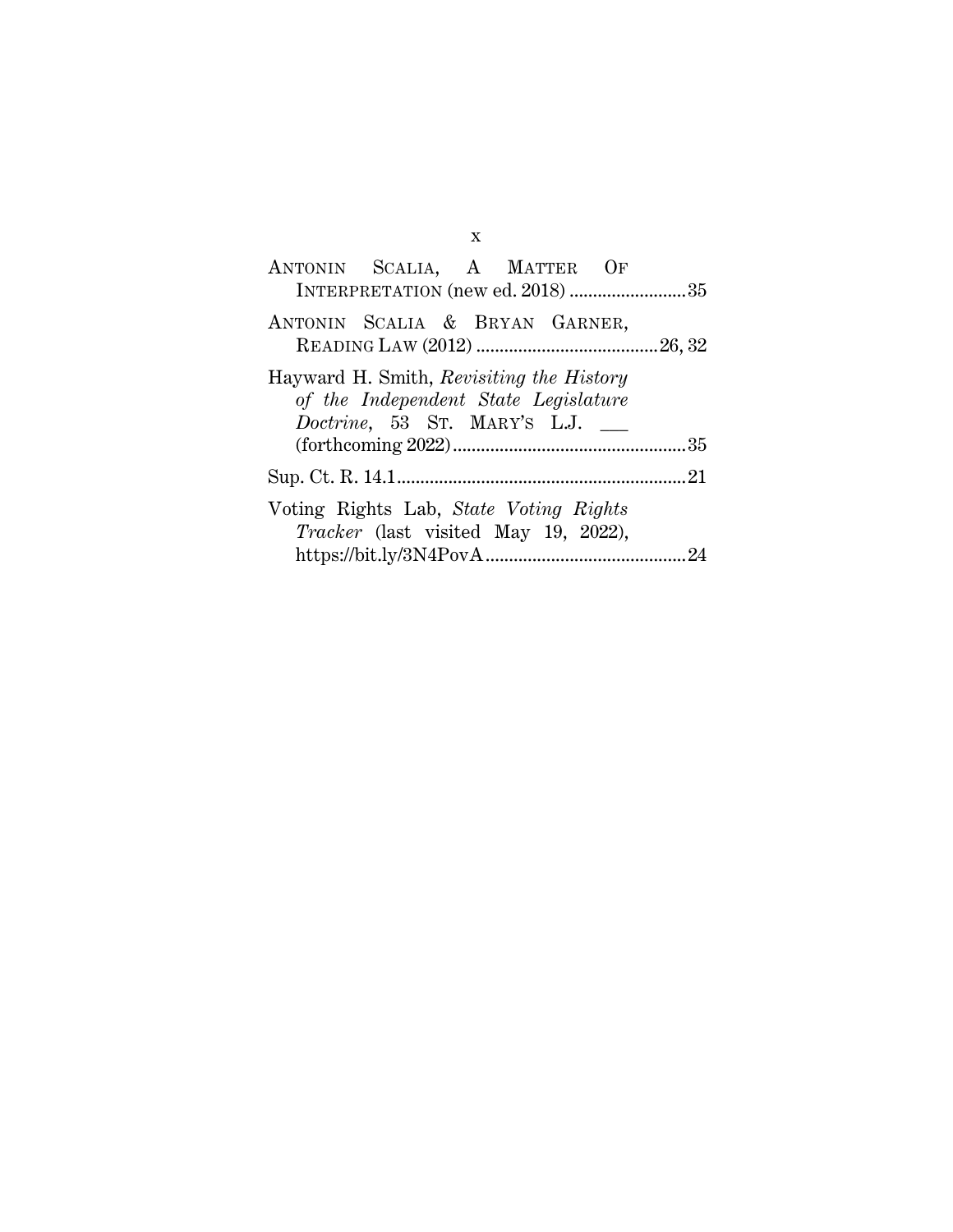#### INTRODUCTION

Petitioners ask this Court to resolve whether state courts violate the Elections Clause when they apply state constitutions to declare congressional redistricting plans unconstitutional. Nearly a century ago, this Court held that the Elections Clause does not abrogate restrictions imposed by the people in the very state constitutions to which state legislatures owe their existence. *Smiley v. Holm*, 285 U.S. 355, 367–69 (1932). But this case does not even implicate that settled proposition, nor present Petitioners' broad Elections Clause arguments. That is because the state courts here proceeded just as the state legislature "prescribed." U.S. CONST. art. I, § 4, cl. 1. First, the legislature authorized state courts to review congressional redistricting plans for compliance with the state constitution. Second, the legislature authorized state courts to, if necessary, "impose an interim districting plan for use in the next general election only." And third, the legislature itself enacted the constitutional provisions by which state courts undertake their review. The legislature has thus prescribed precisely the manner in which congressional redistricting plans should be assessed.

Here, a unanimous, bipartisan trial-court panel followed those prescriptions to find that the original congressional map was an "extreme" and "intentional" gerrymander that was more partisan than 99.9999% of alternatives. After the state supreme court held that such gerrymanders violate the state constitution, the panel also unanimously concluded that the proposed remedy failed to redress the violations. So the panel did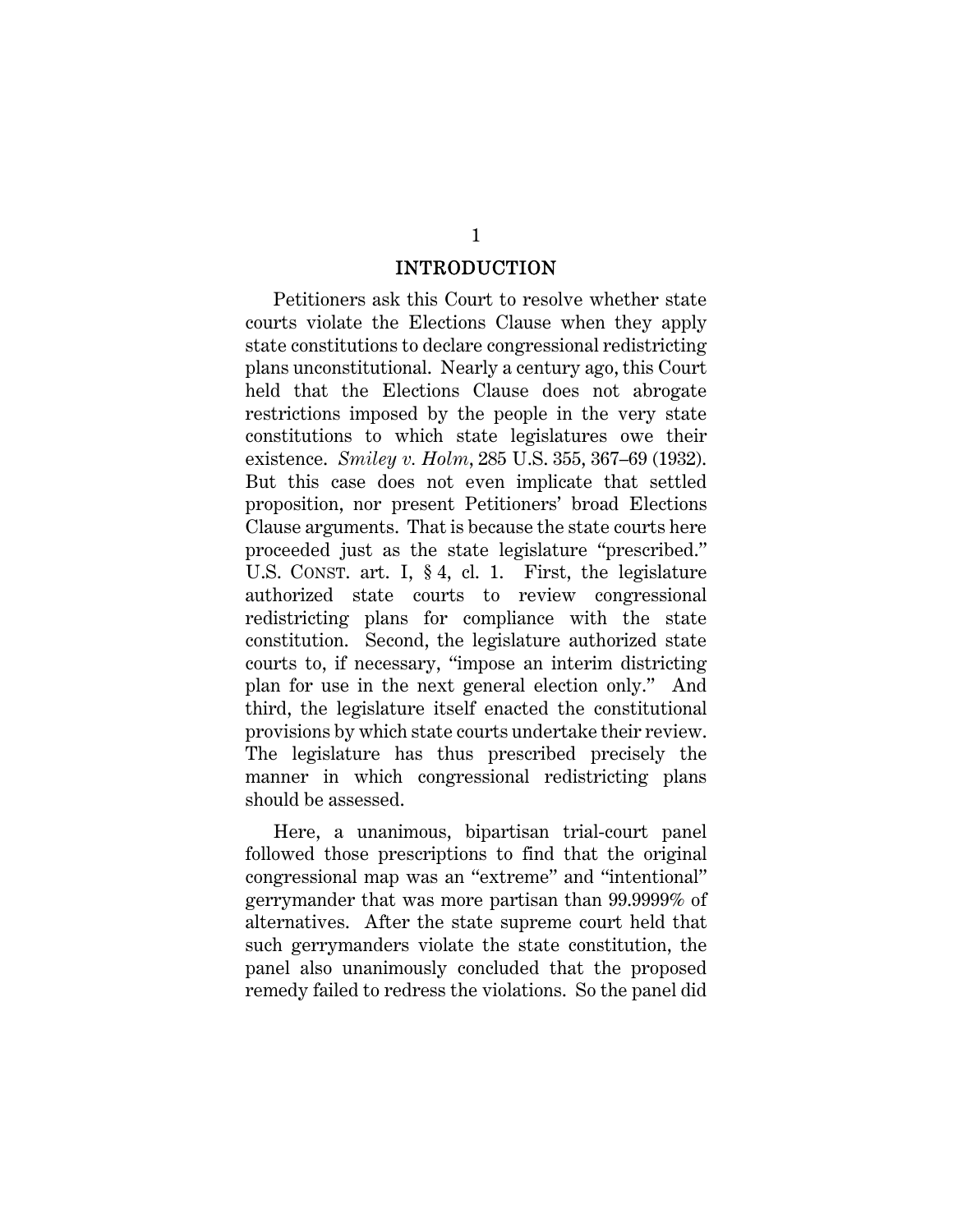as the legislature directed and crafted an interim plan for the 2022 election, with help from bipartisan special masters. The state supreme court denied a motion to stay that decision—as did this Court—but plenary appeals are moving forward in state court.

Further review by this Court is unwarranted. This Court has received and denied many petitions and applications raising similar Elections Clause arguments. At the stay stage, Justice Kavanaugh suggested that "the Court should grant certiorari in an appropriate case." *Moore v. Harper*, 142 S. Ct. 1089, 1089 (2022) (mem.) (Kavanaugh, J., concurring in denial of application for stay). This, however, is not that case.

First, this case does not present the petition's Question Presented. Petitioners ask this Court to resolve whether state courts, applying only "state constitutional provisions," may review regulations governing congressional elections. Pet. i. But the courts here did not simply apply state constitutional provisions. They acted pursuant to statutes specifically authorizing review of congressional redistricting plans and applied constitutional provisions the legislature itself enacted. So the only federal question is narrow: Does the Elections Clause *preclude* the legislature from authorizing other institutions to act in this manner? Petitioners, however, have disavowed any arguments on that score—perhaps because their own authorities concede that legislatures can do so. So even that narrow, un-cert-worthy issue is not presented. Instead, Petitioners raise only state-law delegation arguments, most of them not raised below. This Court does not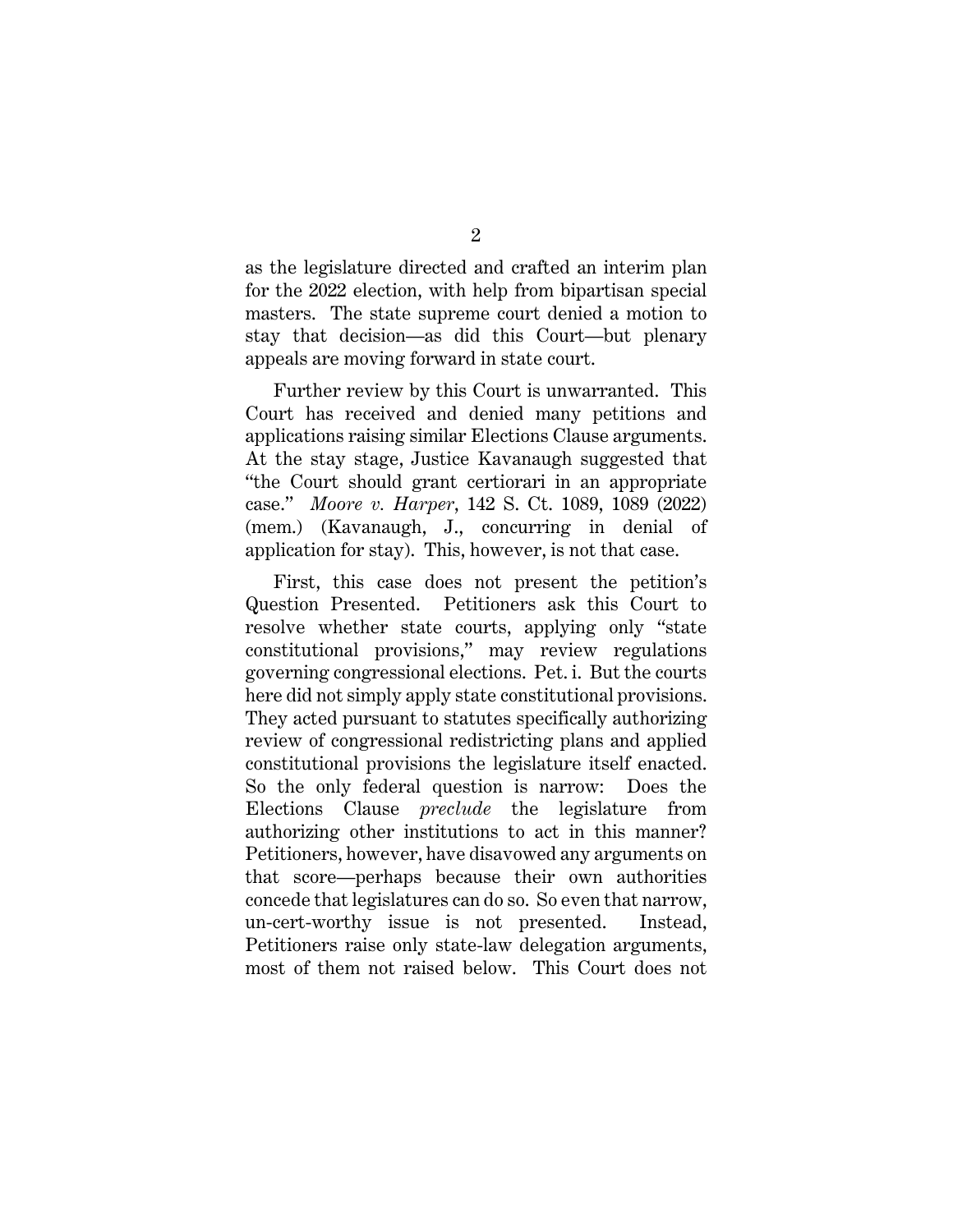grant certiorari to referee state-law disputes on issues state courts have not addressed.

Second, Petitioners' arguments come both too early and too late. Their arguments come too early because this Court has jurisdiction only over "[f]inal judgments" from state courts, 28 U.S.C. § 1257(a), which the interlocutory decisions here are not. And their arguments come too late because, as the state supreme court emphasized, these arguments were not properly "presented at the trial court." Pet. App. 121a. Granting now would simultaneously (1) enmesh the Court in jurisdictional disputes; (2) deprive the Court of guidance on state-law issues that Petitioners themselves say are important; and (3) force the parties and the Court to chase a moving target. The state supreme court is likely to address Petitioners' state-law arguments in their pending state-court appeal and could well issue an opinion rejecting the state-law *premises* for Petitioners' arguments here while this case is pending.

Third, although Elections Clause challenges arise in many contexts, this Court's recent precedents are especially emphatic in foreclosing them in redistricting cases. Three years ago, every Justice agreed that state courts can apply "state statutes and state constitutions" to guard against excessive "partisan gerrymandering" in "congressional districting." *Rucho v. Common Cause*, 139 S. Ct. 2484, 2507 (2019). That statement followed this Court's 2015 decision in *Arizona State Legislature v. Arizona Independent Redistricting Commission*, 576 U.S. 787 (2015) ("*AIRC*"). There, the Court divided on whether independent redistricting commissions can be "the Legislature" but unanimously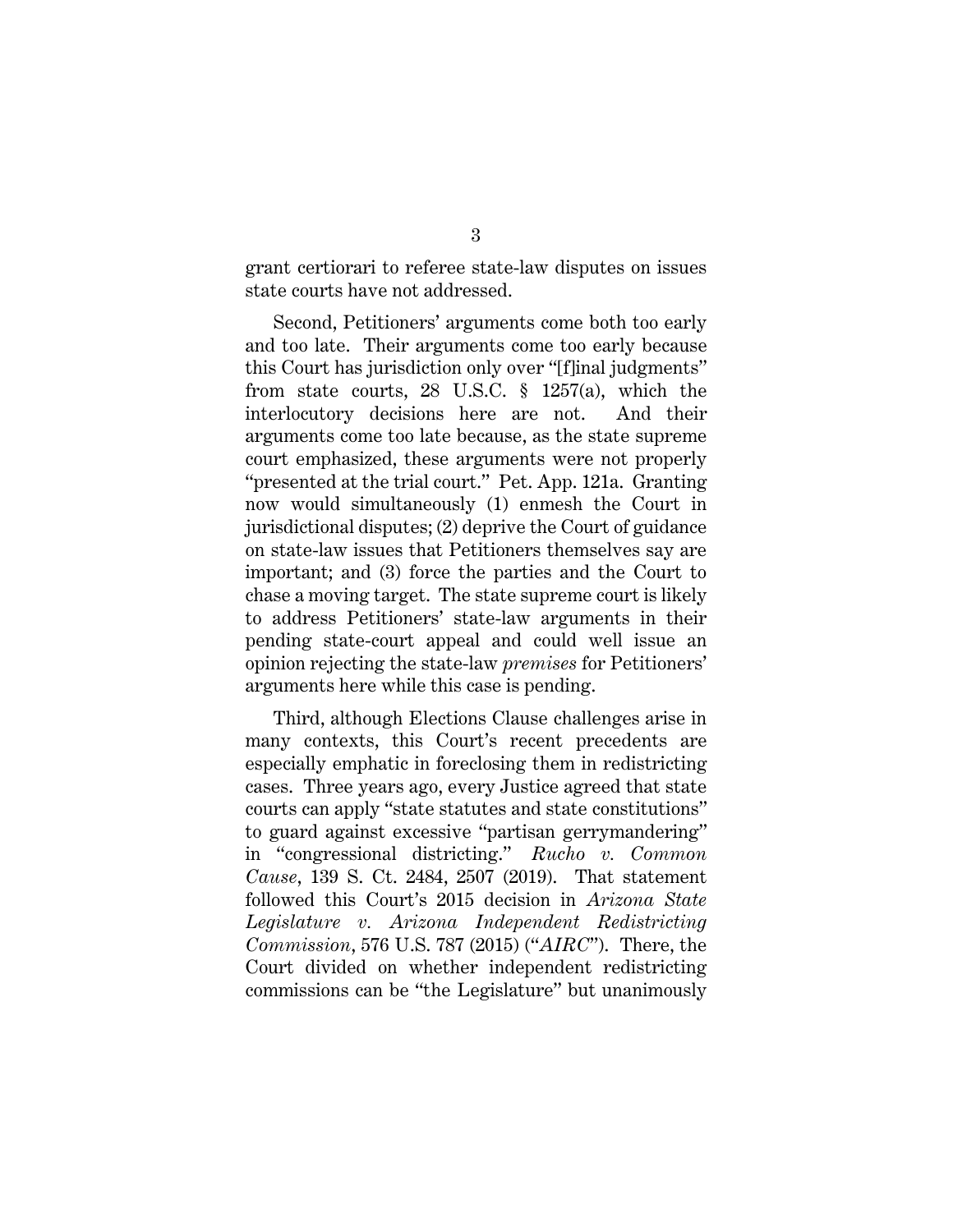agreed that when the legislature prescribes regulations for congressional elections, it "may be required to do so within the ordinary lawmaking process." *Id.* at 841 (Roberts, C.J., dissenting); *see id.* at 817–18 (majority op.). And this Court has long been unanimous in holding that state courts may develop remedial congressional redistricting plans to redress constitutional violations when legislatures fail to do so. *See Growe v. Emison*, 507 U.S. 25, 29, 33 (1993).

With this Court's cases so definitive, it is no surprise that Petitioners' "split of authority" proves nonexistent. Pet. 4. Nor is there any sound reason, absent a split, to grant a petition that is so rife with vehicle problems and does not even present Petitioners' Question Presented.

#### STATEMENT OF THE CASE

## A. The North Carolina Legislature Authorized State Courts to Review and Remedy Unlawful Congressional Redistricting Plans.

Congressional redistricting in North Carolina has long been contentious. The state legislature has thus enacted statutes providing detailed procedures prescribing where, when, and how state courts can review and remedy unconstitutional congressional redistricting plans.

First, the legislature prescribed for "action[s] challenging the validity of any act … that apportions or redistricts State legislative or congressional districts [to] be filed in the Superior Court of Wake County and [to] be heard and determined by a three-judge panel." N.C.G.S*.* § 1-267.1(a); *see id.* § 1-81.1(a).

4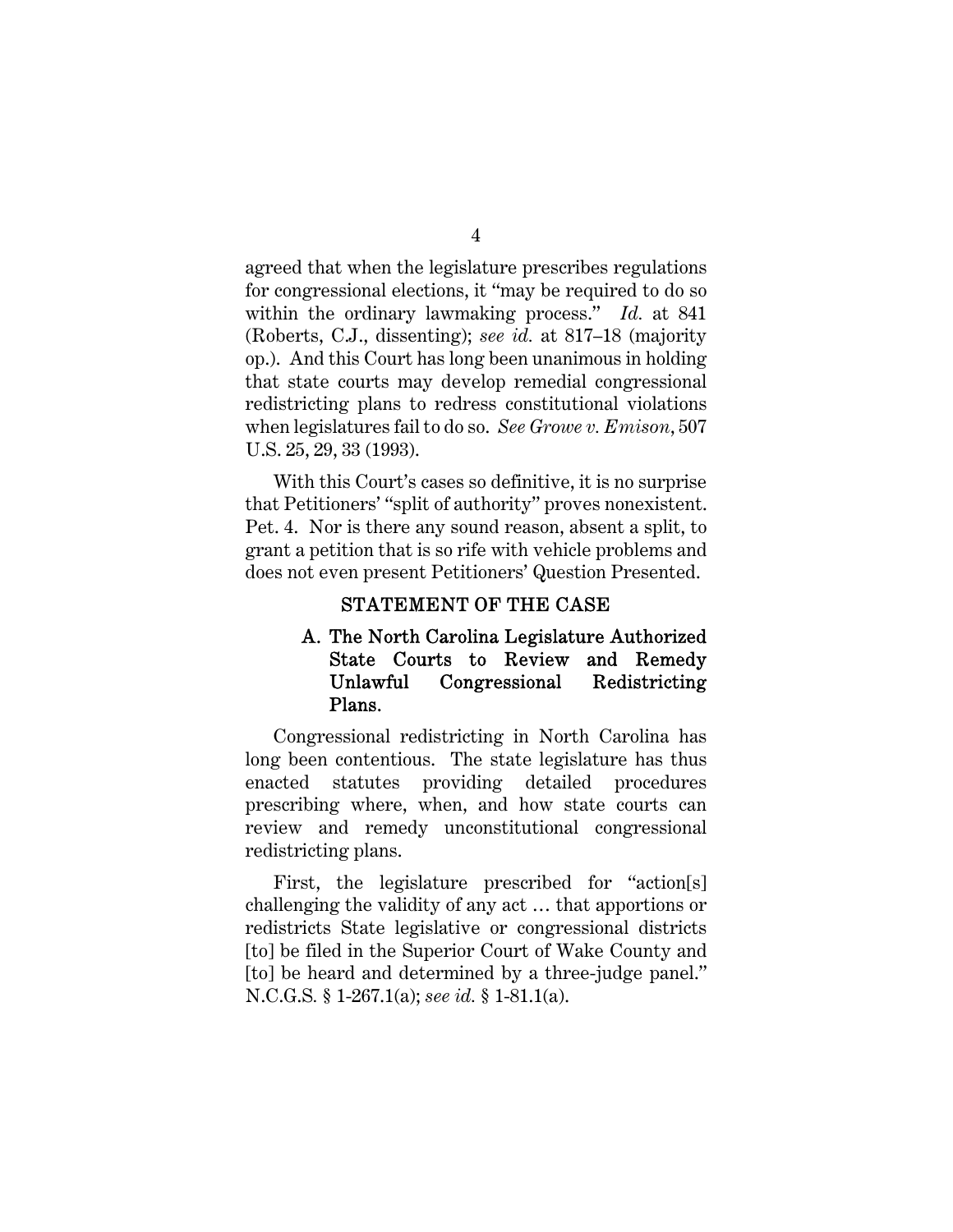5

Second, the legislature prescribed the manner of that review and provided for state courts to evaluate congressional redistricting plans for compliance with the state constitution. The legislature specified that "[e]very order or judgment declaring *unconstitutional* or otherwise invalid, in whole or in part and for any reason, any act … that apportions or redistricts … *congressional districts* shall find with specificity all facts supporting that declaration [and] shall state separately and with specificity the court's conclusions of law on that declaration." *Id.* § 120-2.3 (emphasis added).

Third, the legislature prescribed the time, place, and manner of the remedial process. The legislature provided that a court must "first give[] the General Assembly" at least two weeks "to remedy any defects" in its "plan apportioning or redistricting … congressional districts." *Id.* § 120-2.4(a). But if "the General Assembly does not act to remedy any identified defects to its plan …, the court may impose an interim districting plan for use in the next general election only." *Id.* § 120-2.4(a1). The legislature barred the State Board of Elections from using "any plan apportioning or redistricting … congressional districts other than a plan imposed by a court under this section or a plan enacted by the General Assembly." *Id.* § 120-2.4(b).

## B. The Legislature Enacted Extreme Partisan Gerrymanders that Violated the State Constitution.

On November 4, 2021, the legislature enacted new redistricting plans for the state legislature and Congress. Twelve days later, Respondents invoked the process the legislature had created to challenge these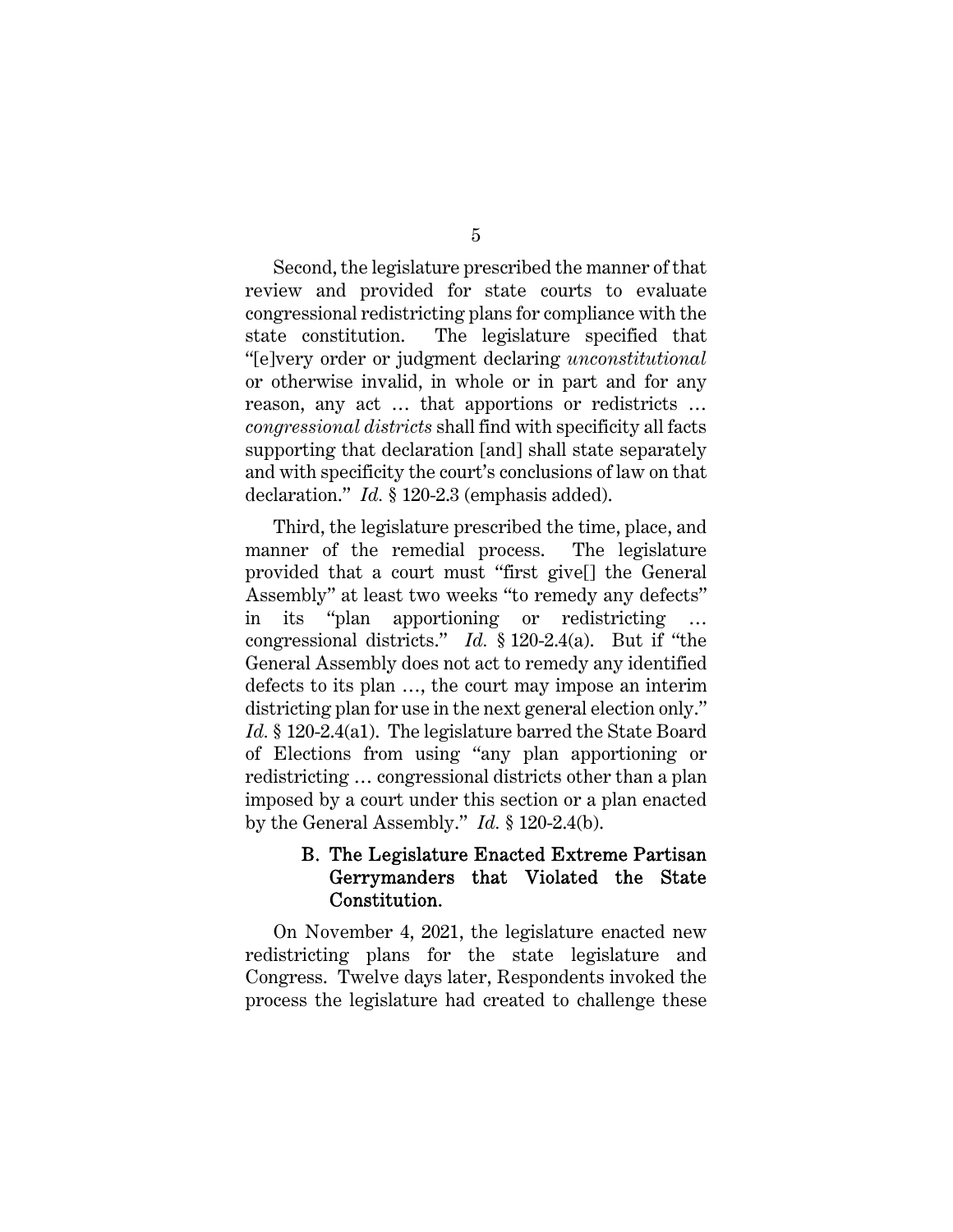plans. Other voters filed their own suits within days. The actions were assigned to a three-judge panel and consolidated. The panel denied the plaintiffs' motions for a preliminary injunction. The state supreme court reversed, issued a preliminary injunction, postponed the primary election, and remanded for an expedited trial.

After a weeklong trial, the three-judge panel—a bipartisan panel designated by North Carolina's Republican Chief Justice and composed of two Republicans and one Democrat<sup>1</sup>—found that the maps were the product of "intentional, pro-Republican partisan redistricting." Pet. App. 24a.

The panel also found that the maps were "extreme partisan outliers," Pet. App. 9a, 24a, and that the congressional map was more advantageous to Republicans than 99.9999% of neutral maps. Pet. App. 35a. These extreme gerrymanders, the panel found, were "designed to systematically prevent Democrats from gaining a tie or majority" of seats, even if their candidates won a significant majority of votes. Pet. App. 38a, 132a. The panel nonetheless held that the state constitution provides no remedy for even extreme partisan gerrymandering. Pet. App. 49a–53a. That decision conflicted with the 2019 decision of another three-judge panel reaching the opposite result on the identical question. *Common Cause v. Lewis*, No. 18 CVS 014001, 2019 WL 4569584, at \*3 (N.C. Super. Ct. Wake Cnty. Sept. 3, 2019).

6

<sup>1</sup> North Carolina employs partisan elections for both trial and appellate courts; hence, affiliations are matters of public record.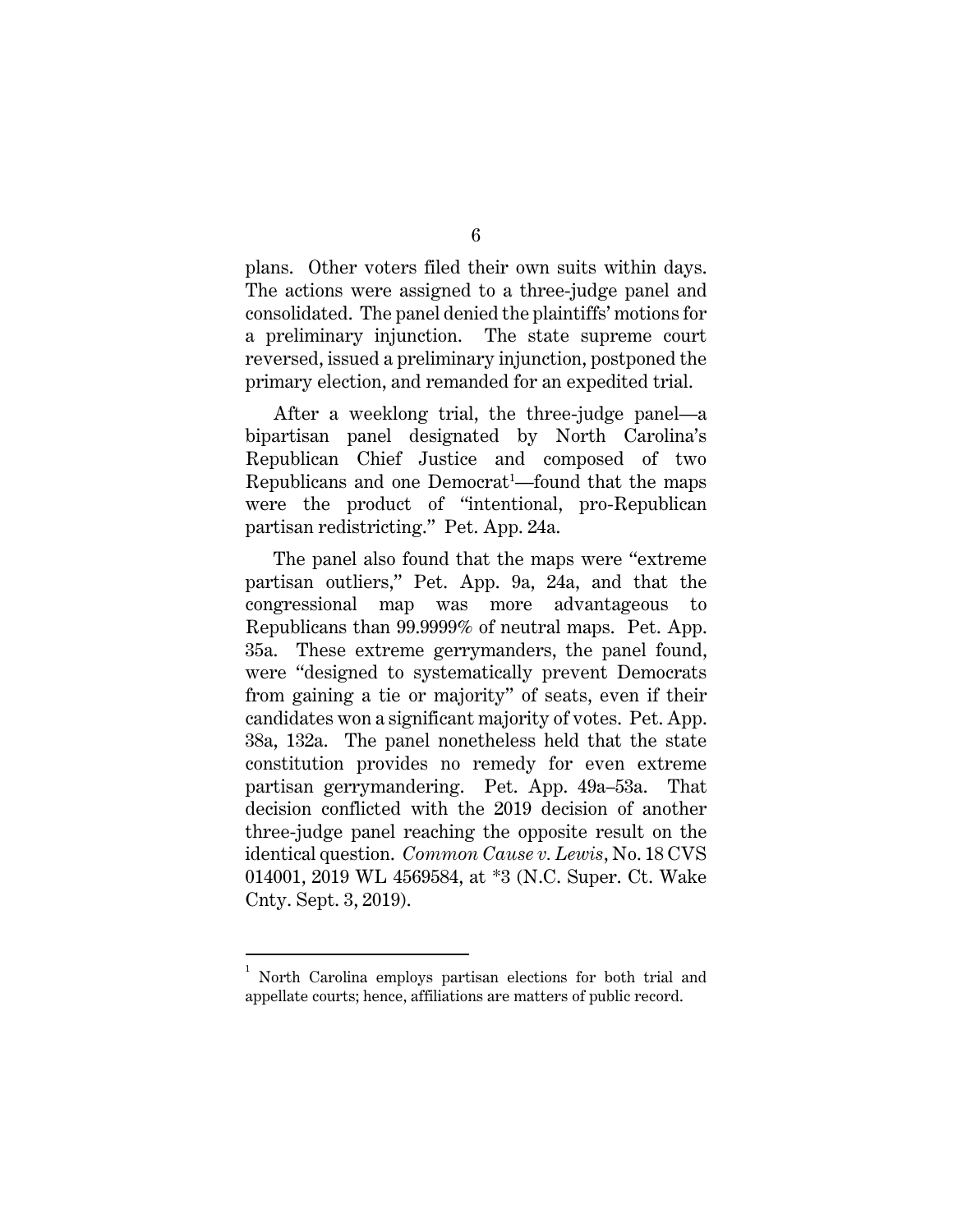7

The plaintiffs appealed, and the state supreme court reversed. Consistent with *Rucho*'s guidance that "[p]rovisions in state statutes and state constitutions can provide standards and guidance for state courts to apply," the court held that partisan-gerrymandering claims are justiciable under the state constitution. Pet. App. 72a. It issued a detailed order on February 4 and followed with a full opinion on February 14.

The court began with the state constitution's Free Elections Clause, which was enacted by the legislature in 1969. This clause, the court emphasized, "has no analogue in the federal Constitution" and is one of the "provision[s] that makes the state constitution 'more detailed and specific … in the protection of the rights of its citizens.'" Pet. App. 91a (quoting *Corum v. Univ. of N.C. ex rel. Governors*, 413 S.E.2d 276, 290 (N.C. 1992)). Looking to history, the court observed that this clause ultimately "derived from a clause in the English Bill of Rights of 1689," which "was adopted in response to the king's efforts to manipulate parliamentary elections by diluting the vote … to attain 'electoral advantage.'" *Id.*  The court concluded that this clause protects the people's "right … to fair and equal representation in the governance of their affairs." Pet. App. 92a.

The state Equal Protection Clause, likewise adopted by the legislature, also "provides greater protection of voting rights than the federal Constitution." Pet. App. 98a. The state supreme court has repeatedly construed that clause more broadly than its federal counterpart, including to guarantee "substantially equal voting power" and "substantially equal legislative representation." Pet. App. 98a–99a (quoting *Stephenson*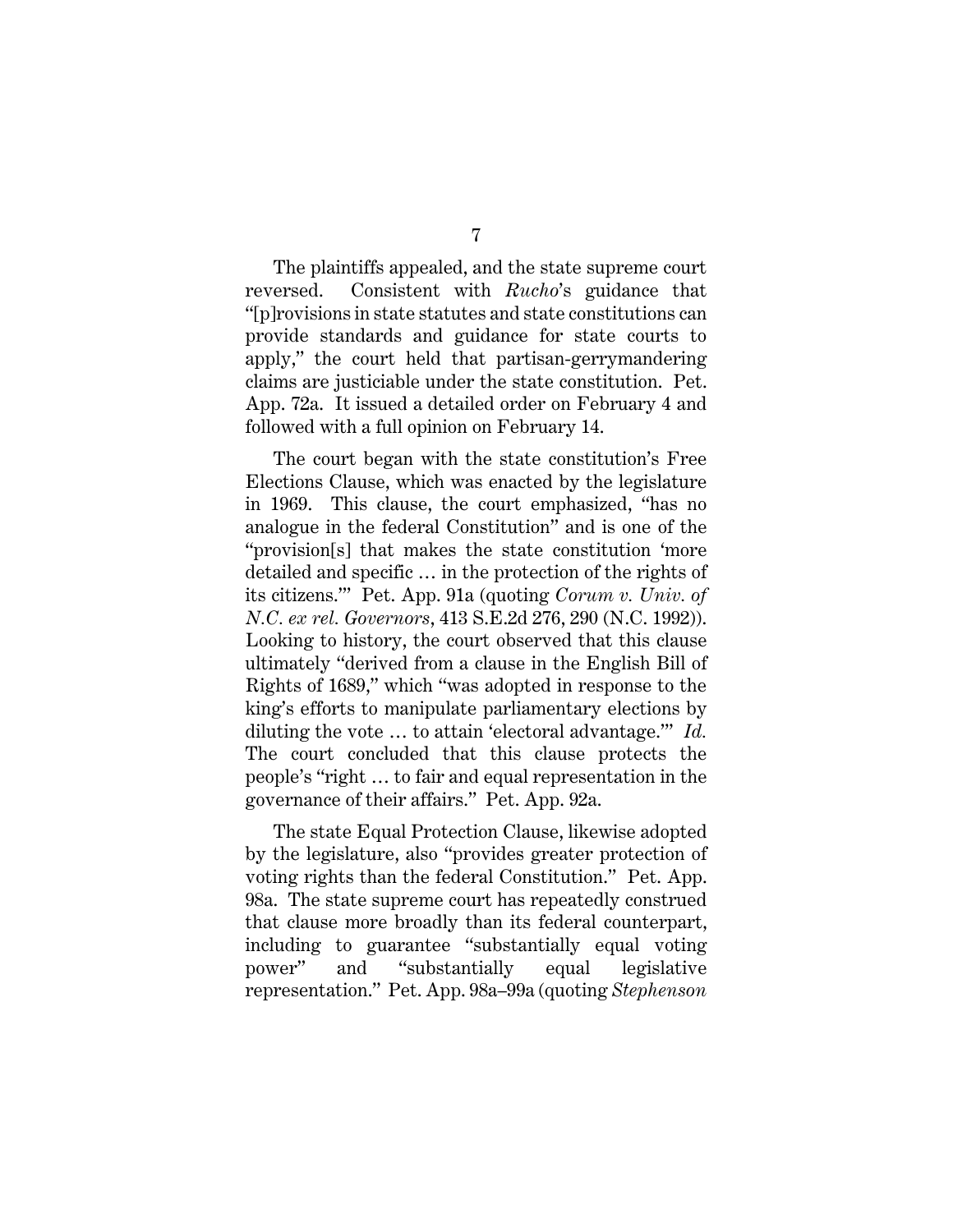8

*v. Bartlett*, 562 S.E.2d 377, 394 (N.C. 2002)). The court held that this guarantee "encompasses the opportunity to aggregate one's vote with likeminded citizens to elect a governing majority of elected officials" and that partisan gerrymandering violates this guarantee "by diminishing or diluting the[] votes" of the "disfavored party." Pet. App. 100a–101a. The court reached similar conclusions as to the state constitution's Free Speech and Free Assembly Clauses, which the legislature also enacted. Pet. App. 102a–106a.

Applying these four provisions to the legislature's redistricting plans, the state supreme court held the plans unconstitutional. The plans, the court emphasized, were "designed [to] safeguard[] Republican majorities in any plausible election outcome, including those where Democrats win more votes by clear margins." Pet. App. 37a (quotation marks omitted). And the court found it "abundantly clear" that the plans unconstitutionally diluted Respondents' voting power. Pet. App. 125a– 138a. To provide guidance on remand, the state supreme court described potential quantitative measures of partisan skew that could help evaluate compliance. Pet. App. 230a–231a; Pet. App. 111a–115a.

As to Petitioners' argument that the Elections Clause "forbids state courts from reviewing a congressional districting plan," Pet. App. 121a, the court noted, first, that this argument "was not presented at the trial court." *Id.* The court also rejected this argument on the merits. *Id.*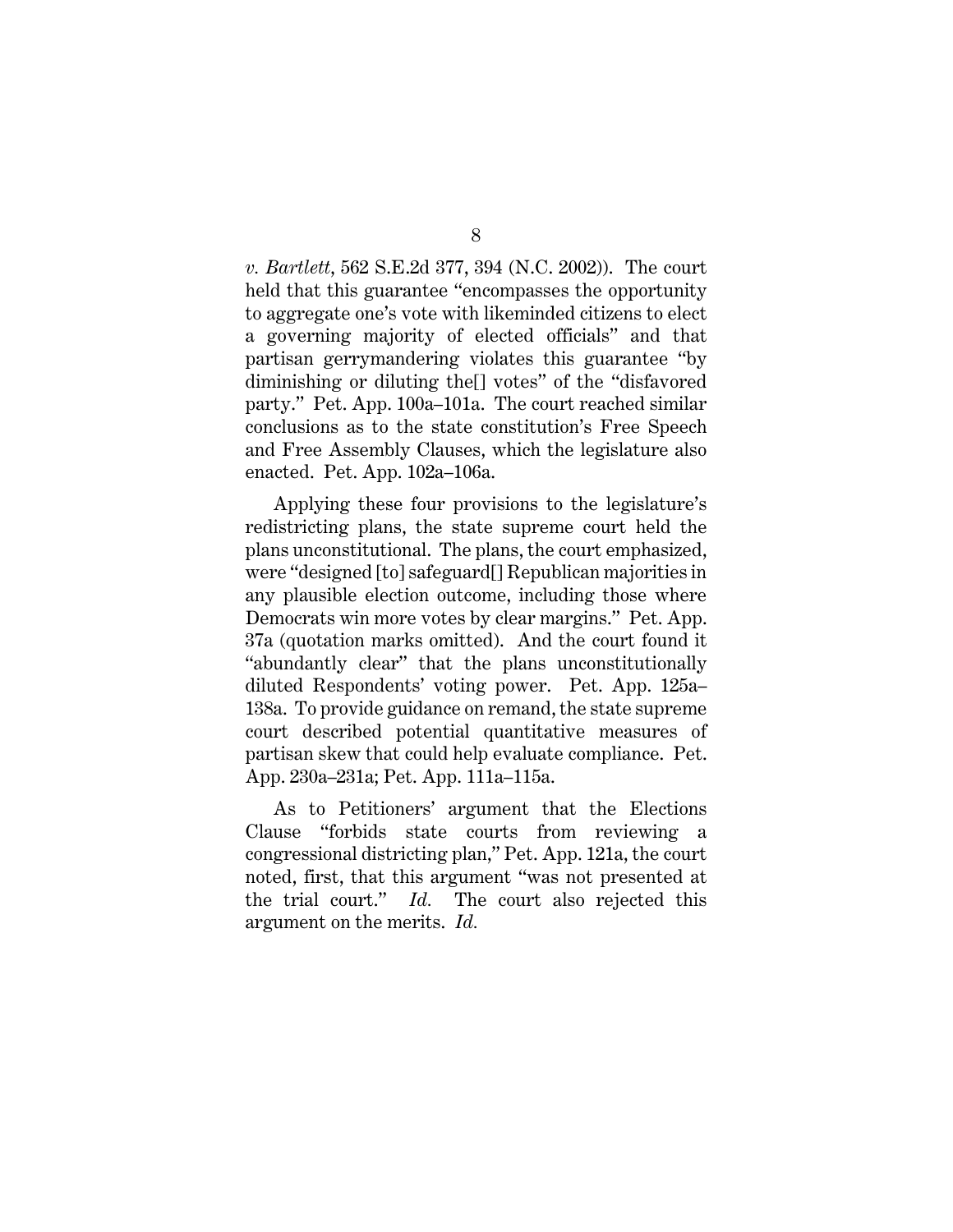## C. A Bipartisan Trial-Court Panel and Bipartisan Special Masters Assessed Remedial Plans and Unanimously Ordered an Interim Congressional Plan.

On February 17, the legislature enacted a remedial state House plan with overwhelming bipartisan support. As to the state Senate and U.S. Congress, however, Petitioners rammed through remedial plans on partyline votes.

The trial-court panel followed the process the legislature had created and assessed whether the plans "remed[ied the] defects" the state supreme court had found. N.C.G.S. § 120-2.4(a1). The bipartisan panel appointed as special masters a bipartisan group of respected jurists—two retired state supreme court justices and one retired superior court judge (one Republican, one Democrat, and one unaffiliated). Pet. App. 273a. The special masters appointed four expert assistants. Those experts included Professor Bernard Grofman—one of the Nation's foremost redistricting experts, whose work has been cited in six opinions of this Court—as well as professors from Princeton and Brigham Young Universities. Pet. App. 273a–274a.

The bipartisan trial-court panel and bipartisan special masters approved the bipartisan state House plan. They also approved the state Senate plan, over the objections of all plaintiffs. Invoking the need to "give appropriate deference to the General Assembly," Pet. App. 278a–279a, 299a–301a, the court rejected plaintiffs' arguments that the Senate plan failed to fully remedy the unlawful gerrymandering, Pet. App. 290a–293a; *see*  Pet. App. 278a–279a.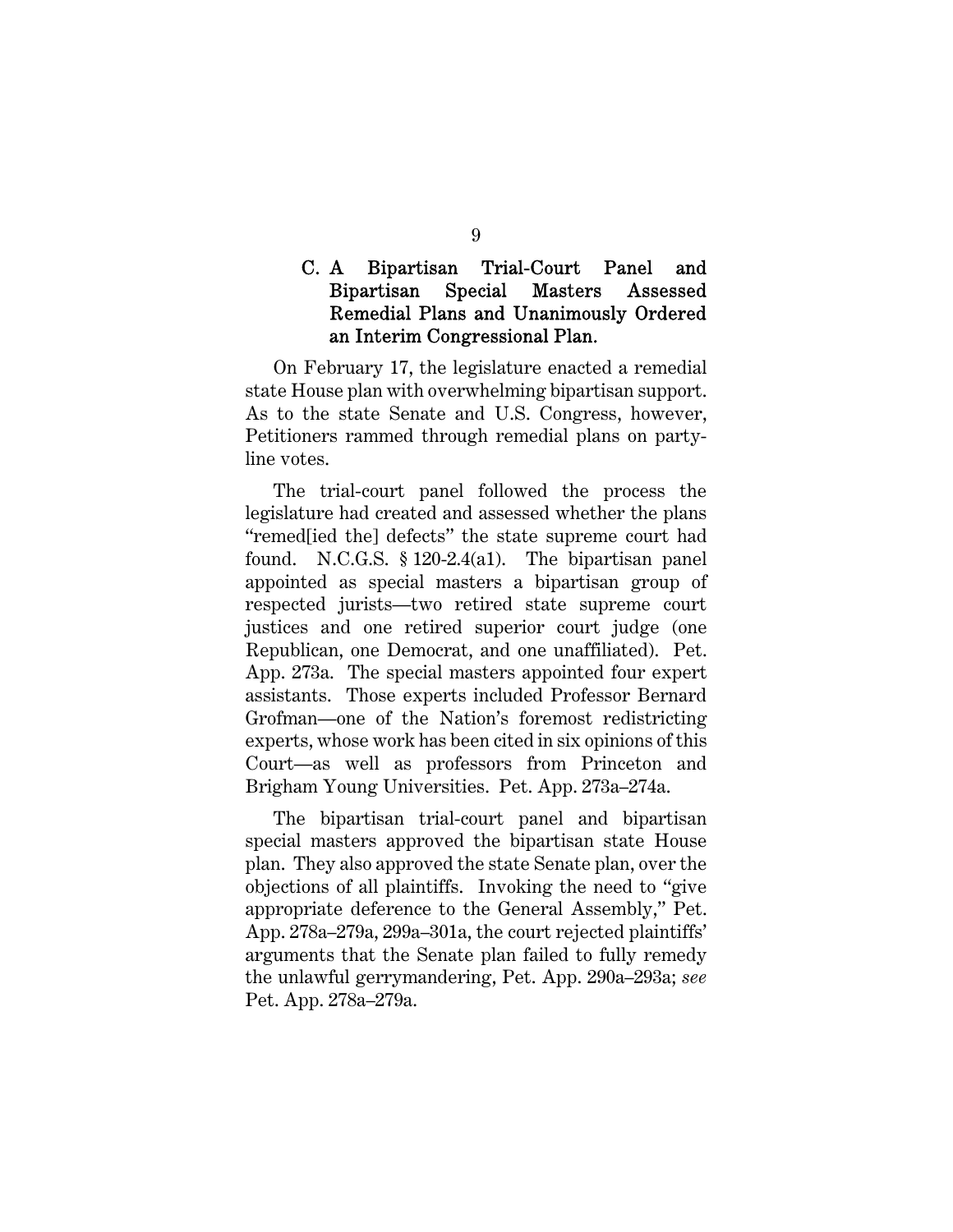But neither the trial court nor the special masters could reach the same conclusion as to the congressional plan. The court ruled that, even "giving appropriate deference to the General Assembly," the plan was unconstitutional and did not remedy the defects the state supreme court had found. Pet. App. 278a–279a, 301a. Per Professor Grofman, the plan was still "very lopsidedly Republican." Appendix to Response of NCLCV Respondents 202a, *Moore v. Harper*, No. 21A455 (U.S. Mar. 3, 2022) ("NCLCV Stay App'x").

The court, however, declined to adopt any of the alternative plans proposed by the plaintiffs. Pet. App. 288a–289a, 292a–293a. It explained that because "the ultimate authority and directive is given to the Legislature to draw redistricting maps, … the appropriate remedy is to modify the Legislative Remedial Congressional Plan to bring it into compliance." Pet. App. 292a. The special masters thus worked with Professor Grofman "to amend [the legislature's] plan to enhance its consistency with the [North Carolina Supreme Court's] opinion." Pet. App. 302a. The court found that the special masters' amendments remedied the defects and, pursuant to the process the legislature authorized, ordered this plan's use as an "interim" plan for the 2022 congressional elections. Pet. App. 292a–293a.

## D. The North Carolina Supreme Court and This Court Denied Petitioners' Stay Applications.

All plaintiffs appealed and moved the state supreme court for an emergency stay of the order accepting the state Senate map; one plaintiff moved for a stay of the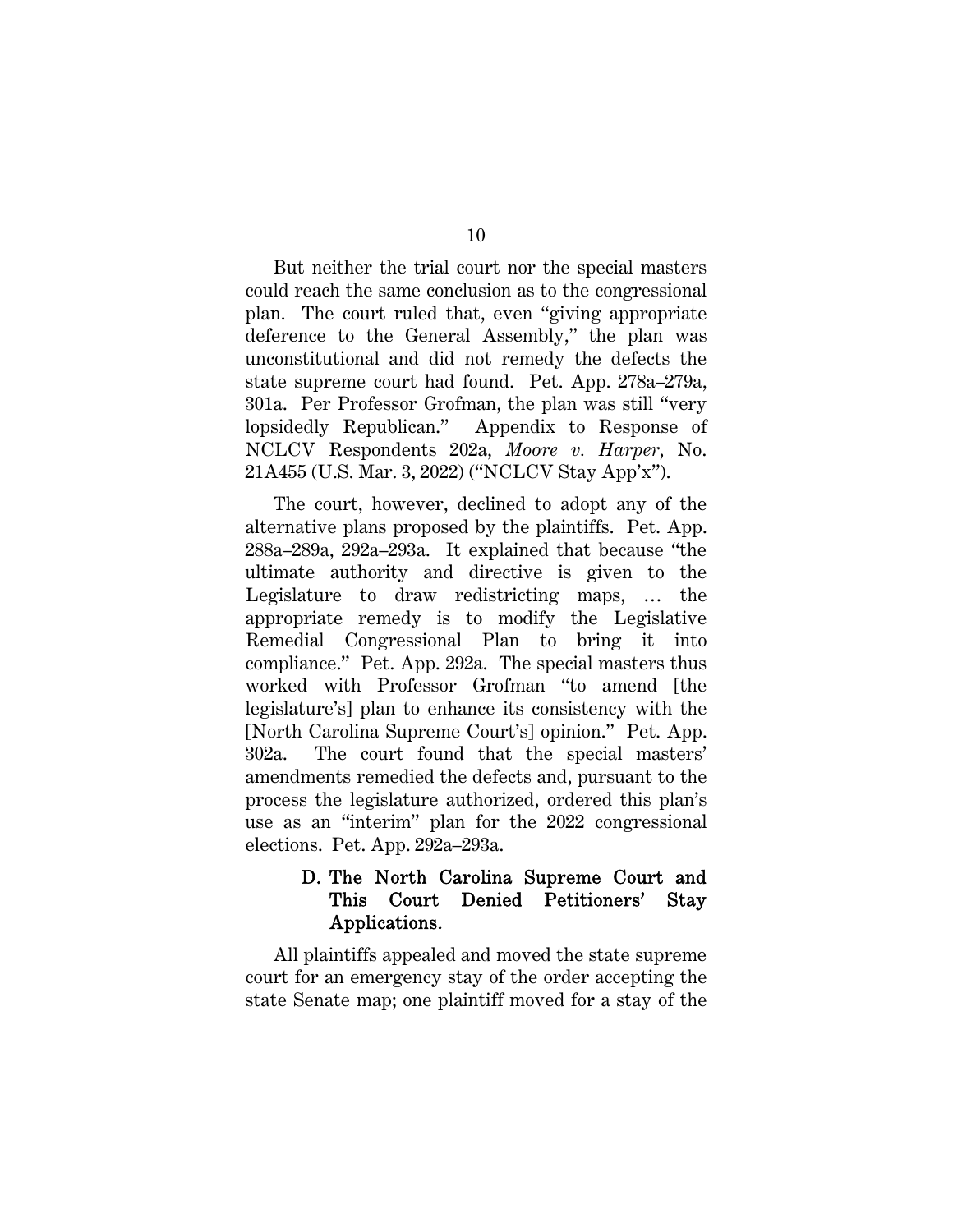order accepting the state House map. Petitioners appealed and moved for a stay on the congressional map. The state supreme court, with no noted dissents, denied all stay motions on February 23.

Petitioners then sought a stay from this Court, which this Court denied. *Moore*, 142 S. Ct. 1089. On May 17, 2022, North Carolina's primary election proceeded under the plan approved by the trial court.

#### E. The Parties Are Proceeding with Appeals in the North Carolina Supreme Court.

The state supreme court's February 23 order merely denied a stay. Hence, Petitioners' merits appeal on the congressional map remains pending (as does Respondents' appeal on the Senate map). On April 11, the parties exchanged proposed appellate records.

Petitioners' proposed record states that they intend to raise five issues, including "[w]hether the trial court erred by failing to give the Congressional map, N.C. Sess. Law 2022-3, the deference afforded to legislative enactments under the state and federal Constitutions"; whether "the trial court's adoption of the Special Master's Congressional plan violates the federal Constitution's Elections Clause"; and whether "the trial court erred in rejecting the legislatively enacted Congressional map, N.C. Sess. Law 2022-3, and instead imposing its own."<sup>2</sup>

Petitioners' opening brief will likely be due in late June; Respondents' brief will be due in late July; and the

<sup>&</sup>lt;sup>2</sup> Because the record has not yet been filed, it is not publicly available as of the date of this filing.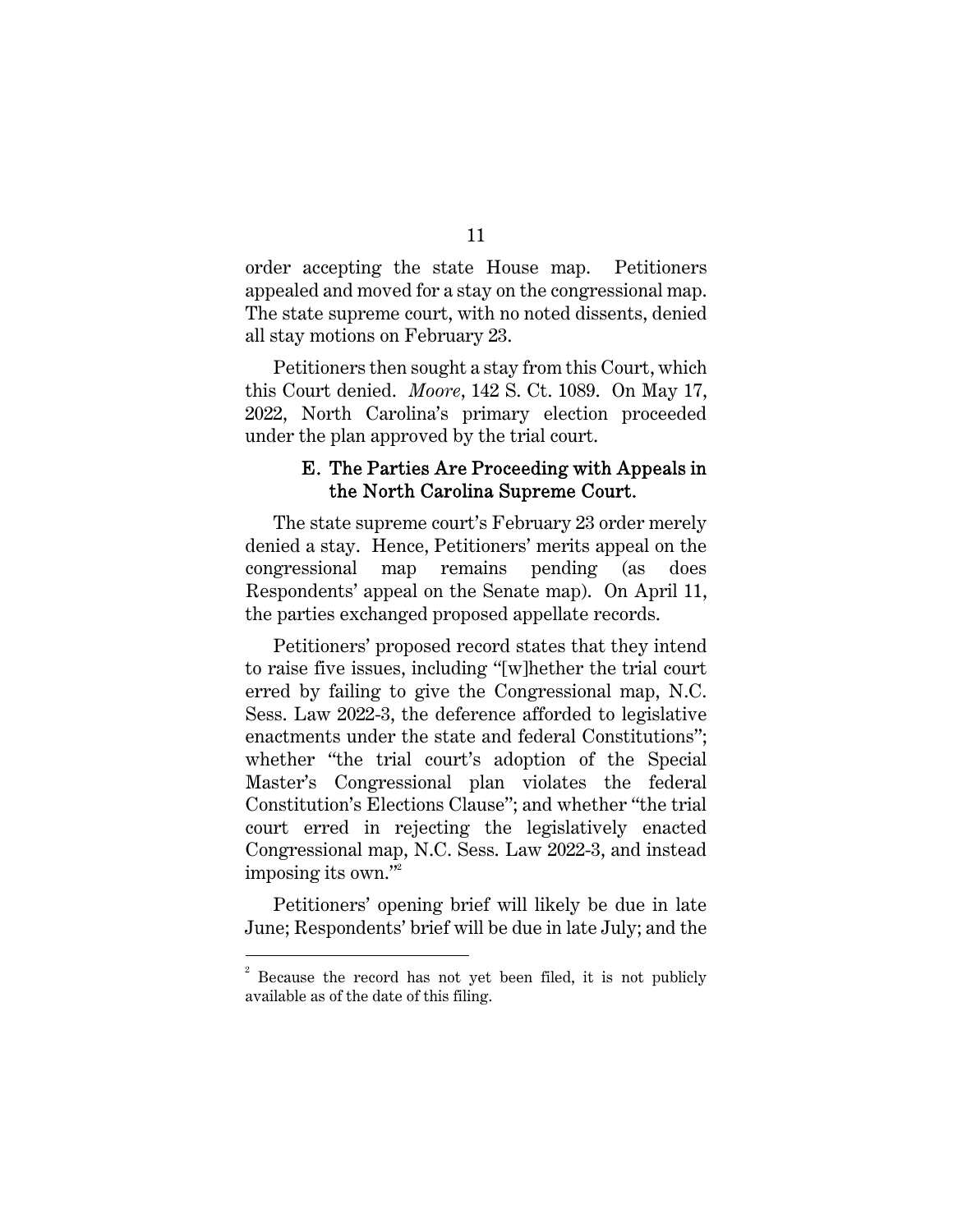reply brief will be due in mid-August. The case could be argued in the fall.

#### REASONS FOR DENYING THE PETITION

The Elections Clause does not abrogate restrictions imposed by the people in the state constitutions to which state legislatures owe their existence. For a century and without exception, this Court has held as much. But here, that is only the start of why the petition should be denied. First, this petition is a uniquely poor vehicle for addressing Petitioners' arguments. Second, there is no split of authority, and prudential considerations militate powerfully against taking up these arguments absent a split. Third, the state supreme court correctly followed a century of settled law that this Court recently reaffirmed.

#### I. This Case Is an Exceedingly Poor Vehicle.

Few cases could be less suitable for addressing Petitioners' Elections Clause arguments. One, this case does not even present Petitioners' broad Question Presented. Two, there is no "[f]inal judgment," 28 U.S.C. § 1257(a); instead, ongoing state-court proceedings are addressing the same Elections Clause issues. Three, Petitioners forfeited their Elections Clause argument, which independently bars review.

## A. The Case Does Not Present Petitioners' Question Presented.

The Court should deny because this case does not even present Petitioners' Question Presented. And on the question this case actually presents, Petitioners raise only state-law arguments.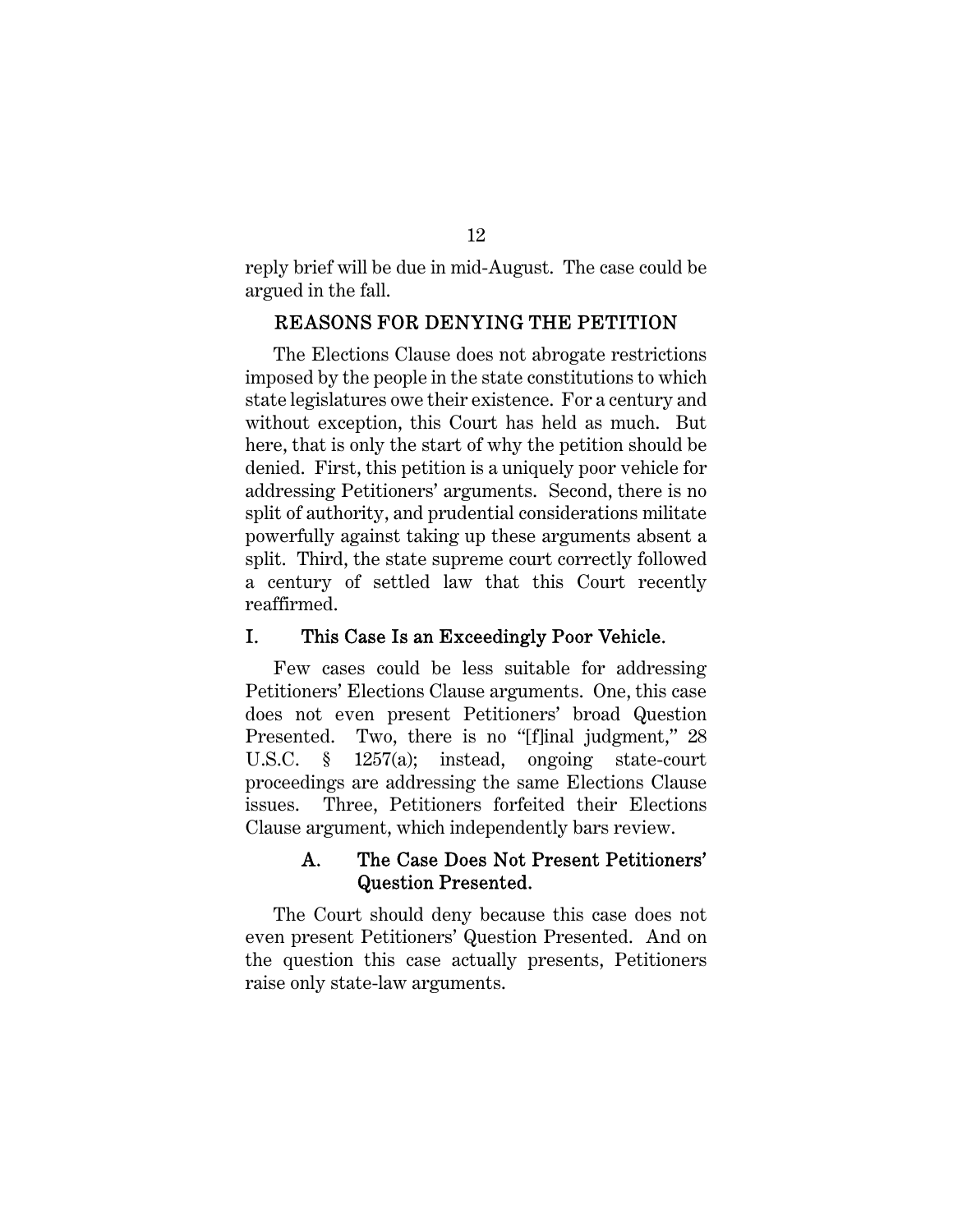## 1. This Case Does Not Implicate Petitioners' Elections Clause Arguments.

Petitioners seek review of whether the Elections Clause prohibits state courts, applying only state constitutions, from invalidating and remedying congressional redistricting plans. Pet. i. This case, however, does not present that question. It presents only the narrow question whether the Elections Clause *disables* state legislatures from "prescribing" the manner of holding congressional elections by enacting limitations on their own redistricting power and then authorizing state courts to enforce those limits.

That is because, here, the legislature comprehensively and expressly prescribed just such a judicial-review process. To recap: First, the legislature authorized a special court to hear "actions challenging the validity of any act … that … redistricts … congressional districts," N.C.G.S. § 1-267.1(a), and provided for "judgment[s] declaring unconstitutional … any act … that … redistricts … congressional districts," *id.* § 120-2.3.

Second, the legislature specified that if it does not "remedy any defects" in "a plan … redistricting … congressional districts" within 14 days, "the court may impose an interim … plan." *Id.* § 120-2.4(a), (a1).

Third, the legislature itself, not a separate constitutional convention, approved the constitutional provisions the courts applied. In 1969, the legislature enacted each of these provisions pursuant to its normal lawmaking power, before presenting the constitution to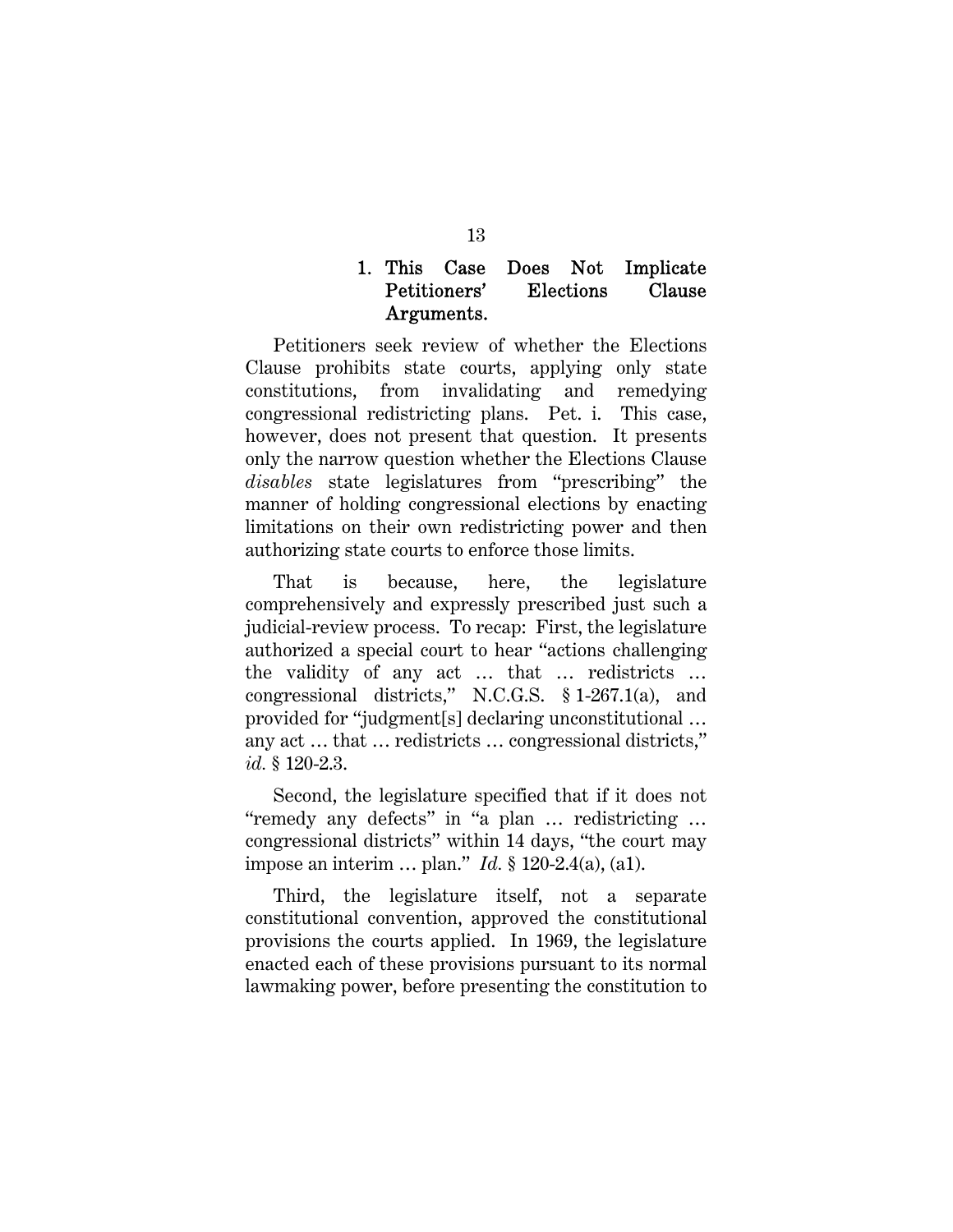the people for ratification. Act of July 2, 1969, ch. 1258, § 1, 1969 N.C. Sess. Laws 1461, 1461–62; *see* N.C. SEC'Y OF STATE, NORTH CAROLINA MANUAL 2001–2002, at 120 (2002). Thus, the legislature prescribed not only the procedures for judicial review, but the substance too.

The only issue of federal law this case could possibly present is thus whether the Elections Clause forbids legislatures from "prescrib[ing]" the "Manner" of congressional elections via such legislative authorizations. That fact renders this case an unsuitable vehicle for addressing Petitioners' broad arguments about what the Elections Clause would require absent such legislative authorizations.

Critically, on the narrow issue this case actually presents, Petitioners *do not claim* such authorizations violate the Elections Clause. Thus, were this Court to grant, it could find itself unable to resolve any federal question at all—because Petitioners have abandoned their arguments on the sole federal question this case implicates.

This abandonment was not an oversight. Respondents made the same argument at the stay stage. NCLCV Stay Resp. 4–6, 19–23, 25, *Moore v. Harper*, No. 21A455 (U.S. Mar. 2, 2022). In reply, Petitioners called the question of whether a "legislature could … delegate … power [under] the Elections Clause" a "question which this Court should avoid if possible." Reply 18–19, *Moore v. Harper*, No. 21A455 (U.S. Mar. 3, 2022) ("Stay Reply"). Then, in their petition, Petitioners chose not to raise any such argument.

14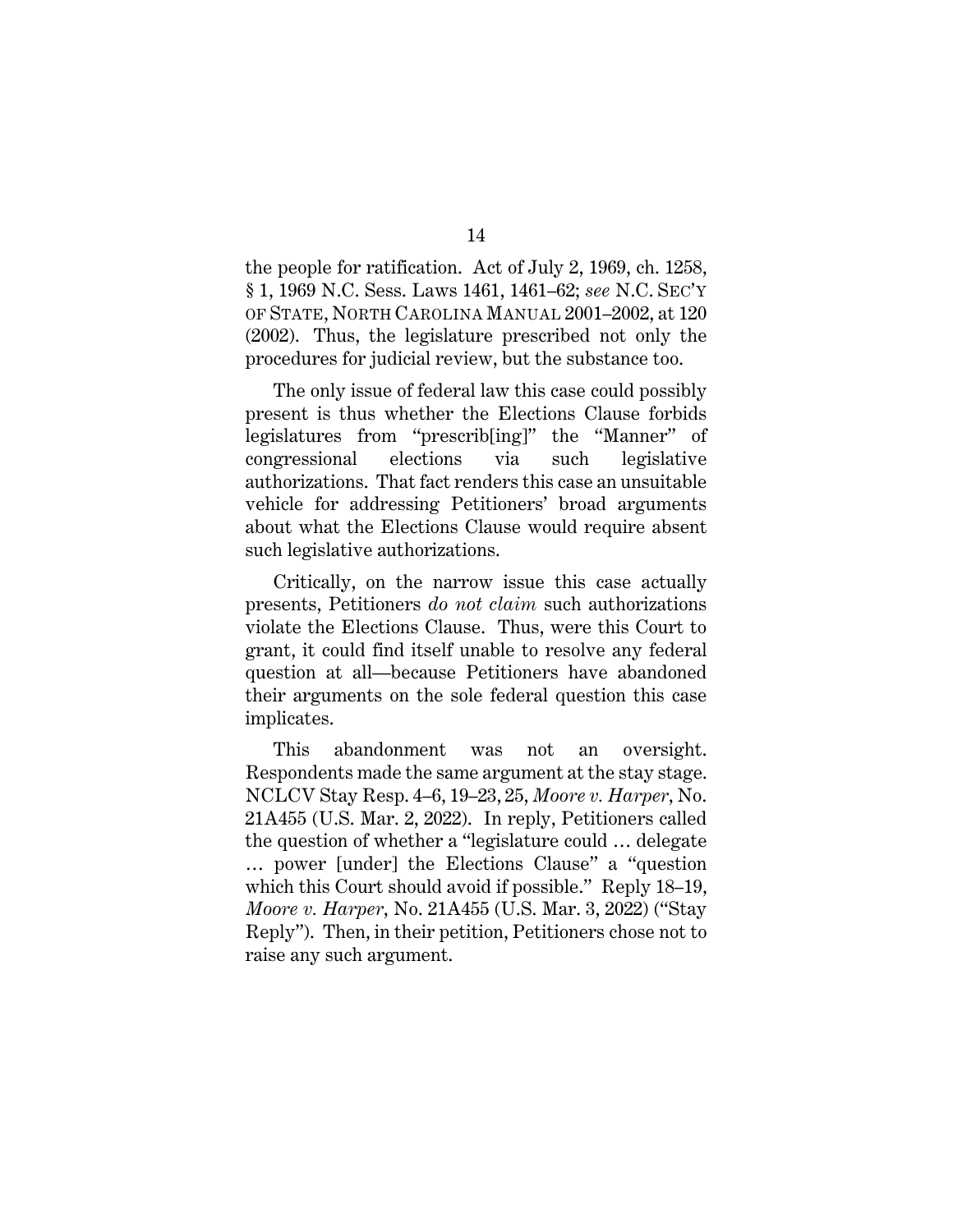Petitioners were right to abandon this argument, which obviously lacks merit. Nobody has ever thought that state legislatures cannot authorize other institutions to exercise authority over congressional elections. Indeed, election administration would collapse if legislatures could not "prescribe[]" election rules by directing executive officials and courts to carry out their commands. Hence, Chief Justice Rehnquist agreed that the Florida legislature had permissibly "empowered … courts … to grant 'appropriate' relief" in federal election cases." *E.g.*, *Bush v. Gore*, 531 U.S. 98, 121 (2000) (Rehnquist, C.J., concurring). And the leading academic proponent of Petitioners' Elections Clause theories has emphasized that legislatures may authorize "executive officials *or others* … to establish rules for federal elections" and that contrary arguments are "without merit." Michael T. Morley, *The Independent State Legislature Doctrine*, 90 FORDHAM L. REV. 501, 554 (2021) (emphasis added); *accord* Mark S. Krass, *Debunking the Non-Delegation Doctrine for State Regulation of Federal Elections*, 108 VA. L. REV. \_\_ (forthcoming 2022) (similar). But whatever the reason for Petitioners' abandonment, the dispositive point is that Petitioners made their choice as to which Elections Clause issue to present—and their case does not present the only federal issue their petition raises.

## 2. Petitioners' State-Law Arguments Underscore Why the Petition Should Be Denied.

Petitioners chose instead to raise only state-law arguments for why the legislative authorizations here are not dispositive. They contend that "North Carolina's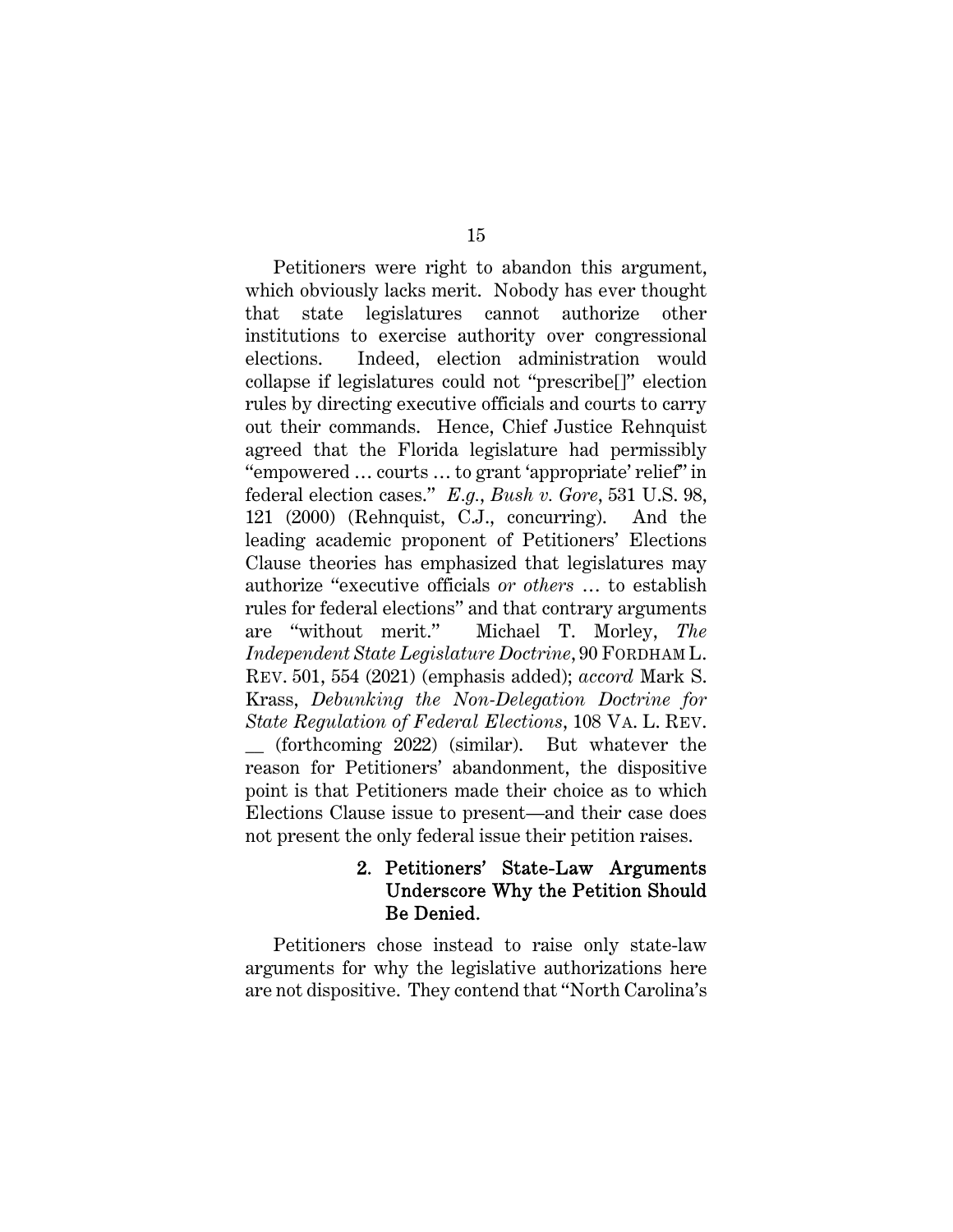courts" cannot "benefit from any sort of delegation" because (1) "under North Carolina law," the legislature cannot delegate redistricting authority; and (2) regardless, the legislature "has not made any such delegation to state courts." Pet. 32–33 (emphasis deleted). For two reasons, these arguments underscore why certiorari is unwarranted.

First, state-law arguments are outside this Court's domain. "[S]tate courts are the ultimate expositors of state law," *Mullaney v. Wilbur*, 421 U.S. 684, 691 (1975), and "interpret[] their state constitutions" "free and unfettered by" this Court, *Florida v. Powell*, 559 U.S. 50, 56 (2010) (quotation marks omitted). Petitioners cannot obtain certiorari by asking this Court to weigh (for example) North Carolina nondelegation doctrine.

Second, to the extent these state-law arguments are predicates to Petitioners' federal claims, that is all the more reason to deny. Petitioners never raised these issues before the state courts, which thus have never decided—for example—whether N.C.G.S. §§ 1-267.1, 120-2.3, or 120-2.4 authorize state courts to review and remedy congressional maps on state-law grounds (as Respondents contend) or are limited to federal-law challenges (as Petitioners claimed at the stay stage). Stay Reply 19–20; *see infra* Part III.A (addressing this argument on the merits). As discussed below, *see* Part I.B, the state supreme court may well address those issues in Petitioners' pending appeal. This Court should not take this petition in order to guess about state law when those questions may soon have answers.

#### 16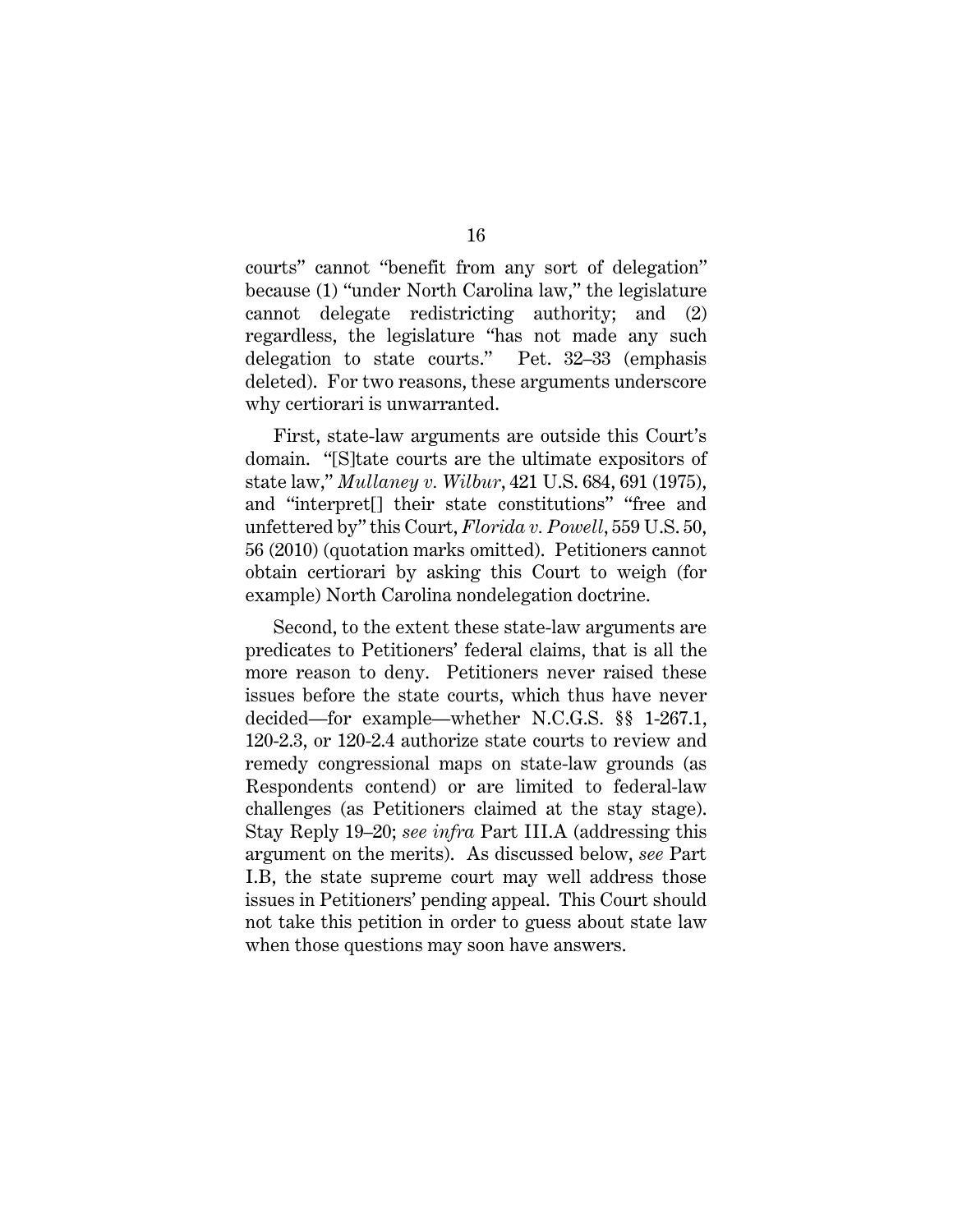#### B. This Court Lacks Jurisdiction Given the Ongoing State-Court Proceedings.

The petition should also be denied because this Court possesses jurisdiction over only "[f]inal judgments" by state courts. 28 U.S.C. § 1257(a). The interlocutory decisions here are classic nonfinal orders, particularly given that Petitioners are continuing to raise Elections Clause arguments in the ongoing state-court proceedings.

The situation today differs from when this Court considered Petitioners' stay application. When the state supreme court denied Petitioners' stay request in February 2022, that denial "finally determined" the map for the 2022 election and was a "final judgment for purposes of [this Court's] jurisdiction." *Nat'l Socialist Party of Am. v. Vill. of Skokie*, 432 U.S. 43, 44 (1977) (citing *Cohen v. Beneficial Indus. Loan Corp.*, 337 U.S. 541, 546 (1949)). But as Petitioners admit, the 2022 election will now proceed under the court-drawn map, with the only question being what map applies "in 2024 and thereafter." Pet. 5. And on that issue, there is no final judgment. It will be decided in Petitioners' pending state-court appeal.

No exception from the final-judgment rule authorizes this interlocutory petition. In *Cox Broadcasting Corp. v. Cohn*, 420 U.S. 469 (1975), this Court identified "four categories" of exceptions from the rule that § 1257(a) generally "preclude[s] review 'where anything further remains to be determined by a State court.'" *Id.* at 477 (citation omitted). Here, the only exception that is even arguably relevant is the second *Cox* category—for cases where "the federal issue, finally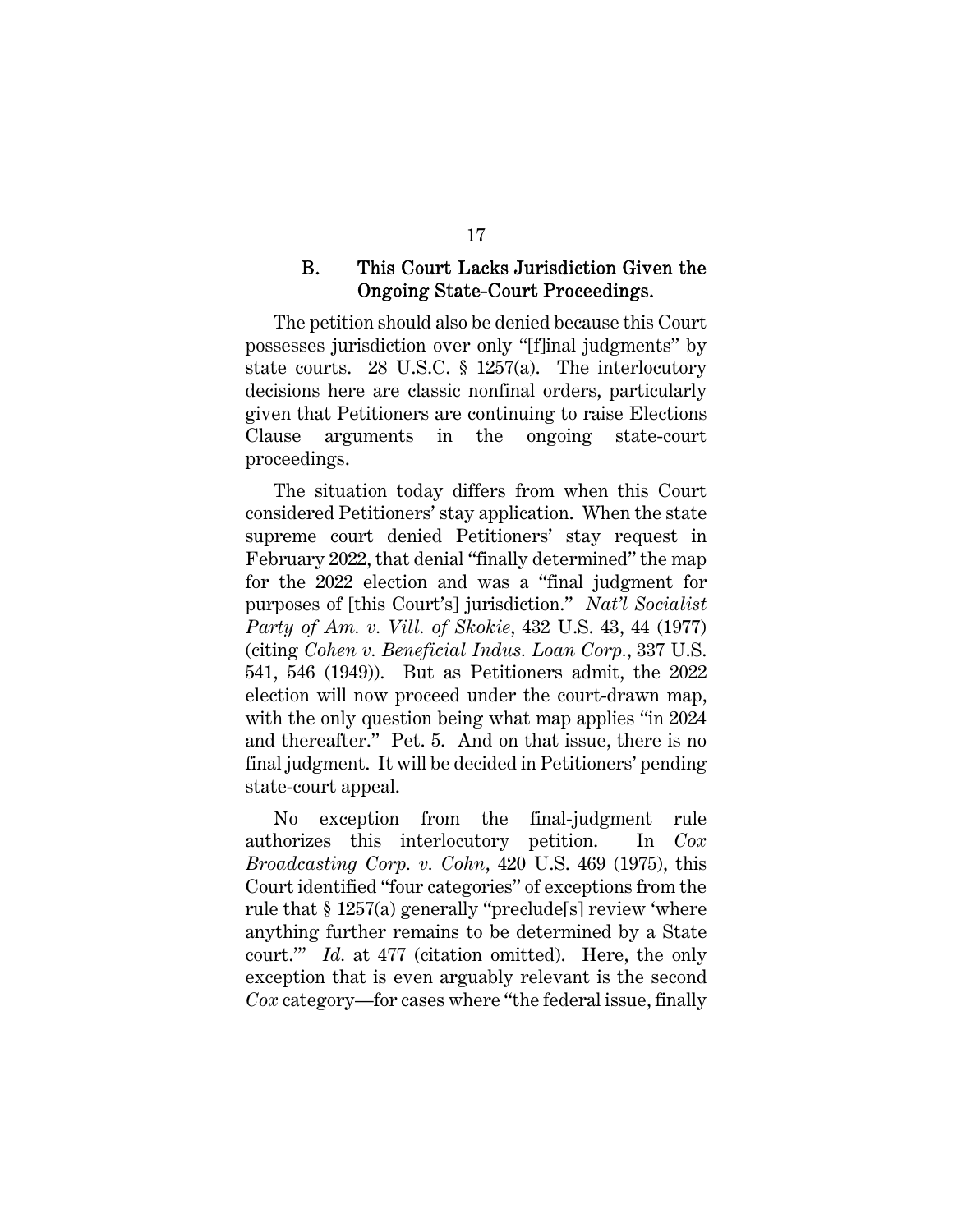decided by the highest court in the State, will survive and require decision regardless of the outcome of future state-court proceedings." *Id.* at 480. But for two reasons, that exception does not apply.

First, the ongoing state proceedings "could moot the federal question" by reaffirming that Petitioners forfeited their Elections Clause claims under state law. *Jefferson v. City of Tarrant*, 522 U.S. 75, 77 (1997). Respondents maintain that the state supreme court has *already* found forfeiture. *Infra* Part I.C. Petitioners at the stay stage disagreed. Stay Reply 5. But regardless, Respondents plan to reassert their forfeiture arguments in the pending appeal. And if the state supreme court agrees, that would eliminate any arguably federal claims by providing an independent and adequate state ground.

Second, the relevant *Cox* exception requires that any further proceedings be entirely disconnected from any federal issue. That exception applies only when the further proceedings "could not remotely give rise to a federal question … that may later come here." 420 U.S. at 480 (alteration in original) (quotation marks omitted). Those proceedings must "have little substance," "their outcome [must be] certain," or they must be "wholly unrelated to the federal question." *Id.* That makes sense: If the further proceedings could re-raise or affect the federal question, immediate review risks exactly the "piecemeal review" that the final-judgment rule exists to prevent. *See Flynt v. Ohio*, 451 U.S. 619, 621 (1981) ("[I]n most, if not all, of the cases falling within the [*Cox*] exceptions, … there were no other federal issues to be resolved. There was thus no probability of piecemeal review….").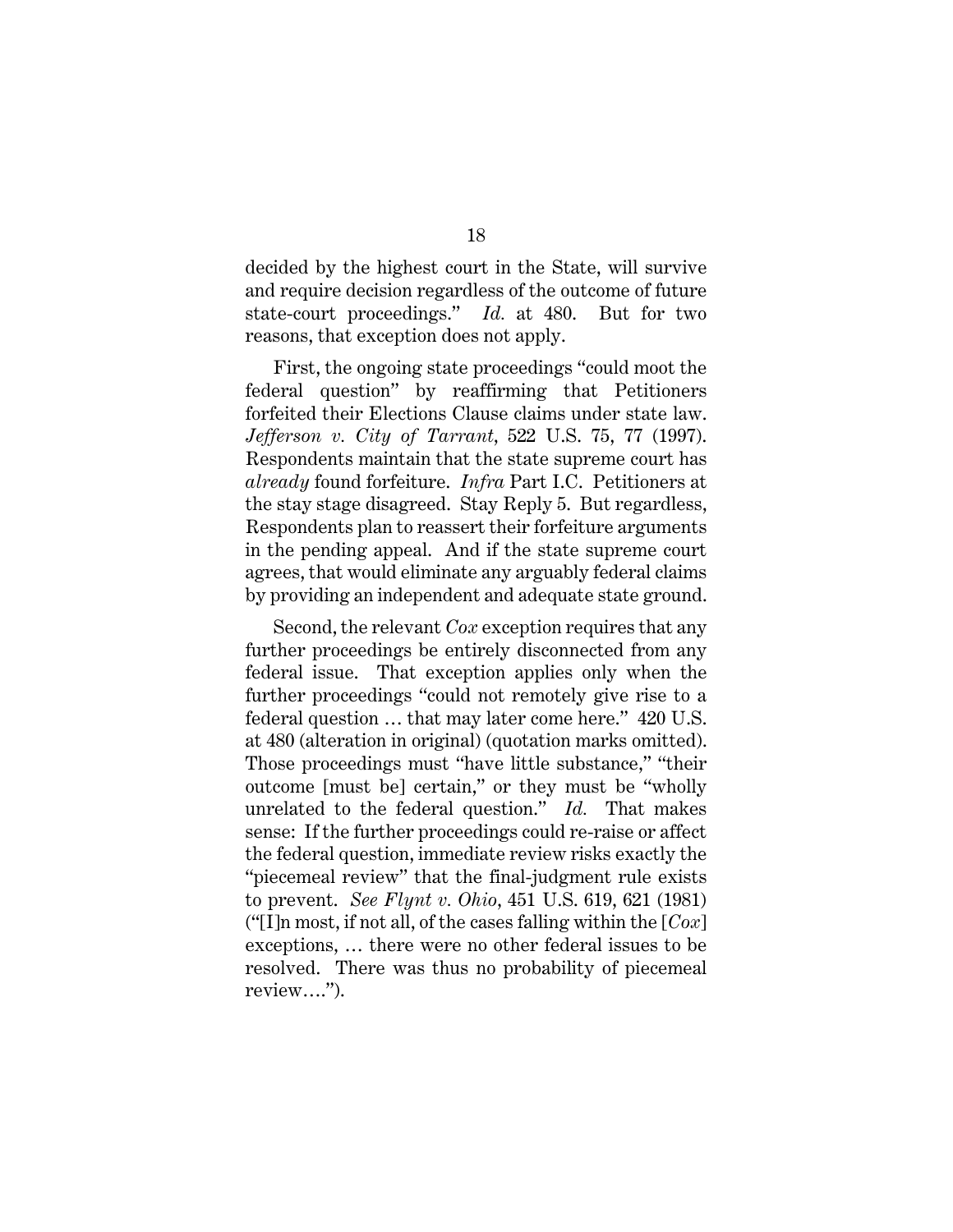That risk of piecemeal review certainly looms here. Petitioners ask this Court to decide whether state courts may weigh state legislatures' compliance with state law and "replac[e]" legislatures' unlawful maps with lawful alternatives. Pet. i. That same question is pending before the state supreme court. Right now, Petitioners are arguing that the trial court "erred in rejecting" their remedial map and "instead imposing its own Congressional plan," in violation of "the federal Constitution's Elections Clause." *Supra* at 11. Petitioners also argue that this decision violated state law, as contrary to "the state … Constitution[]" and as based on (for example) "clearly erroneous" factfindings. *Id.*

That pending appeal is especially significant because the state supreme court will likely address—for the first time—issues that go to the heart of Petitioners' claims here. That court has not yet addressed (for example) whether the state statutes detailed above authorized the state courts to act as they did. But that court *will* likely address those issues in adjudicating Petitioners' ongoing appeal. These proceedings thus are far from "wholly unrelated" to the Question Presented. *Cox*, 420 U.S. at 480.

Those pending proceedings also provide powerful prudential reasons to deny. To begin, the need to grapple with these knotty jurisdictional obstacles underscores why this case is a poor vehicle. And it makes little sense to grant now, when state courts are poised to address state-law issues that Petitioners themselves say are important, including (1) whether the legislature "has … made" laws authorizing "state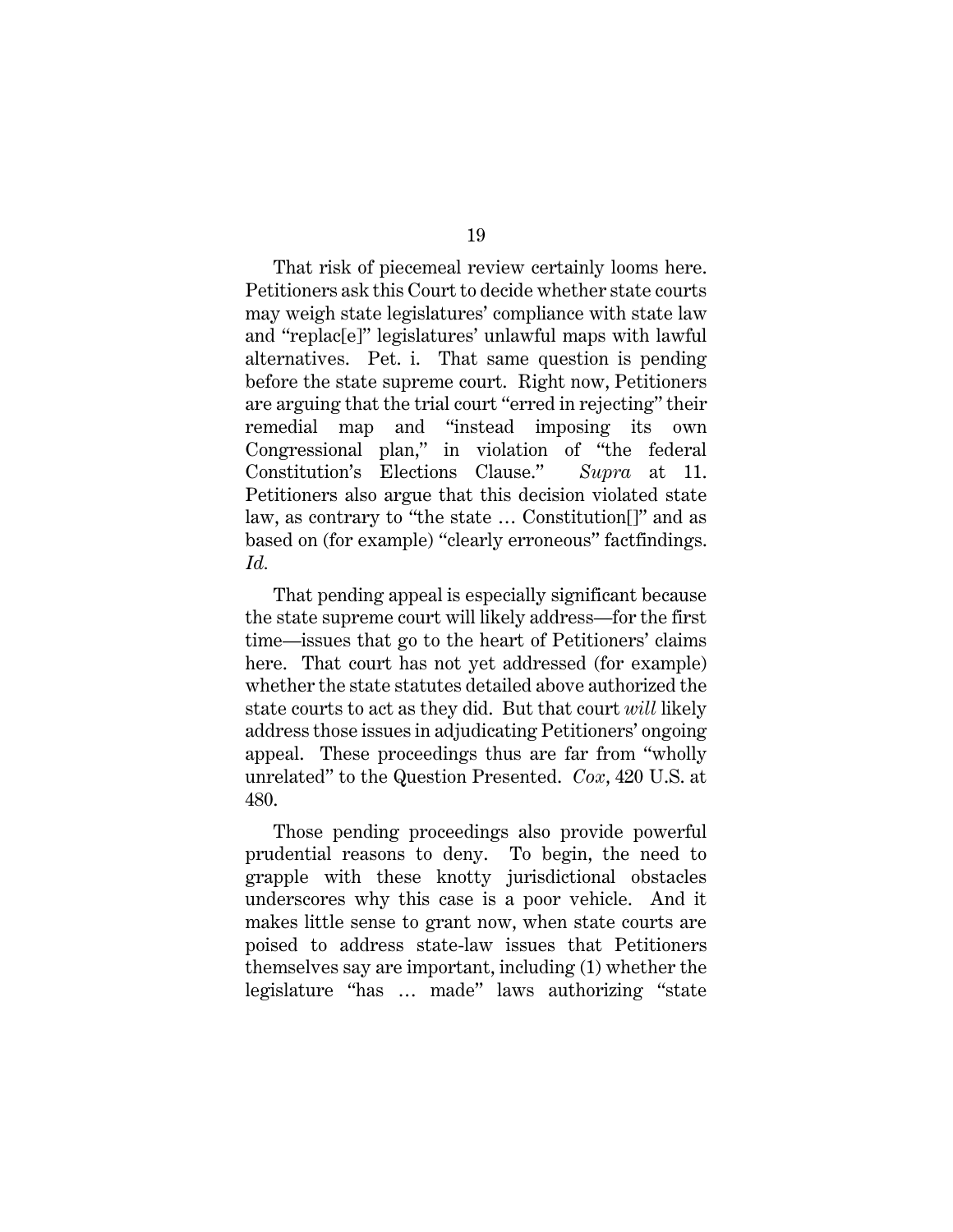courts" to exercise authority under the Elections Clause; and (2) whether such laws violate the supposed North Carolina rule that "'the legislature may not … delegate its supreme legislative power.'" Pet. 32–33 (quoting *Adams v. N.C. Dep't of Nat. & Econ. Res.*, 249 S.E.2d 402, 410 (N.C. 1978)).

## C. This Court Lacks Jurisdiction Given the State Court's Forfeiture Holding.

The Court should also deny because Petitioners forfeited their Elections Clause arguments entirely. This Court will not review state-court judgments unless "the record as a whole shows either expressly or by clear implication that the federal claim was adequately presented in the state system." *Bd. of Dirs. of Rotary Int'l v. Rotary Club of Duarte*, 481 U.S. 537, 550 (1987) (quotation marks omitted). And when state courts hold arguments forfeited, those holdings are "adequate and independent ground[s] … barring review." *Michigan v. Tyler*, 436 U.S. 499, 512 n.7 (1978).

That is just what happened here. The state-court rules provide that "[a]ll legal defenses … must be asserted in the responsive pleading." *E.g.*, *Mazzocone v. Drummond*, 256 S.E.2d 843, 845 (N.C. 1979). Petitioners, however, did not raise their Elections Clause defense in their answer—or, indeed, in any merits-stage filing in the trial court. Petitioners' observation that they raised an Elections Clause defense "in their brief opposing a preliminary injunction," Pet. 7, is thus irrelevant. That is why, when Petitioners raised their Elections Clause argument before the state supreme court, that court started by emphasizing that "[t]his argument … was not presented at the trial court."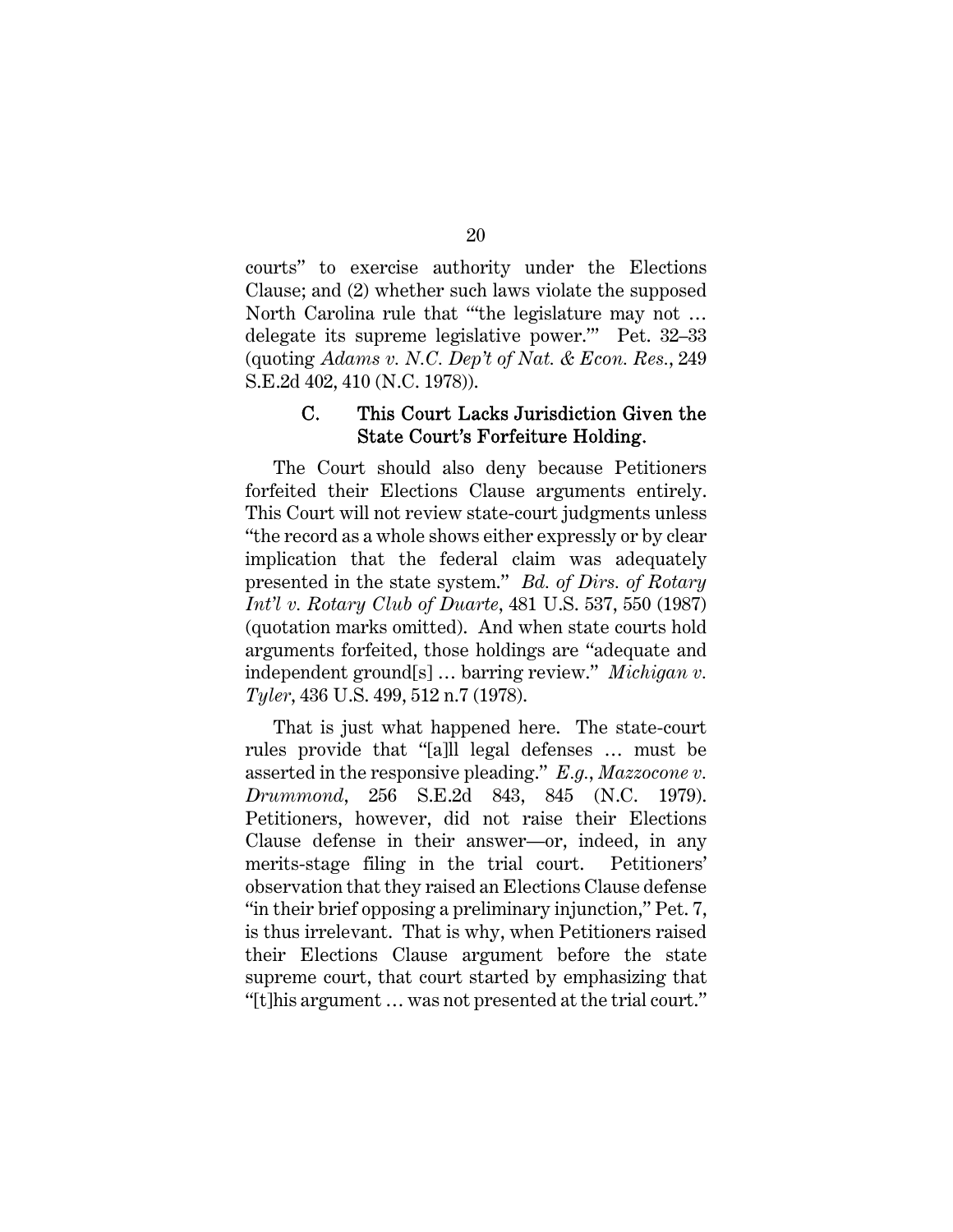Pet. App. 121a. In North Carolina, "a party must have presented to the trial court a *timely* request, objection, or motion." N.C. R. App. P. 10(a)(1) (emphasis added). Because Petitioners did not do so, the state supreme court correctly deemed their argument forfeited.

Petitioners cannot gain by offering—as they did at the stay stage—a different reading of the state supreme court's opinion. Stay Reply 5. It is Petitioners' burden to "show that the federal question was timely and properly raised and that this Court has jurisdiction to review the judgment." S. Ct. R.  $14.1(g)(i)$ . And again, this substantial jurisdictional issue certainly underscores why it would be a mistake to grant when the state supreme court could clarify its forfeiture holding while this case is pending.

## II. The Absence of Any Split Underscores Why the Court Should Deny the Petition.

The Court should also deny because there is no split of authority on the petition's Question Presented, much less on the narrower question this case actually presents. Nor do Petitioners provide any sound reason to grant absent a split.

1. This Court has rejected the argument that the Elections Clause authorizes state legislatures to act "in defiance of provisions of the State's constitution." *AIRC*, 576 U.S. at 817–18. Even as the Court has divided on other issues, it has united in affirming that when the legislature "prescribes election regulations, [it] may be required to do so within the ordinary lawmaking process." *Id.* at 841 (Roberts, C.J., dissenting); *see id.* at 817–18 (majority op.). And when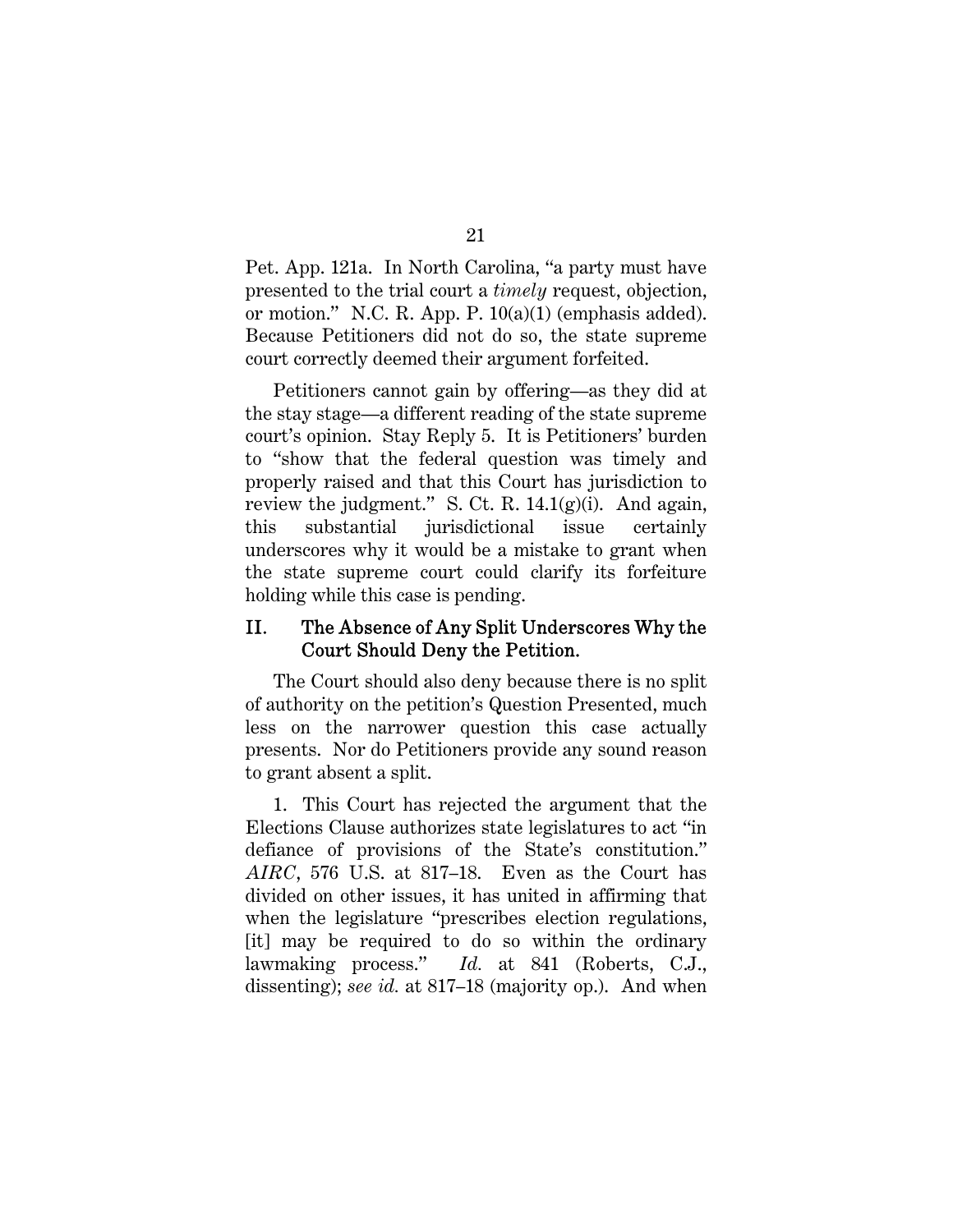the legislature acts unlawfully, this Court has held that "the judiciary of a State" has the "power … to formulate a valid … [congressional redistricting] plan" and remedy violations of the "State and Federal Constitutions." *Growe*, 507 U.S. at 29, 33 (internal quotation marks omitted). Given these unequivocal holdings, it is no surprise that state courts have repeatedly rejected Petitioners' Elections Clause arguments. Pet. 21–22; *see, e.g.*, *League of Women Voters v. Commonwealth*, 178 A.3d 737, 821–24 & n.79 (Pa. 2018); *League of Women Voters of Fla. v. Detzner*, 172 So. 3d 363, 370 (Fla. 2015); *Brown v. Saunders*, 166 S.E. 105, 106, 111 (Va. 1932).

Petitioners cite no case genuinely in conflict. None of Petitioners' cases even concerns the redistricting issues this Court has so often addressed. More than that: None of those cases holds, in any context, that the Elections Clause nullifies restrictions that the people of the States adopted in the state constitutions creating state legislatures.

Principally, Petitioners rely on *Carson v. Simon*, 978 F.3d 1051 (8th Cir. 2020) (*per curiam*). *Carson*, however, did not address state courts acting to remedy violations of the state constitution, much less—as here doing so pursuant to legislative authorization. Rather, the "Secretary [of State] extended the deadline for receipt of ballots *without* legislative authorization," pursuant to a consent decree procured with litigants. *Id.*  at 1054. Indeed, the Eighth Circuit emphasized that it was not addressing "a court order ... declar [ing a] statute invalid." *Id.* at 1060.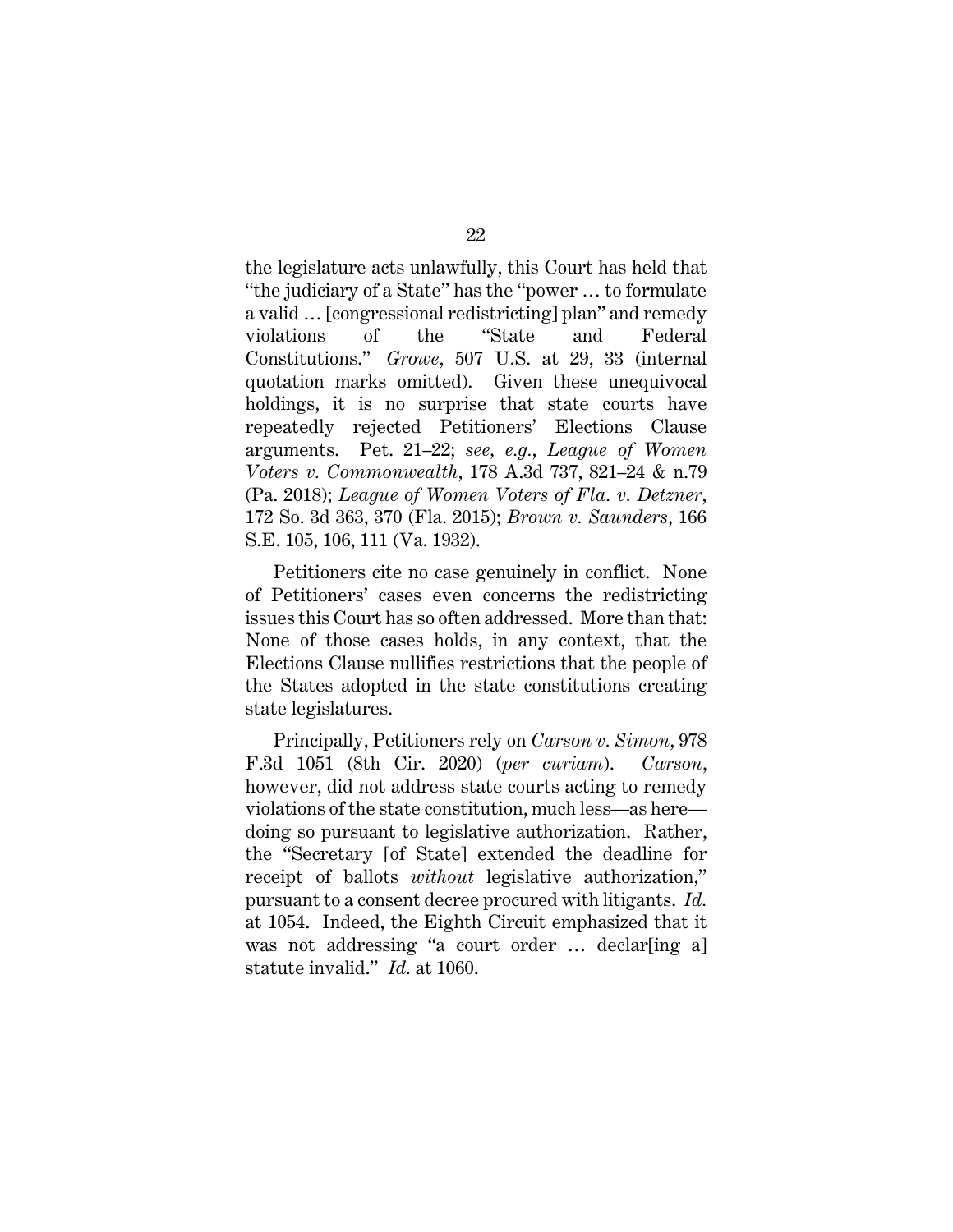Petitioners' only other opinions from the last seven decades are dissents—which in any event are cut from the same cloth. The dissenters in *Wise v. Circosta*, 978 F.3d 93 (4th Cir. 2020), would have enjoined the State Board of Elections' decision to enter "a consent decree" that the dissenters believed lacked state-law authorization. *Id.* at 114 (Wilkinson, J., dissenting). The dissent in *Hotze v. Hudspeth*, 16 F.4th 1121 (5th Cir. 2021), objected to what it regarded as a county's decision to "wholly ignore" state law governing drive-through voting. *Id.* at 1129 (Oldham, J., dissenting). Neither addressed state courts enforcing state constitutions, much less state constitutional provisions that the state legislature itself had enacted and authorized state courts to enforce.

Petitioners' remaining authorities—all between 74 and 158 years old—do not establish a cert-worthy conflict. Several concerned the Presidential Electors Clause, not the Elections Clause. *Parsons v. Ryan*, 60 P.2d 910, 910–11 (Kan. 1936); *State ex rel. Beeson v. Marsh*, 34 N.W.2d 279, 281 (Neb. 1948); *cf. AIRC*, 576 U.S. at 807. The New Hampshire Supreme Court in *In re Opinion of the Justices*, 113 A. 293 (N.H. 1921), considered the Elections Clause but found it much more difficult than the Presidential Electors Clause and declined to decide any Elections Clause issue. *Id.* at 299. Similarly, the court in *Commonwealth ex rel. Dummit v. O'Connell*, 181 S.W.2d 691 (Ky. 1944), discussed the Elections Clause but decided the case on a different ground. *Id.* at 696. And in *In re Opinion of the Justices*, 45 N.H. 595 (1864), the relevant statute and the state constitution were not in conflict. *Id.* at 605.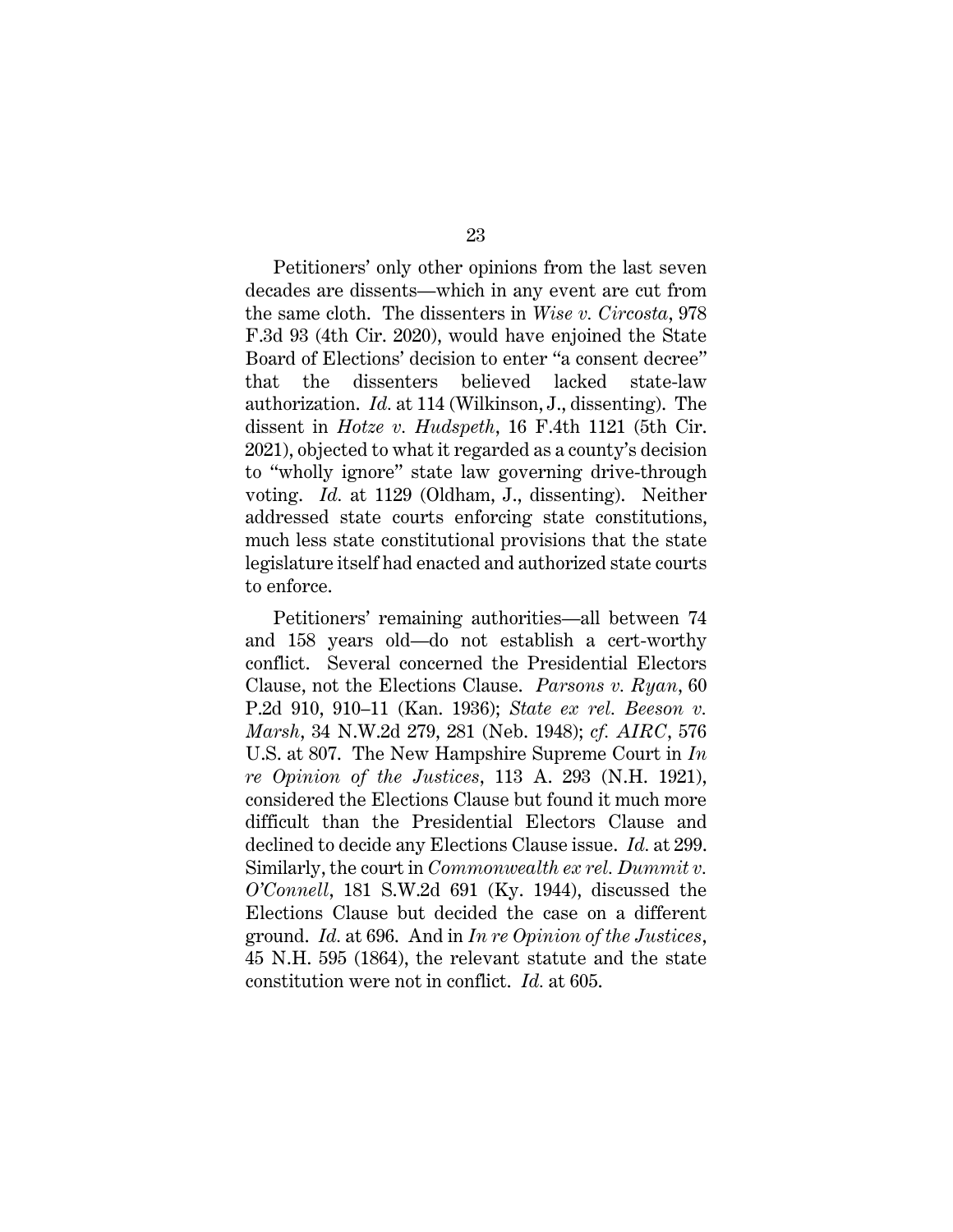24

The decision in *In re Plurality Elections*, 8 A. 881, 882 (R.I. 1887), does contain one sentence of dicta—since called into doubt, *see In re Op. to the Governor*, 103 A. 513, 516 (R.I. 1918)—supporting Petitioners' position. Suffice it to say, 135-year-old dictum is not the stuff of a cert-worthy split. Indeed, this Court has recently and repeatedly declined to take up petitions raising similar arguments and invoking these same cases. Pet. 15–16; *see, e.g.*, Pet. 20–22, *Turzai v. Brandt*, 139 S. Ct. 445 (2018) (No. 17-1700), 2018 WL 3122294; Pet. 26 & n.1, *Republican Party of Pa. v. Degraffenreid*, 141 S. Ct. 732 (2021) (No. 20-542), 2020 WL 6273543.

2. Petitioners also provide no reason to grant absent a split. They say their Question Presented is "important." Pet. 16, 26. But that is no reason to grant a uniquely poor vehicle—especially one that *does not present* that question (and particularly when Petitioners themselves agree that the "Court should avoid if possible" the only federal question this case actually presents). *Supra* Part I.A.1. Nor is this petition some unique opportunity to address Elections Clause issues before the 2024 election. A number of States have enacted new laws governing congressional elections that are being actively litigated in state courts. *See* Nat'l Conf. of State Leg., *State Elections Legislation Database* (last visited May 19, 2022), https://bit.ly/3M6BysD. One estimate identifies 12 States as having enacted laws restricting access to the ballot. *See* Voting Rights Lab, *State Voting Rights Tracker*, (last visited May 19, 2022), https://bit.ly/3N4PovA. This Court has nearly two years in which it can, if desired, grant petitions raising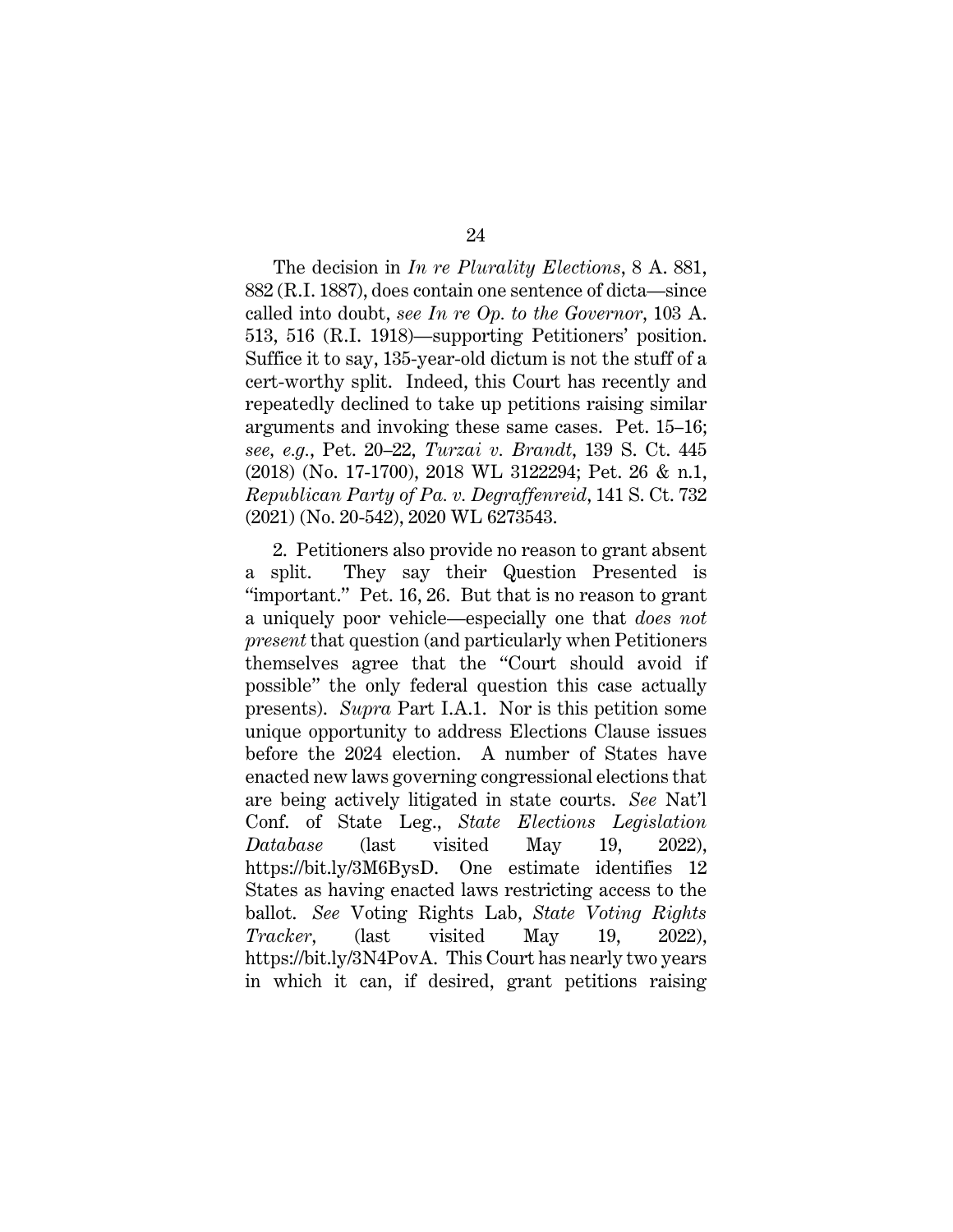Elections Clause challenges and resolve them in the ordinary course before the 2024 election.

#### III. The Decision Below Is Correct.

The state supreme court's decision is also correct. Petitioners focus their fire on arguing that "the Legislature" in the Elections Clause means solely the standing legislative body. Pet. 27–31. This Court has rejected that argument. *See AIRC*, 576 U.S. at 813. But even accepting this contra-precedential premise, the state supreme court's decision is correct for two independent reasons. First, the North Carolina legislature permissibly exercised its Elections Clause authority by "prescrib[ing]" statutes and constitutional provisions authorizing state courts to do exactly what they did here. Second, regardless, the Elections Clause does not abrogate restrictions that the people have placed in the state constitutions to which state legislatures owe their very existence.

## A. The Legislature Authorized State Courts to Review and Remedy Congressional Redistricting Plans that Violate the State Constitution.

The state supreme court's decision is correct, first, because congressional redistricting proceeded exactly as "prescribed" by the state legislature, which authorized state courts to review and remedy congressional redistricting plans in exactly the manner they did here. As explained above, Petitioners do not contend that the Elections Clause forbids legislatures from authorizing other state institutions to act in this manner. *Supra* Part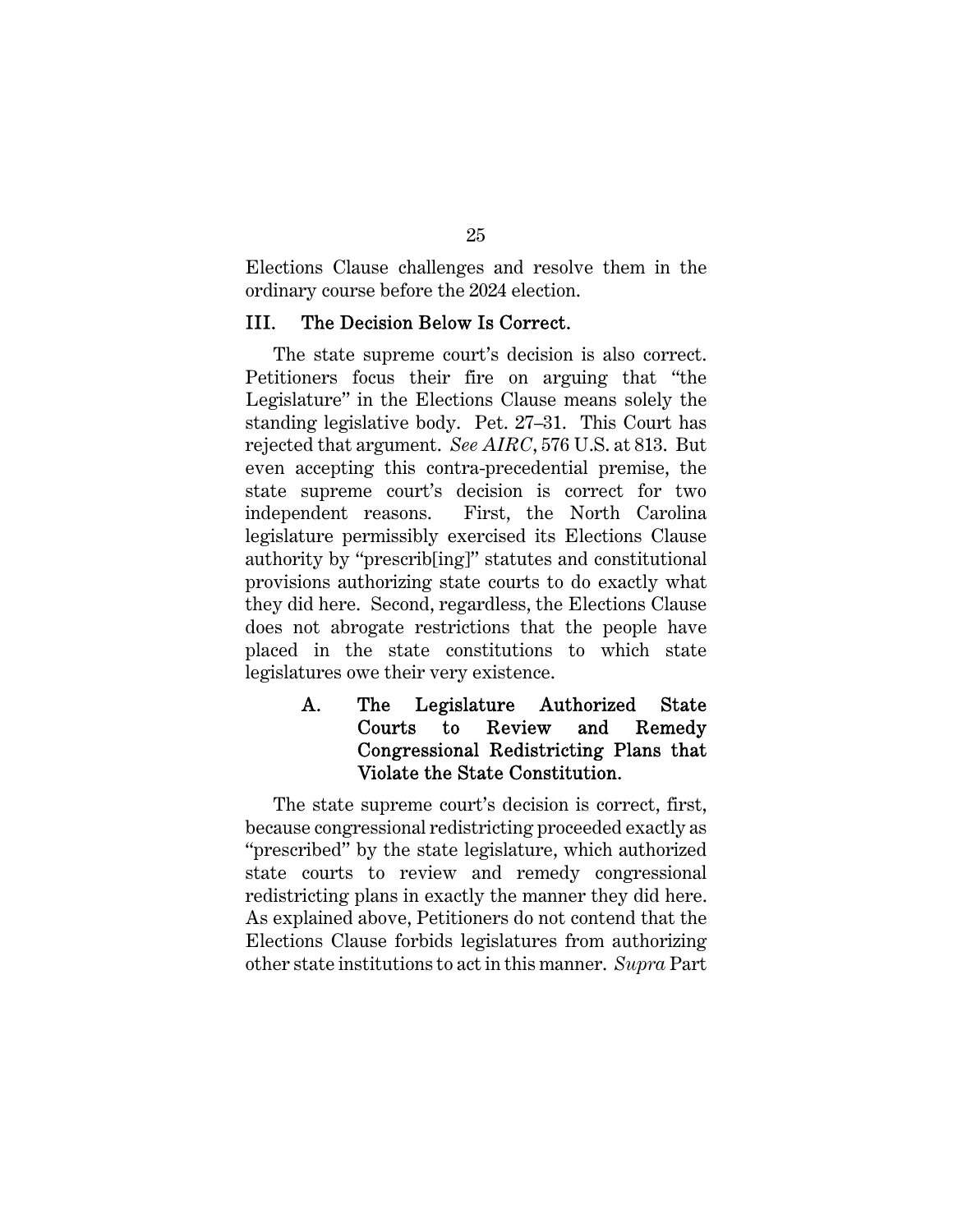I.A.1. And Petitioners' state-law objections are outside this Court's jurisdiction and meritless to boot.

Petitioners do not dispute that the state statutes detailed above—which they addressed in their staystage reply, though not their petition—contemplate that state courts may "declar[e] unconstitutional" and "remedy" state laws "apportion[ing] … congressional districts." Stay Reply 19 (quoting N.C.G.S. §§ 120-2.3, 120-2.4(a1)). Petitioners appear to argue that these statutes do not speak *clearly enough*, because they do not intone that state courts may exercise "substantive power under the Elections Clause." *Id.* But it is hard to imagine how the legislature could have spoken more clearly. And Petitioners certainly cite nothing in state law or the Elections Clause requiring the magic words they appear to demand. *Cf. Bush*, 531 U.S. at 115 (Rehnquist, C.J., concurring) (applying "fair reading" of state statutes).

Even more absurd is Petitioners' alternative argument that these statutes are "best read" to "govern a … *federal*," not a state, "constitutional challenge." Stay Reply 19–20. These statutes refer without limitation to judgments declaring plans "unconstitutional." N.C.G.S. § 120-2.3. And absent "some indication to the contrary," "[g]eneral terms are to be given their general meaning." ANTONIN SCALIA & BRYAN GARNER, READING LAW 101 (2012). Petitioners do not explain how the word "unconstitutional" could mean "unconstitutional under the federal constitution" but not "unconstitutional under the state constitution."

Petitioners also have no adequate answer to the fact that the legislature itself enacted the state constitutional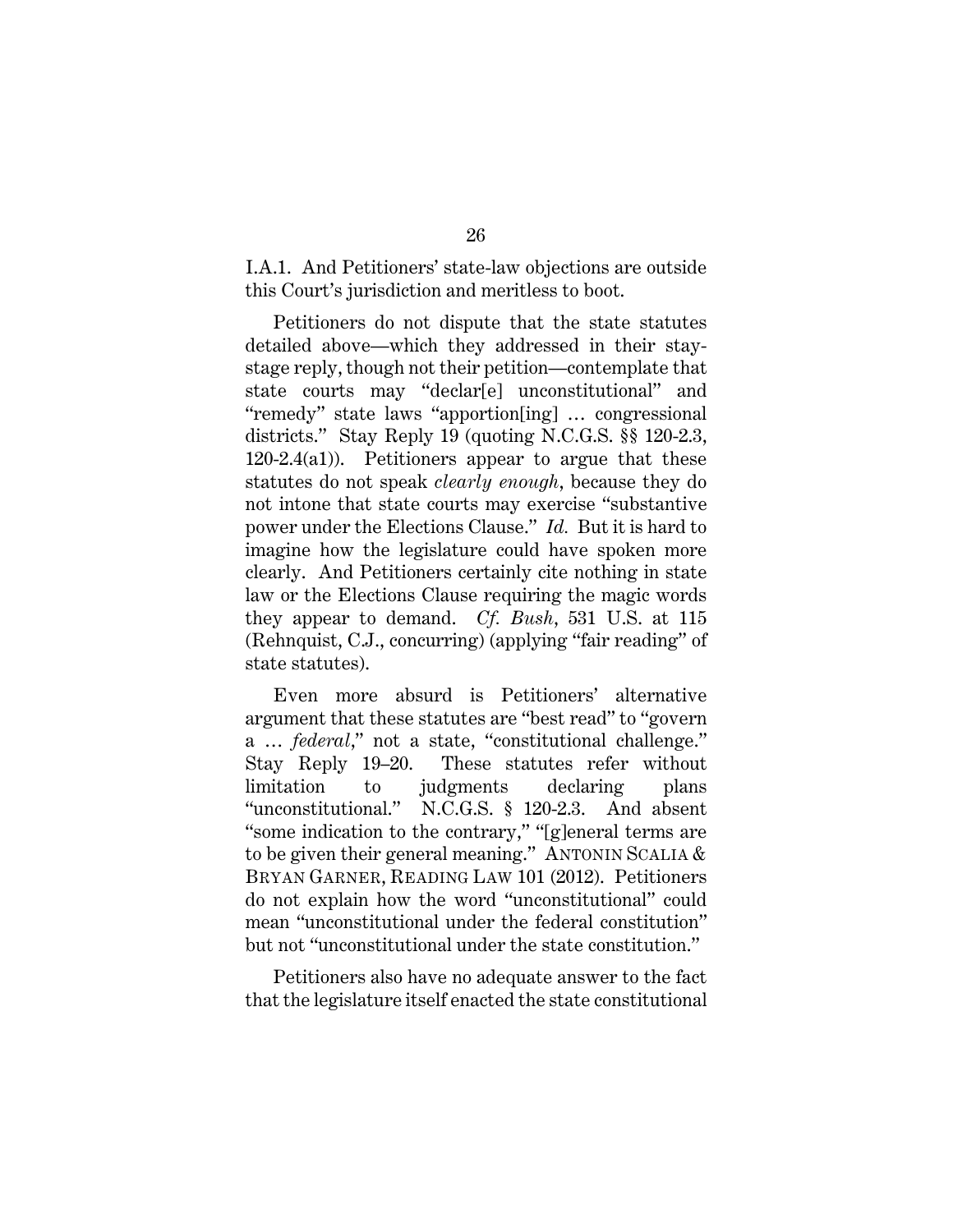provisions the state courts applied. At the stay stage, Petitioners conceded that "the 1971 Constitution was 'enacted' … by the" legislature but emphasized that "it was not effective until 'approved by voters.'" Stay Reply 20. But that is no different from *Ohio ex rel. Davis v. Hildebrandt*, 241 U.S. 565 (1916), where the legislature enacted election regulations that voters then "approve[d] or disapprove[d]." *Id.* at 566–68.

Petitioners fare no better with state-law nondelegation principles. Pet. 32–33. They argue that the Elections Clause vests power in "the Legislature" and that, in North Carolina, other branches cannot exercise powers of "the Legislature." *Id.* But that argument is a non sequitur. The legislature has authorized state courts to act. To do so, state courts need not themselves *be* "the Legislature" or exercise legislative power. A contrary rule would invalidate, among other things, any statute authorizing executive officials to modify rules for congressional elections. The correct rule instead is the one the text provides: When "the Legislature" authorizes other state institutions to act, it permissibly "prescribe[s]" the "Manner" for congressional elections, whether or not those institutions exercise legislative power. U.S. CONST. art. I, § 4, cl. 1.

Nor, regardless, does North Carolina law forbid what Petitioners describe as "delegations." In North Carolina, delegations are permissible if "accompanied by adequate guiding standards." *Matter of Broad & Gales Creek Cmty. Ass'n*, 266 S.E.2d 645, 650 (N.C. 1980). Indeed, North Carolina courts have reviewed and remedied redistricting plans dozens of times, refuting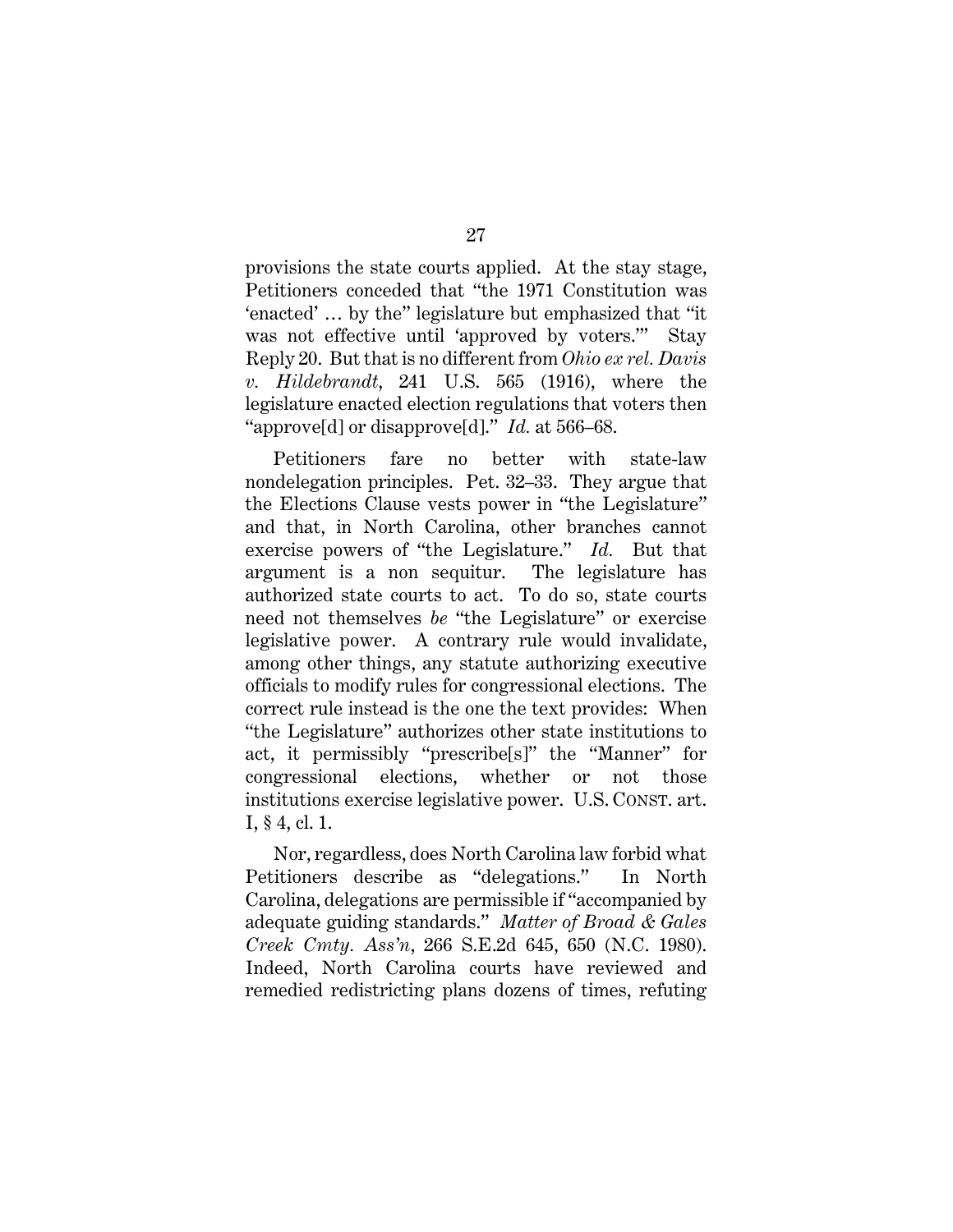any claim that doing so is inconsistent with the State's separation of powers.<sup>3</sup> They have readily done so because statutes empowering courts to review and remedy unlawful government action are not invalid "delegation[s] of legislative and administrative authority." *In re Wright*, 46 S.E.2d 696, 697–98 (N.C. 1948); *cf. Sanderlin v. Luken*, 68 S.E. 225, 225–27 (N.C. 1910) (creating special taxing district was exercise of "judicial or quasi-judicial" power).

## B. The Elections Clause Does Not Free State Legislatures from Limits in State Constitutions.

1. Even aside from the North Carolina statutes expressly authorizing state courts to act, Petitioners are wrong. This Court has squarely held that "[n]othing in the [Elections] Clause instructs … that a state legislature may prescribe regulations on the time, place, and manner of holding federal elections in defiance of provisions of the State's constitution." *AIRC*, 576 U.S. at 817–18. And every Justice has agreed that the legislature, "when it prescribes election regulations, may be required to do so within the ordinary lawmaking process." *Id.* at 841 (Roberts, C.J., dissenting); *see id.* at 817–18 (majority op.).

28

<sup>3</sup> *E.g.*, *Stephenson v. Bartlett*, 582 S.E.2d 247, 249 (N.C. 2003); *Harper v. Lewis*, No. 19-CVS-12667, 2019 N.C. Super. LEXIS 122 (N.C. Super. Ct. Wake Cnty. Oct. 28, 2019); *Common Cause v. Lewis*, 2019 WL 4569584; *N.C. State Conf. of NAACP v. Lewis*, No. 18-CVS-002322 (N.C. Super. Ct. Wake Cnty. Nov. 2, 2018); *Pender County v. Bartlett*, 649 S.E.2d 364 (N.C. 2007), *aff'd sub nom. Bartlett v. Strickland*, 556 U.S. 1 (2009).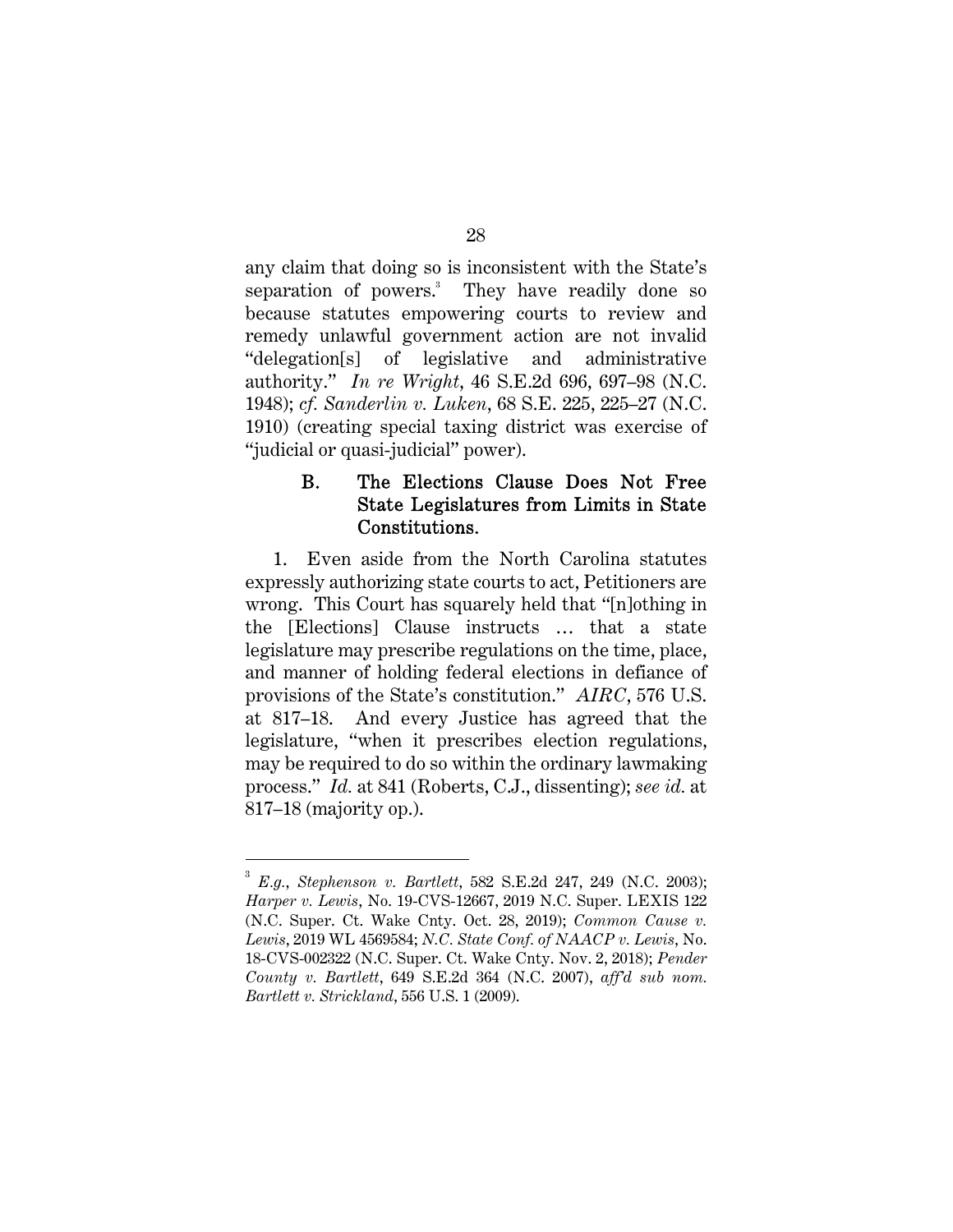In *Rucho*, too, every Justice endorsed that proposition. The Court emphasized that its nonjusticiability holding did not "condemn complaints about districting to echo into a void." *Rucho*, 139 S. Ct. at 2507. That was so, the Court explained, because state courts could employ "state statutes and state constitutions" to remedy "excessive partisan gerrymandering." *Id.* The Court cited with approval the decision of the "Supreme Court of Florida str[iking] down that State's *congressional districting plan* as a violation of … the Florida Constitution." *Id.* (emphasis added). The dissent agreed that state courts could do so. *Id.* at 2524 (Kagan, J., dissenting). If Petitioners are right, every Justice in *Rucho* was wrong, and this Court's promise was a mirage.

2. The Court was unanimous in *AIRC* and *Rucho*  because a century of caselaw forecloses the argument that the Elections Clause authorizes state legislatures to enact state election laws in defiance of state constitutions. *Hildebrandt* held that because the Ohio Constitution granted voters the power to "approve or disapprove" a redistricting plan by referendum, a congressional map voted down by referendum had "no effect whatever." 241 U.S. at 566–68. And *Smiley* held that, "where the state Constitution … provided" for a gubernatorial veto as "a check in the legislative process," the legislature was required to enact a redistricting plan "in accordance with" that requirement. 285 U.S*.* at 367–69.

Petitioners admit that the gubernatorial veto in *Smiley* did "*precisely* what the North Carolina Supreme Court's … order did here." Pet. 34. Trying to make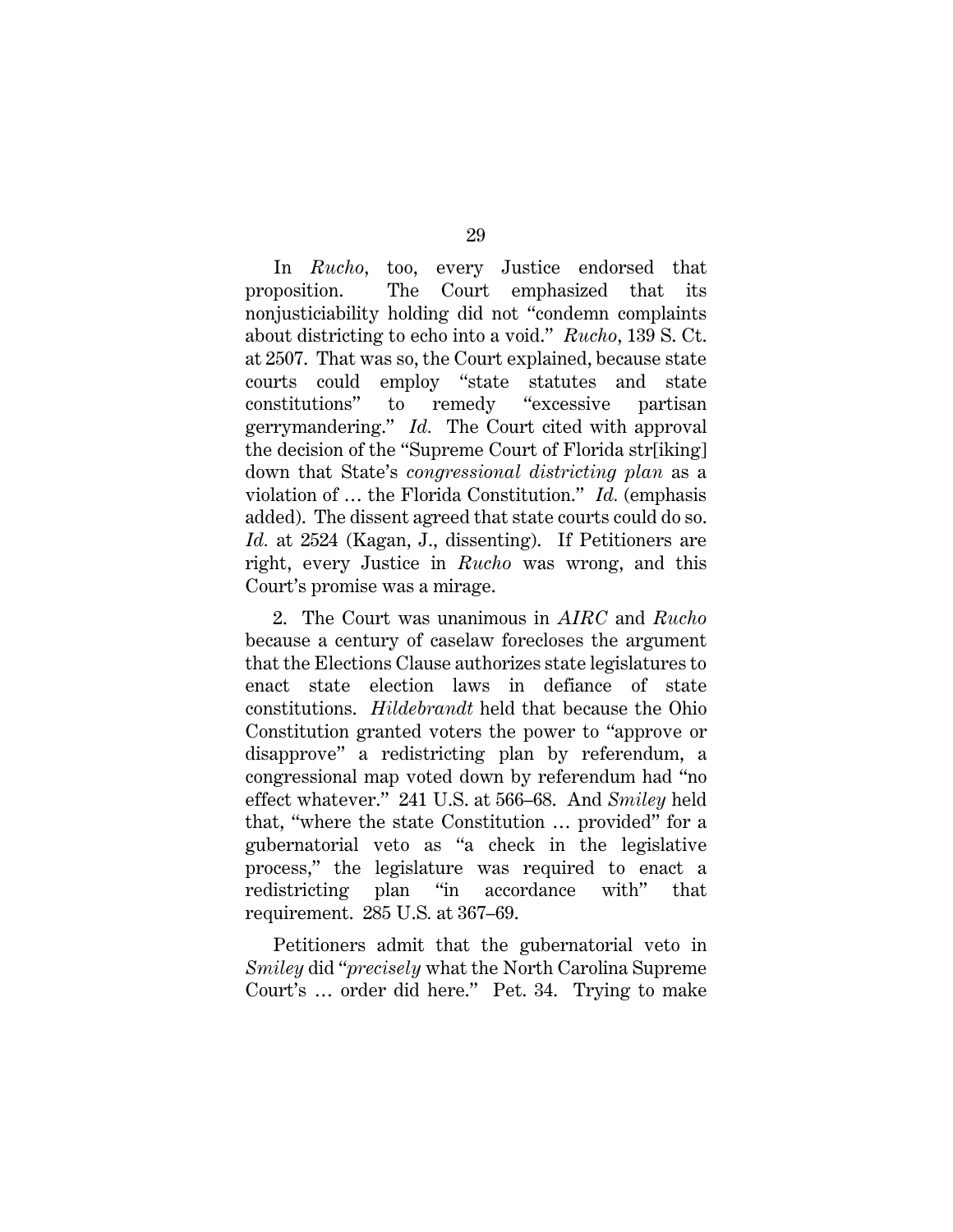lemonade out of lemons, Petitioners insist that *Smiley* differed because the veto was "a check in the legislative process." *Id.* (quotation marks omitted). But that argument, first, does not square with the Constitution's text. The Elections Clause does not say that States may regulate elections via "legislative" power. It vests authority in "the Legislature." U.S. CONST. art. I, § 4, cl. 1. And whatever else governors might be, they are not "the Legislature" under Petitioners' definition. So if Petitioners were right that the Elections Clause confers constraint-free authority on that body, this Court would have to abrogate both *Smiley* and *Hildebrandt*.

The better reading is the one endorsed by both opinions in *AIRC*: *Smiley* and *Hildebrandt* establish that redistricting must "'be performed in accordance with the State's prescriptions for lawmaking'" and that nothing in the Elections Clause prevents the people of the State, through their state constitutions, from "imposing some constraints on the legislature." *AIRC*, 576 U.S. at 841 (Roberts, C.J., dissenting) (quoting *id*. at 808 (majority opinion)). As in *Smiley*, North Carolina's Free Elections, Equal Protection, Free Speech, and Free Assembly Clauses are "check[s] in the legislative process." 285 U.S. at 367–68; *cf. Nixon v. United States*, 506 U.S. 224, 233 (1993) ("judicial review [i]s a check on the Legislature's power"); *Nixon v. Fitzgerald*, 457 U.S. 731, 761 (1982) ("Even prior to the adoption of our Constitution, as well as after, judicial review of legislative action was recognized in some instances as necessary to maintain the proper checks and balances."). And the legislature has no "power to enact laws" governing congressional redistricting "in any manner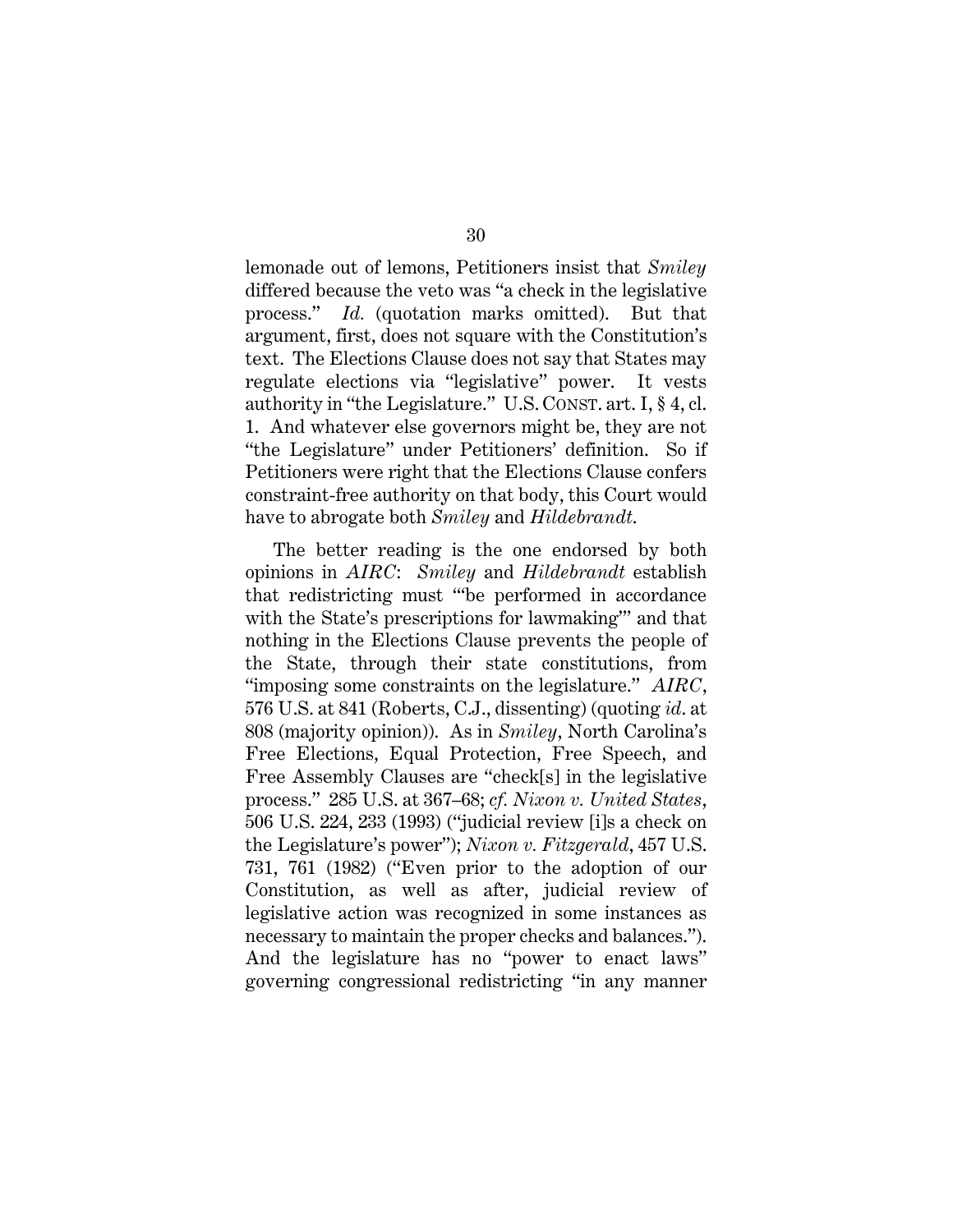other than that in which the Constitution of the state has provided." *Smiley*, 285 U.S. at 368.<sup>4</sup>

3. This Court has also long recognized—in a line of cases Petitioners fail to acknowledge—that if state legislatures fail to act lawfully, "the judiciary of a State" has the "power ... to formulate a valid redistricting plan" and remedy violations of "State Constitutions." *Growe*, 507 U.S. at 29, 33 (citing *Scott v. Germano*, 381 U.S. 407, 409 (1965) (*per curiam*)). Thus, when a federal court enjoined state-court proceedings aimed at formulating a valid congressional redistricting plan, this Court vacated that injunction as "clear error." *Id.* at 34. As Justice Scalia explained for a unanimous Court, that injunction had been "based upon the mistaken view that federal judges need defer only to the Minnesota Legislature and not at all to the State's courts." *Id.* And that view, Justice Scalia emphasized, "ignor[ed] the … legitimacy of state *judicial*  redistricting." *Id.* (emphasis in original).

<sup>4</sup> Petitioners also cite *McPherson v. Blacker,* 146 U.S. 1 (1892). Pet. 31. *McPherson*, however, did not concern a state legislature's attempt to regulate congressional regulations in defiance of its state constitution. It addressed whether Michigan violated the *federal* Constitution's Presidential Electors Clause by providing for "the appointment of [presidential] electors by districts," rather than statewide. 146 U.S. at 24–25. If anything, *McPherson* undermines Petitioners' position: It emphasizes that the state "legislative power is the supreme authority, *except as limited by the constitution of the state*" and that "[w]hat is forbidden or required to be done by a state is forbidden or required of the legislative power *under state constitutions* as they exist." *Id.* at 25 (emphasis added).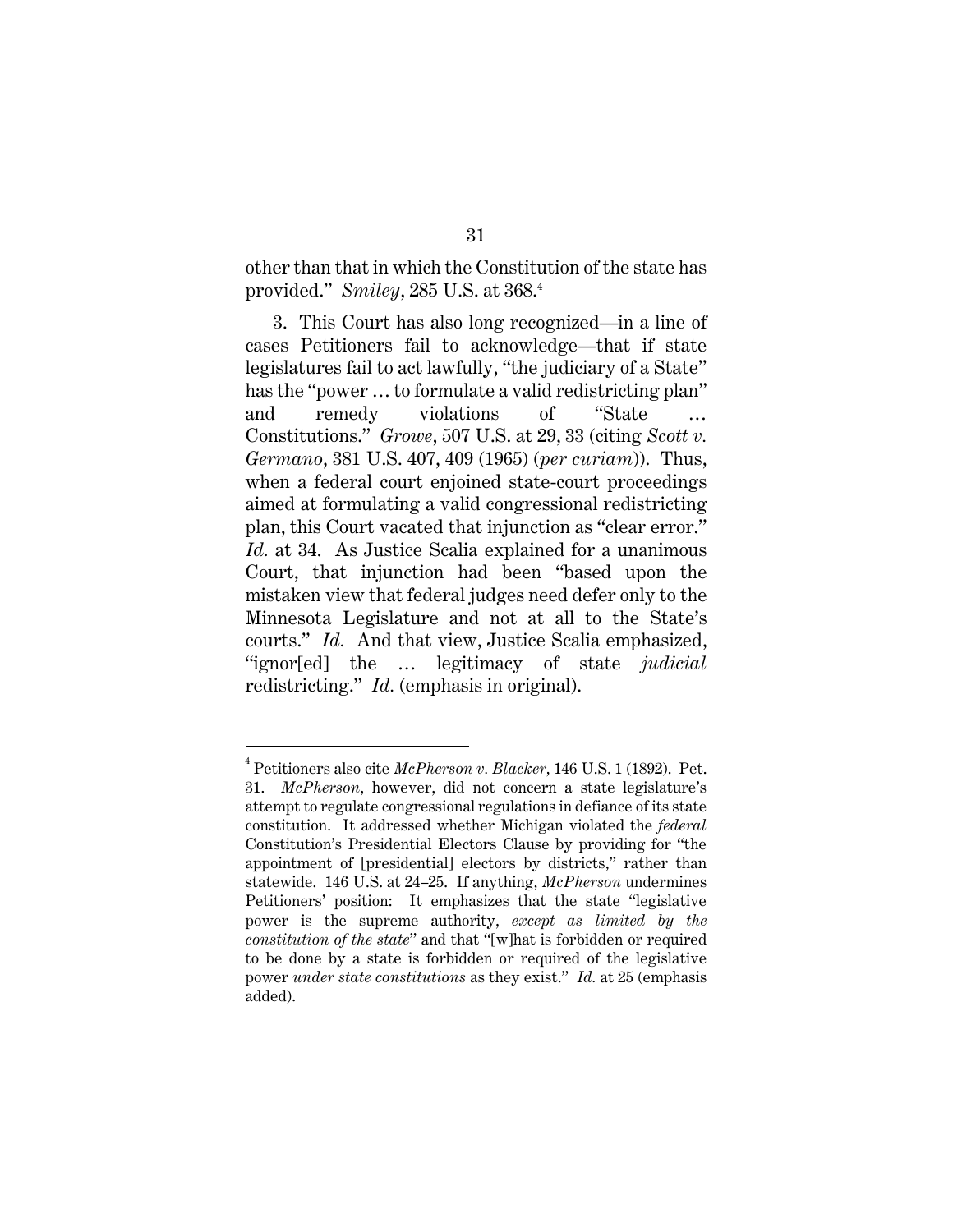Myriad other cases testify to this Court's longstanding "teaching that state courts have a significant role in redistricting," including for Congress. *Id.* at 33; *see Branch v. Smith*, 538 U.S. 254, 261–62, 271, 274 (2003) (reaffirming that congressional redistricting "is primarily the duty and responsibility of the State through its legislature or other body," including "statecourt redistricting proceedings"); *Koenig v. Flynn*, 285 U.S. 375, 379 (1932) (affirming the New York Court of Appeals' decision invalidating and imposing a courtcrafted remedy for the New York legislature's congressional redistricting law because that law violated "the requirements of the Constitution of the state in relation to the enactment of laws"); *Carroll v. Becker*, 285 U.S. 380, 381–82 (1932) (similar). In reliance on that settled precedent, state courts have—just in this redistricting cycle—prescribed congressional maps in Minnesota, Ohio, New York, Pennsylvania, Virginia, and Wisconsin.

4. Petitioners' contrary arguments lack merit. Their position, at bottom, is based on a negative inference that because the Elections Clause does not expressly say that state legislatures remain bound by state constitutions, the Elections Clause abrogates those limits. Pet. 30. Such negative inferences, however, "must be applied with great caution, since … so much [depends] on context." SCALIA & GARNER, *supra*, at 107; *see Marx v. Gen. Revenue Corp.*, 568 U.S. 371, 381 (2013). And here, context renders inconceivable that negative inference. The Framers understood that legislatures are "Creatures of the Constitution"; that they "owe their existence to the Constitution"; and that

#### 32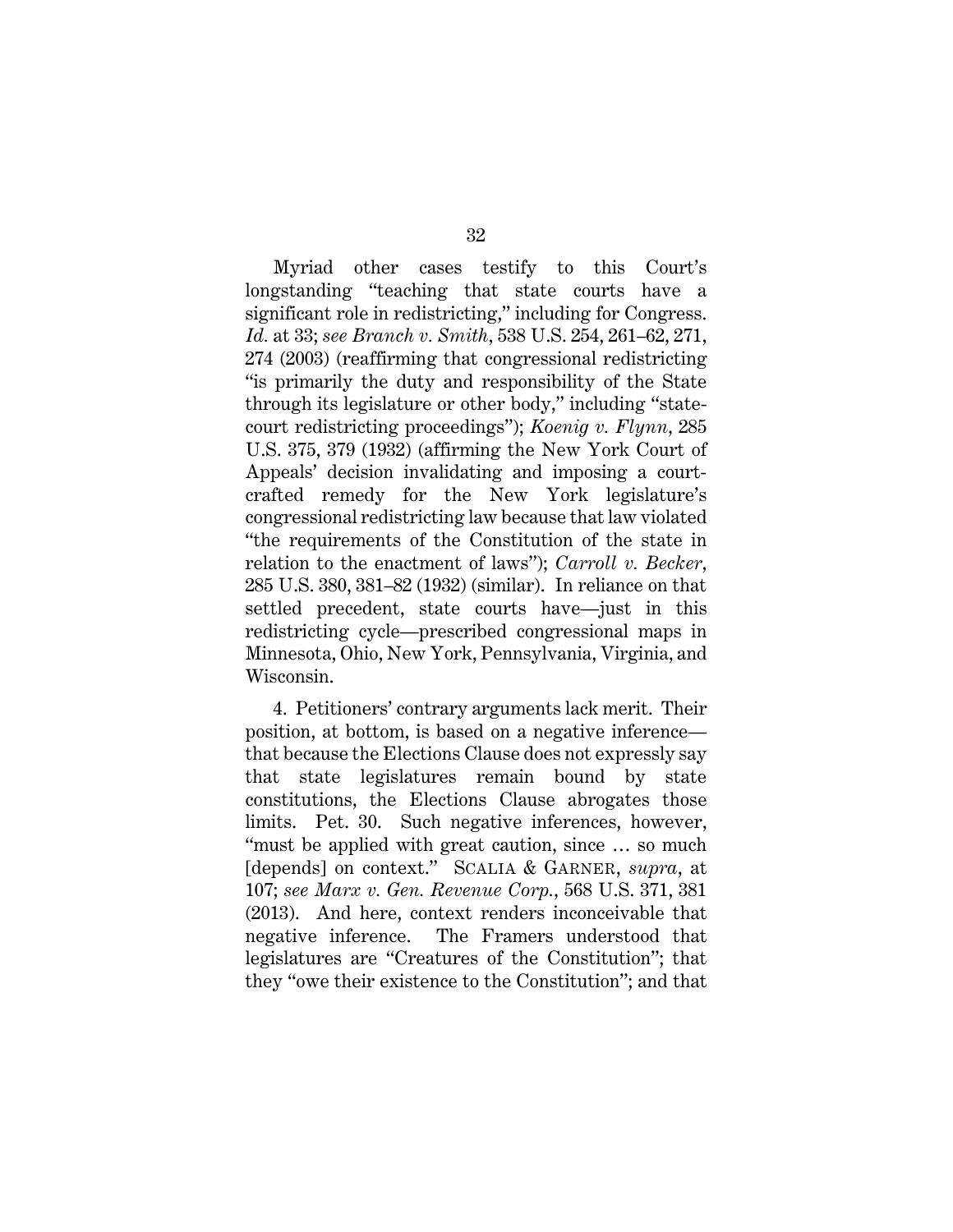"all their acts must be conformable to it, or else they will be void." *Vanhorne's Lessee v. Dorrance*, 2 U.S. (2 Dall.) 304, 308 (C.C.D. Pa. 1795) (Patterson, J.); *accord*, *e.g.*, *Chisholm v. Georgia*, 2 U.S. (2 Dall.) 419, 470–71 (1793). Indeed, the Framers understood, specifically, that a "Legislature" could not "annul[]" state constitutional provisions "ordain[ing]" that "all elections … shall be by ballot, free and voluntary." *Vanhorne's Lessee*, 2 U.S. (2 Dall.) at 309 (discussing Pennsylvania constitution). The Framers could never have imagined that, by conferring power on "Legislature[s]," the Federal Constitution would unleash those legislatures from the restrictions the people imposed on them at their creation.

The Federal Constitution confirms that, when it confers powers, those powers are presumptively bounded by law, unless the Constitution's text or structure clearly shows otherwise. The Commerce Clause, for example, confers on Congress authority "[t]o regulate Commerce … among the several States." U.S. CONST. art. I, § 8, cl. 3. No one believes this clause confers authority free from the normal constraints of judicial review. *E.g.*, *United States v. Lopez*, 514 U.S. 549 (1995). The Elections Clause itself is the same. If Petitioners were correct that the Elections Clause makes the state legislature's discretion "subject to check only by Congress," Pet. 29, it would follow that neither state courts *nor* federal courts could review congressional redistricting plans for compliance with constitutional constraints. Yet *Wesberry v. Sanders*, 376 U.S. 1 (1964), held that "nothing in the language of [the Elections Clause] gives support to a construction that would immunize state congressional apportionment laws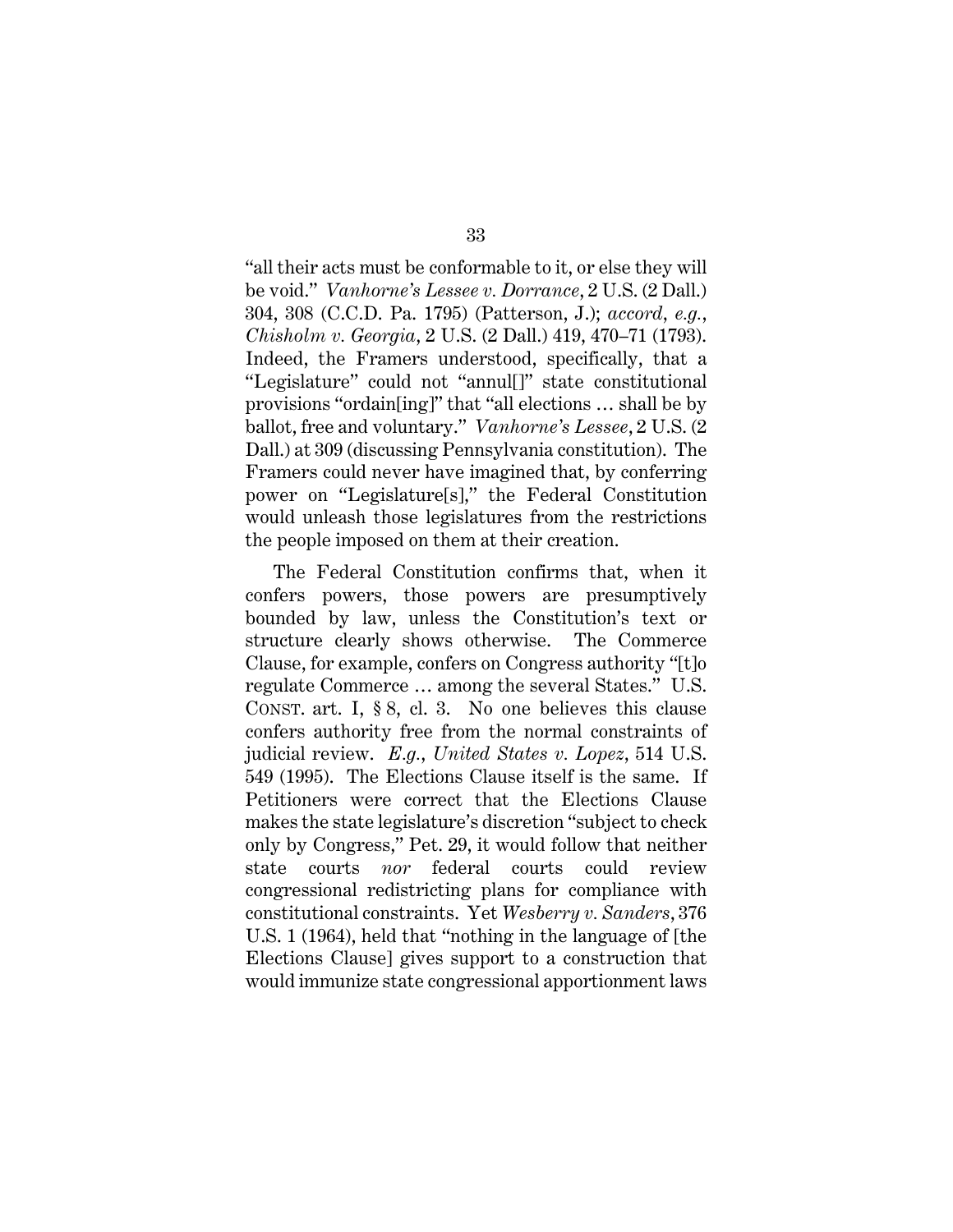which debase a citizen's right to vote from the power of courts to protect the constitutional rights of individuals from legislative destruction." *Id.* at 6.<sup>5</sup>

Founding-era understandings also refute Petitioners' position. As *Smiley* explained, it was "well known" at the Founding that state legislatures were subject to "restriction[s]" and "limitation[s]." 285 U.S. at 368. The Framers also had "an understanding that the state judiciaries had asserted, and were properly endowed with, the power to refuse to enforce unconstitutional statutes." Saikrishna B. Prakash & John C. Yoo, *The Origins of Judicial Review*, 70 U. CHI. L. REV. 887, 933–35 (2003); *see Marbury v. Madison*, 5 U.S. (1 Cranch) 137, 177 (1803) ("[A] legislative act contrary to the constitution is not law…."). But despite those well-known limits, there is no "suggestion" in the Elections Clause or early historical practice that state laws regulating federal elections were exempt from the ordinary "conditions which attach to the making of state laws," including judicial review. *Smiley*, 285 U.S. at 365,

34

<sup>5</sup> True, the Constitution in some places gives state legislatures powers or duties outside their ordinary roles in enacting legislation. Article V, for example, gives "the Legislatures … of the several States" a role in ratifying constitutional amendments. U.S. CONST. art. V; *see, e.g.*, *id.* art. IV, § 4; *id.* art. VI; *id.* amend. XIV, § 2. This Court, however, has held that the Elections Clause is not like that: "Article I, [§] 4, plainly gives authority to the [S]tate *to legislate* within the limitations therein named. Such legislative action is *entirely different* from the requirement of the Constitution as to the expression of assent or dissent to a proposed amendment to the Constitution. In such expression no legislative action is authorized or required." *Hawke v. Smith*, 253 U.S. 221, 231 (1920) (emphasis added).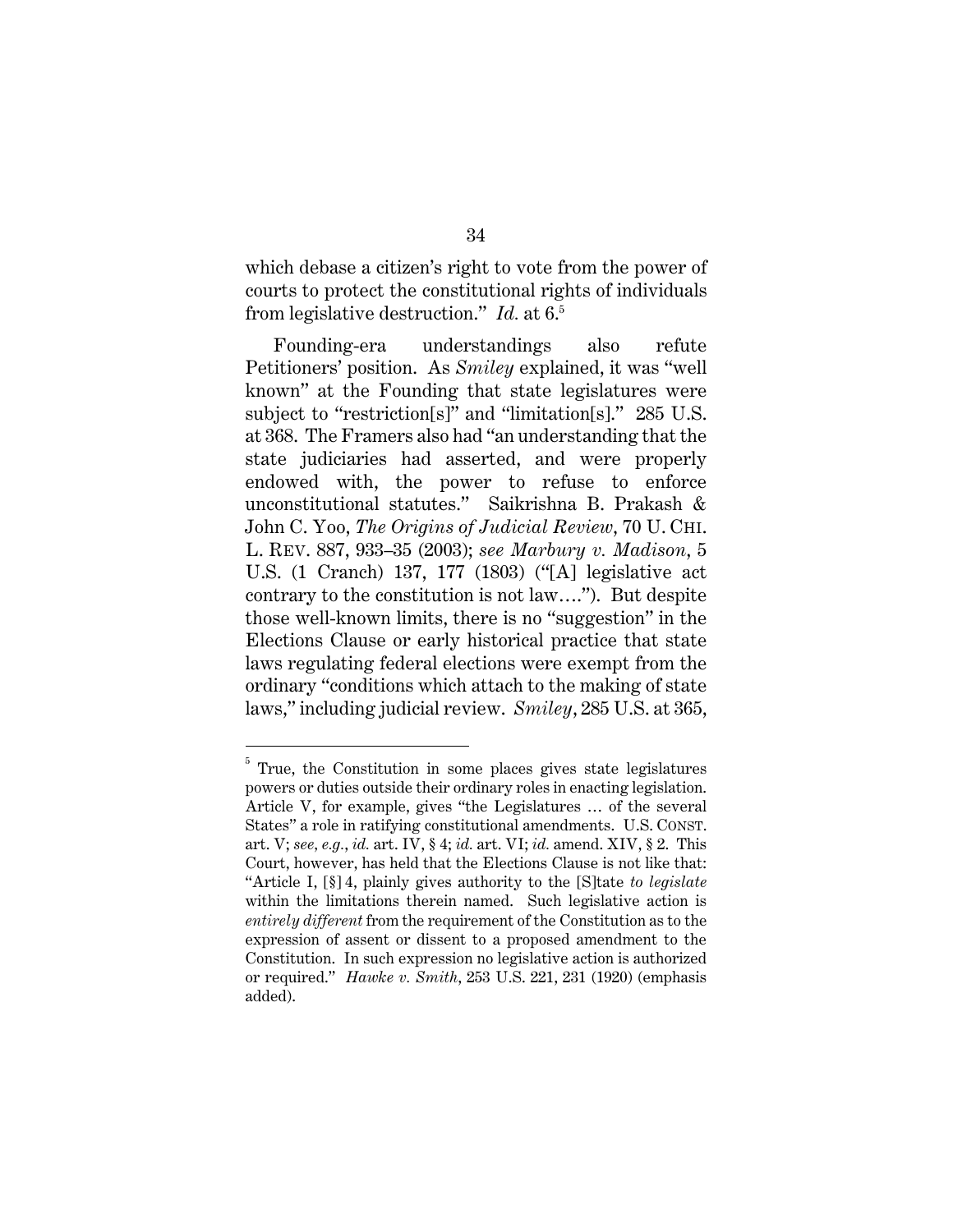368. Instead, many Founding-era state constitutions imposed both procedural and substantive restrictions on federal elections. Hayward H. Smith, *Revisiting the History of the Independent State Legislature Doctrine*, 53 ST. MARY'S L.J. \_\_\_, at 9, 28–34 (forthcoming 2022), https://bit.ly/3hrRCrl; *see* NCLCV Stay Resp. App'x 32 n.13 (citing sources); *accord* ANTONIN SCALIA, A MATTER OF INTERPRETATION 38 (new ed. 2018) (explaining that early understandings "display how the text of the Constitution was originally understood").

5. If doubt remained, 2 U.S.C. §§ 2a(c) and 2c would remove it. Final authority under the Elections Clause lies with Congress. *Rucho*, 139 S. Ct. at 2496. In § 2a(c), Congress provided that a State must be "redistricted in the manner *provided by the law thereof* after any apportionment" (emphasis added). And in § 2c, Congress underscored that elections must occur in districts "established by law." This Court has held that the words "the law thereof" encompass all of a State's procedures for lawmaking, including "judicial decisions." *Branch*, 538 U.S. at 271, 274 (internal quotation marks omitted). Thus, Congress has "left the question of redistricting to the laws and methods of the States." *AIRC*, 576 U.S. at 811 (internal quotation marks omitted). Under 2 U.S.C. §§ 2a(c) and 2c, then, state legislatures' congressional redistricting authority is subject to the restraints of state constitutions as interpreted and applied by state courts.

6. Finally, breaking with a century of precedent by accepting Petitioners' position would wreak havoc upon elections nationwide. If there is an Elections Clause problem in this case, then *every* state constitutional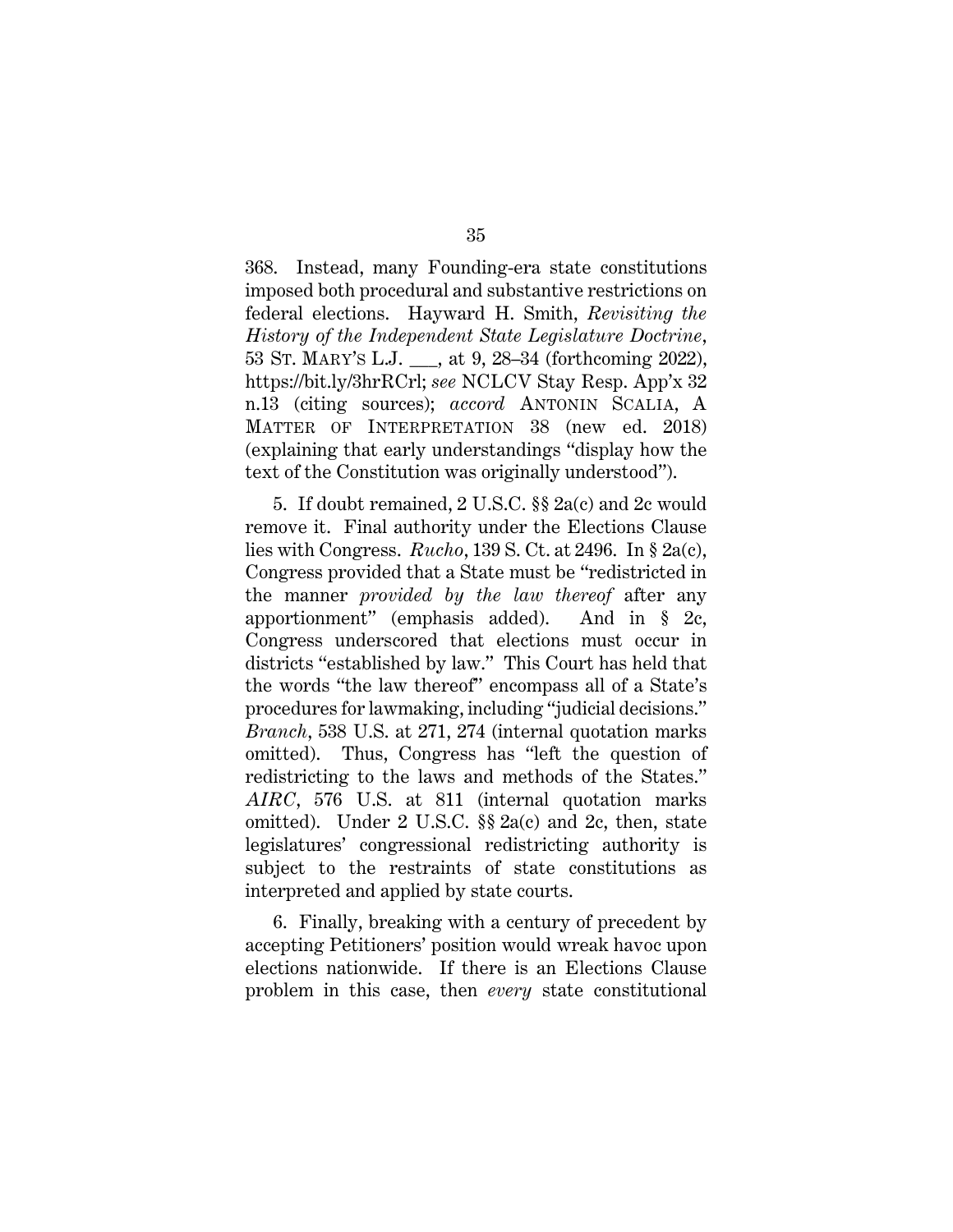provision that touches congressional elections is potentially void. But state constitutions have long regulated "[c]ore aspects of the electoral process" for federal elections. *AIRC*, 576 U.S. at 823. That includes whether "voting occurs by ballot or secret ballot," "voter registration," "absentee voting," "vote counting," and "victory thresholds." *Id.* It also includes prohibitions on "party tickets" on ballots, voter-residency requirements, and requirements to present identification. Nathaniel Persily et al., *When Is a Legislature Not a Legislature? When Voters Regulate Elections by Initiative*, 77 OHIO ST. L.J. 689, 716–17 (2016). And it includes requirements for the shapes of congressional districts, including contiguity and compactness requirements and requirements that districts follow existing geographic and subdivision boundaries. *Id.* at 713–14. Indeed, "[n]early all state constitutions" have provisions that regulate congressional elections. *Id.* at 720.

Petitioners' theory would call all those provisions into question. It would do so, moreover, for congressional elections *but not* other elections. So, if Petitioners are right, States would have to run two sets of elections, subject to two sets of rules, and follow state constitutions in one set but not the other. Nothing in the Federal Constitution's text, history, or precedent compels that chaos-inducing result.

## **CONCLUSION**

The petition should be denied.